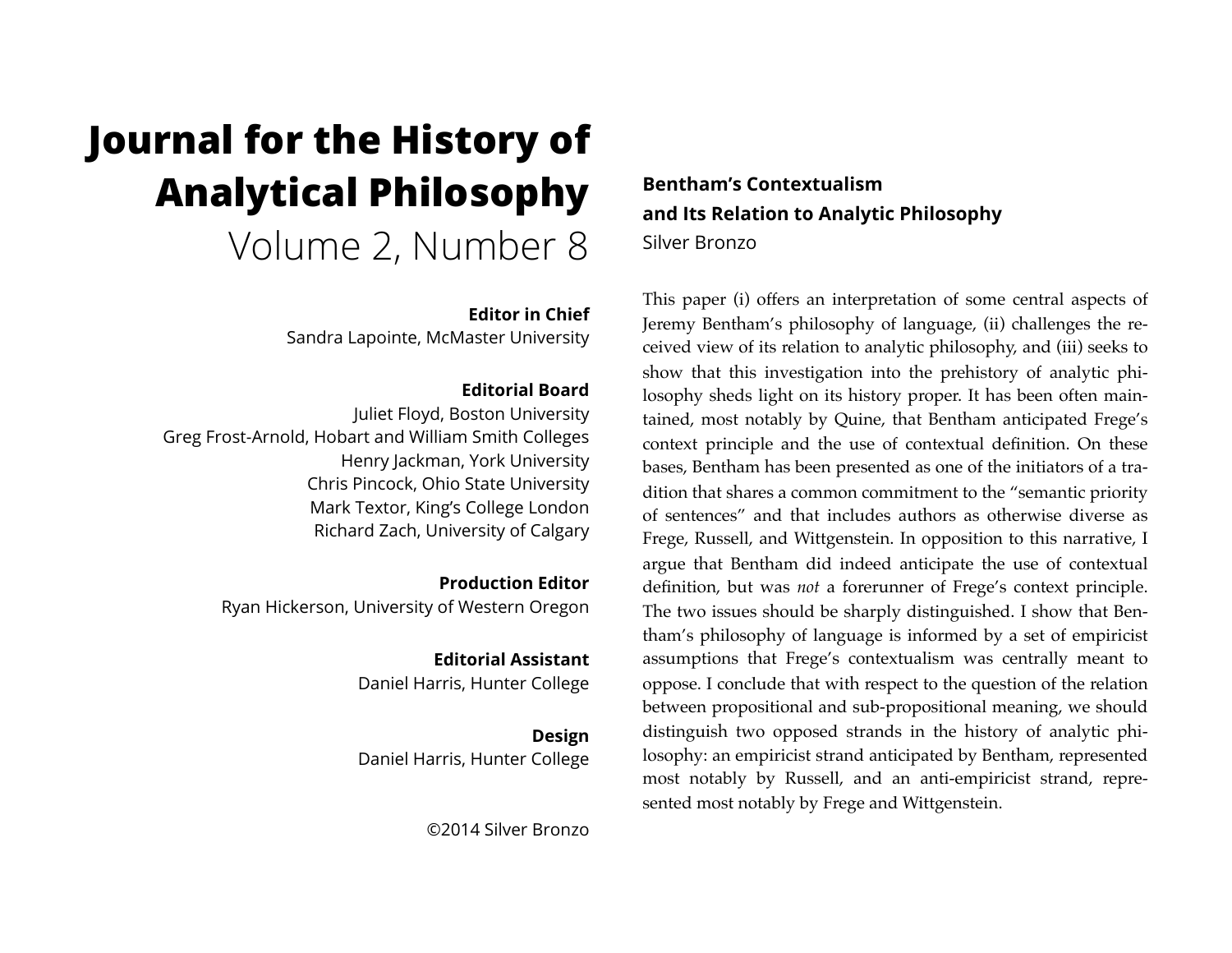# **Bentham's Contextualism and Its Relation to Analytic Philosophy**

# Silver Bronzo

#### **1. Introduction**

There is a standard story of the relation between Jeremy Bentham's philosophy of language and the analytic tradition. As the story goes, Bentham is a forerunner of the form of contextualism that is encapsulated in Frege's context principle, according to which "it is only in the context of a proposition that words have any meaning" [Frege, 1980, 73].[1](#page-27-0) Two features of Bentham's philosophy are said to anticipate Frege's contextualism: the use of contextual definition, and the claim that sentences, rather than words, are in some sense the real "integers" of language. These features, it is maintained, are connected to one another. Moreover, they are taken to show that Bentham was committed to the same kind of priority of sentence-meaning over word-meaning that is stated in Frege's context principle. On these grounds, the advocates of the standard story conclude that there is a significant continuity between Bentham and subsequent analytic philosophers who either endorse some sufficiently close version of Frege's context principle (such as Frege himself, of course, but also early and later Wittgenstein), or make explicit use of contextual definition (such as Russell and Quine).

This paper challenges the standard story. I will argue that Bentham did anticipate later uses of contextual definition, and was committed to a certain view about the semantic primacy of sentences, but was *not* a forerunner of Frege's contextualism. I will show, in fact, that Bentham's philosophy of language is developed within a philosophical framework that Frege's contextualism is centrally concerned to oppose. Such a framework—which I will stipulatively dub the *Empiricist Framework*—is characterized by two fundamental commitments.[2](#page-27-1) The first commitment (1) is an *atomistic* conception of sub-propositional meaning: it is assumed that genuinely significant words must have a meaning that is in no way dependent on their propositional contexts. This commitment is derived, more or less inchoately, from an understanding of ostensive definition that runs deep in the empiricist tradition—namely, an understanding according to which some sort of ostensive act plays a foundational role in a non-circular explanation of how words can first acquire and retain their meanings[.3](#page-27-2) The second fundamental commitment of the Empiricist Framework (2) is that, when we inquire into the semantic status of any given word, we must choose between two options: (a) either the word complies with the atomistic ideal and has a meaning that in no way depends on its propositional context, or (b) the word is characterized by the unilateral form of contextual dependence that belongs to contextually defined expressions. In the latter case, the word turns out to be a *sham* semantic unit that, in spite of grammatical appearances, makes no contribution to the meanings of the sentences in which it occurs.<sup>[4](#page-27-3)</sup> I will show that Bentham's allegiance to the Empiricist Framework, in conjunction with his collateral metaphysical and epistemological doctrines, drives him into a philosophical dialectic which ultimately commits him to the paradoxical position that I shall call *Radical Benthamite Contextualism*: a position that extends to *all* sub-propositional components the semantic status of contextually defined expressions. Meaning-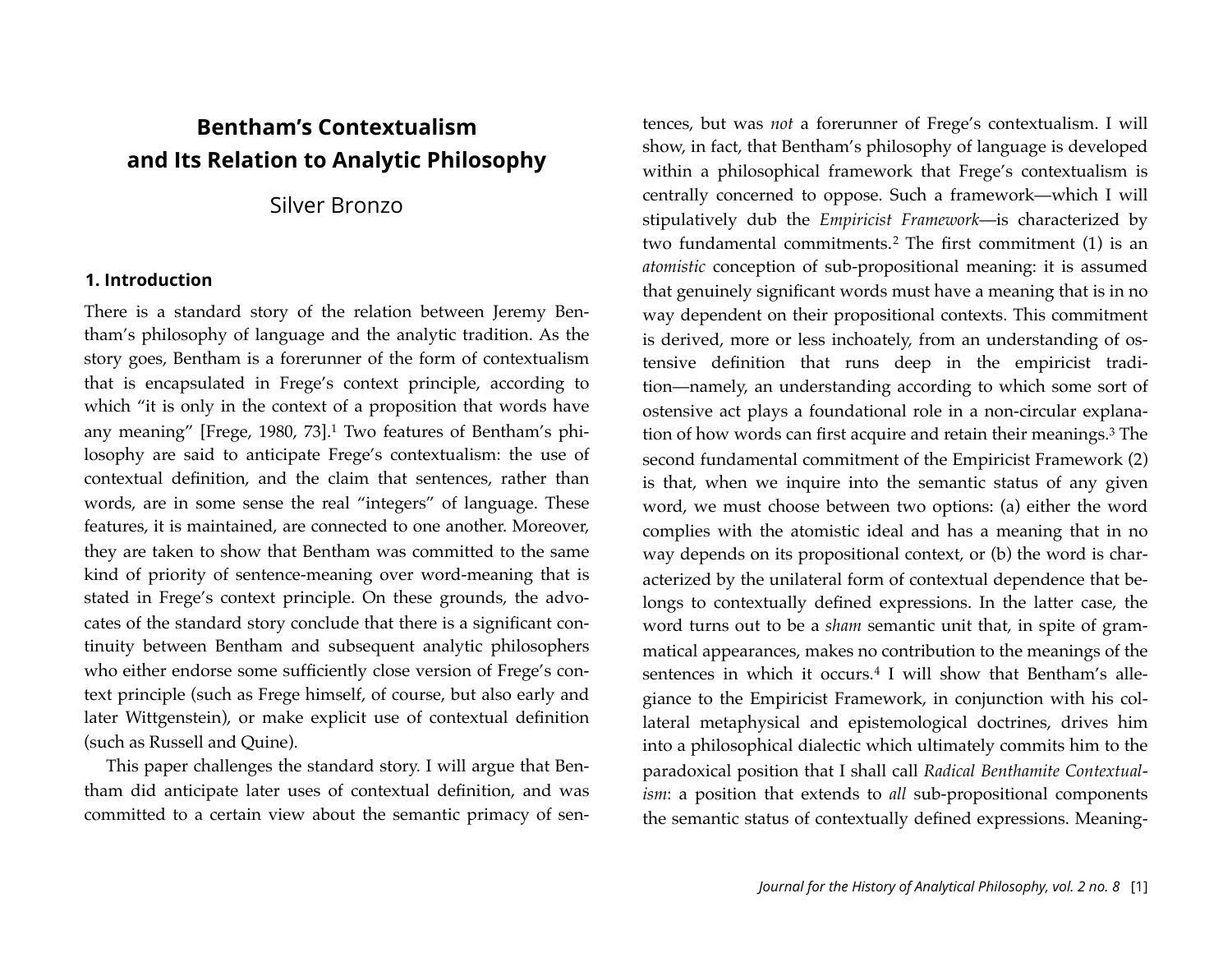ful propositions, according to this radical position, are semantic monoliths that may exhibit at most a merely grammatical subpropositional articulation. The very idea of a sub-propositional semantic unit vanishes into thin air.

In order to bring out the *depth* of the disagreement between Frege and Bentham, I will compare Bentham's position with the family of views that Russell put forth during the broad phase of his philosophical development that begins, roughly, with the publication of the *Principle of Mathematics* in 1903 and ends with the deliverance of the "Lectures on Logical Atomism" in 1918. On the surface, the views that Russell champions during this period seem to be very different from Bentham's, because none of Russell's assumptions force him to embrace such an implausible position as Radical Benthamite Contextualism. However, Bentham and Russell are both firmly committed to the Empiricist Framework. Russell can avoid the dialectic in which Bentham finds himself entangled because he integrates the fundamental assumptions that define the Empiricist Framework with a different set of collateral metaphysical and epistemological doctrines. By the same token, however, Russell faces a different problem—i.e. the problem of the unity of the proposition. There are therefore both similarities and differences between Bentham's and Russell's respective accounts. But if our aim is to understand the specificity of Frege's contextualism, the similarities are more significant than the differences. I shall argue, in fact, that Frege rejects the entire Empiricist Frame-work, which is equally taken for granted by Bentham and Russell.<sup>[5](#page-28-0)</sup>

Frege, I will maintain, rejects the atomistic conception of genuine sub-propositional meaning, as well as the assumption that we must choose between the options (a) and (b) indicated above. For Frege, propositional wholes and propositional parts are characterized by a form of *conceptual interdependence* for which there is no room within the Empiricist Framework. In the central case, meaningful propositions are articulated into words that have a meaning of their own and that make a semantic contribution to the meaning of the whole; but words have a meaning, on each of their occurrences, only in so far as they contribute to the expression of some complete propositional content. I will show that Frege does admit contextually defined expressions, which are characterized by the unilateral form of contextual dependence envisioned by the Empiricist Framework, but only as parasitical cases.

My conclusion will be that Bentham's contextualism should be contrasted, rather than aligned, with Frege's. Moreover, when we look at the history of analytic philosophy, we shouldn't expect to find a uniform tradition committed to a rather unspecified "primacy" of sentence-meaning over word-meaning (as the standard story has it), but two quite opposite strands: a strand that shares with Bentham a commitment to the Empiricist Framework (which includes Russell), and a strand that, following Frege, rejects this commitment (which includes, arguably, both early and later Wittgenstein).

I begin, in the next section, with a more detailed characterization of my target.

# **2. The Standard Story: Quine and Hacker on Bentham's Contextualism**

The standard story of Bentham's contextualism has been advocated by several authors, both within and outside Bentham scholarship. Some representative formulations can be found in W. V. O.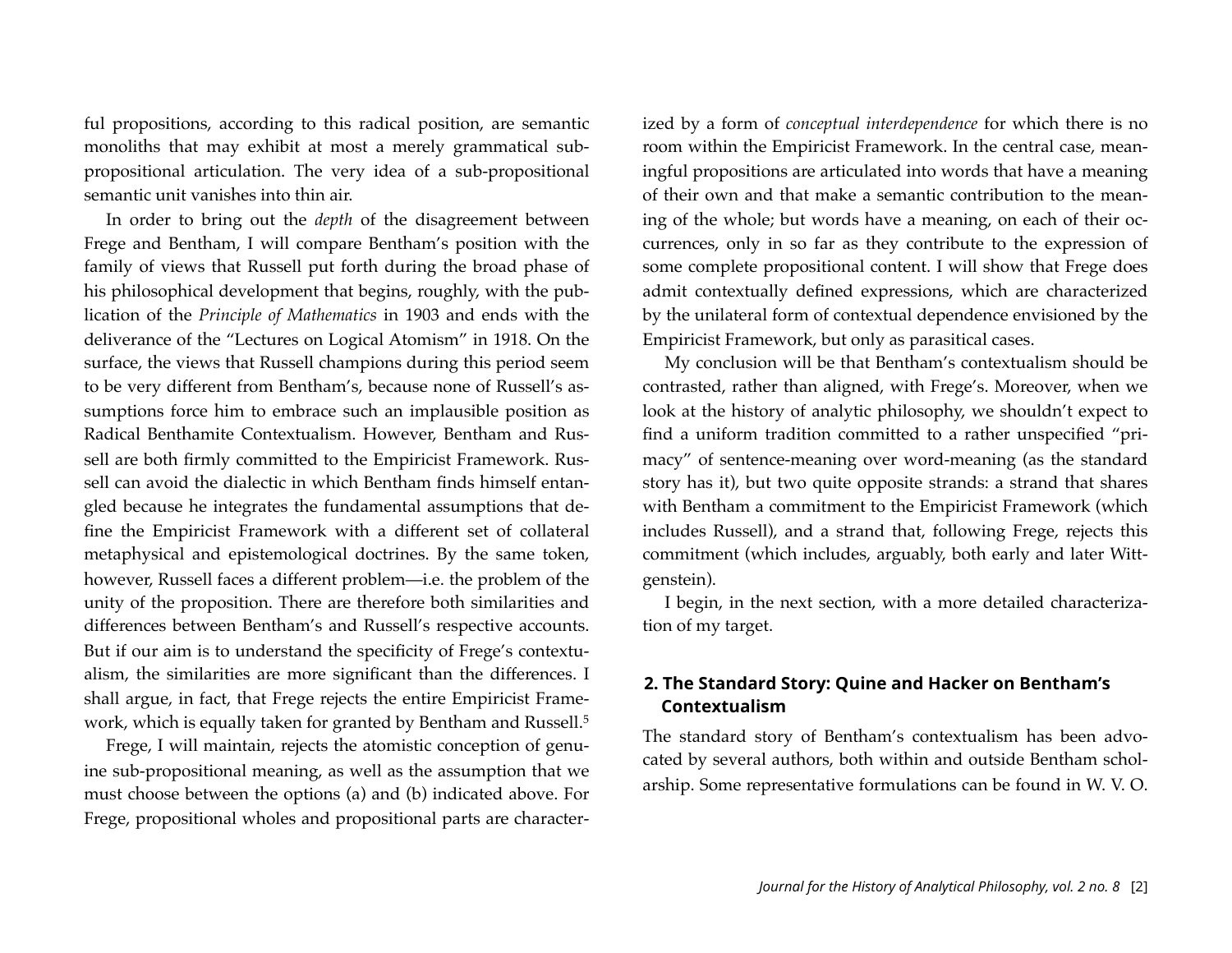Quine and P. M. S. Hacker.<sup>[6](#page-28-1)</sup> Consider, for example, these passages from two famous papers of Quine's:

Bentham's [innovation] was the recognition of contextual definition, or what he called paraphrasis. He recognized that to explain a term we do not need to specify an object for it to refer to, nor even specify a synonymous word or phrase; we need only show, by whatever means, how to translate the whole sentences in which the term is to be used. […] This idea of contextual definition, or recognition of the sentence as the primary vehicle of meaning, was indispensable to the ensuing developments in the foundations of mathematics. It was explicit in Frege, and it attained its full expression in Russell's doctrine of descriptions as incomplete symbols [Quine, 1969a, 72].

Contextual definitions precipitated a revolution in semantics. […] The primary vehicle of meaning is seen no longer as the word, but as the sentence. Terms, like grammatical particles, mean by contributing to the meaning of the sentences that contain them. […] It was the recognition of this semantic primacy of sentences that gave us contextual definitions, and vice versa. I attribute this to Bentham. Generations later we find Frege celebrating the semantic primacy of sentences, and Russell giving contextual definition its fullest exploitation in technical logic [Quine, 1981, 69-70].[7](#page-28-2)

Quine is maintaining that Bentham shared with Frege the two ideas that I mentioned in the opening paragraph of this paper, namely (1) "the idea of contextual definition" or "paraphrasis," and (2) "the recognition of the sentence as the primary vehicle of meaning." These two ideas, for Quine, are intimately connected: they mutually support one another (as he suggests in the second passage), or can even be seen as basically equivalent (as he suggests in the first passage). They jointly constitute a "revolution in semantics" that was initiated by Bentham, was further developed by Frege, and culminated in Russell's theory of descriptions. It is evident from other passages that Quine wants to place some regions of his own work (such as his discussion of the "virtual theory of classes," which will be briefly considered below) along this line of historical continuity. Even though Quine, in the two passages quoted above, does not mention explicitly Frege's context principle, it seems safe to assume that such a principle is at least part of what he has in mind when he speaks of Frege as "celebrating the semantic primacy of sentences."

More recently, Hacker has made similar points [Hacker, 1997, 67n24]. He stresses, like Quine, that Bentham's use of "paraphrasis" anticipates Frege's philosophical procedures. For example, Bentham's paraphrastic analysis of legal notions is supposed to be similar to Frege's contextual analysis of numbers: "As Frege thought that the way to investigate the nature of numbers was to analyze sentences in which numerals occurred, so Bentham thought that the way to analyze the nature of duties, obligations and rights […], was to analyze sentences in which the terms 'duty,' 'obligation' or a 'right' occurred" [Hacker, 1997, 67n24]. Hacker also agrees with Quine about the fact that Bentham anticipated Frege's recognition of the semantic primacy of sentences. Here Hacker explicitly connects Bentham's contextualist views with Frege's context principle: "Bentham propounded a form of the context principle, closer to the later Wittgenstein than to Frege's (not altogether happy) contention that a word has meaning only in the context of a sentence" [Hacker, 1997, 67n24]. According to Hacker, Bentham's version of the context principle "rightly stresses that the sentence is, as Wittgenstein was later to argue, the minimal move in the language game" [Hacker, 1997, 67n24]. In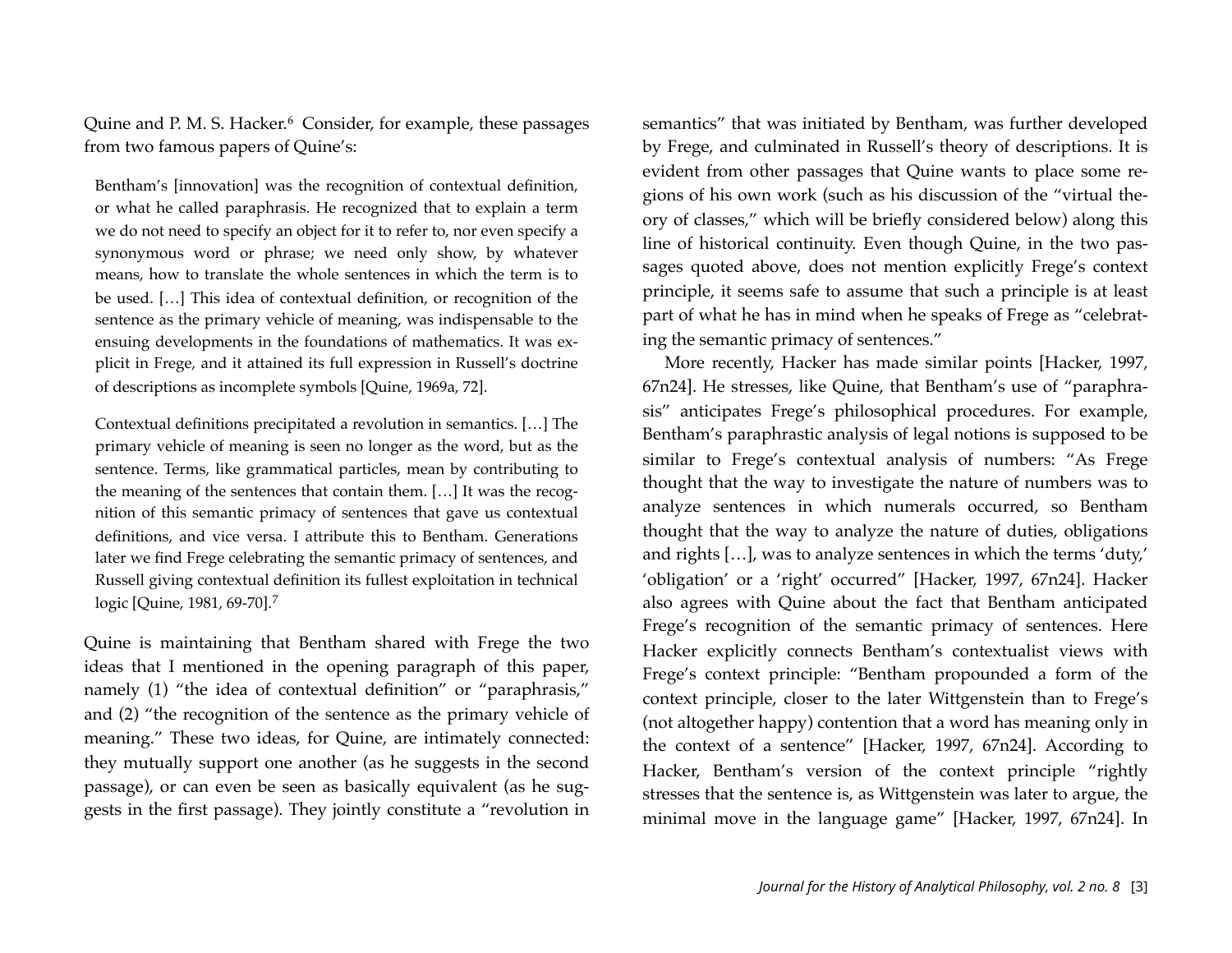support of this attribution, he quotes the following passage from Bentham:

But by anything less than the entire proposition, *i.e.* the import of an entire proposition, no communication can have place. In language, therefore, the *integer* to be looked for is the entire proposition—that which Logicians mean by the term logical proposition. Of this integer, no one part of speech, not even that which is most significant, is anything more than a fragment; and, in this respect, in the many-worded appellative, part of speech, the word *part* is instructive. By it, an intimation to look out for the integer, of which it is a part, may be considered as conveyed. A word is to a *proposition* what a *letter* is to a word [Bentham, 1983, 400; quoted in Hacker, 1997, 67n24].

Bentham is here attributing some form of priority to complete propositions over their parts. For Hacker, it is the same kind of priority that constitutes the true insight behind Frege's "not altogether happy" formulation of the context principle—i.e., the insight that finds more proper expression in the later Wittgenstein's restatement of the principle. Hacker's discussion suggests that such a contextualist tenet is connected, somehow, to the use of contextual definition; but he does not explain the precise nature of this connection.

In the next two sections, I will show that Quine and Hacker are *right* in claiming that Bentham's use of paraphrasis anticipates later uses of contextual definition. In the rest of the paper, I will argue that they are *wrong* in claiming that Bentham is a forerunner of Frege's context principle. The first thing that I will need is an account of Bentham's conception of "paraphrasis."

#### **3. Bentham on Paraphrasis and Fictitious Entities**

Throughout his long career, and in connection not only with his main intellectual interests—jurisprudence and the philosophy of law—but also with several other areas of philosophy, Bentham engaged in a sustained discussion of a problematic class of words that he called "names of fictitious entities." These words present themselves, grammatically, as nouns, just as the words that Bentham calls "names of real entities." In virtue of their grammatical form, names of fictitious entities seem to have the linguistic function of *naming* something; but this impression, according to Bentham, is deceptive. $8$  A fictitious entity, as he puts it, "is an entity to which, though by the grammatical form of the discourse employed in speaking of it existence be ascribed, yet in truth and reality existence is not meant to be ascribed" [Bentham, 1997, 164][.9](#page-29-1) When we employ names of fictitious entities, despite grammatical appearances, we do not *really* intend to name objects; on the other hand, our understanding of *what* it is that we really want to do with these words is cloudy and needs clarification. According to Bentham, the only method of clarification that can be helpful in this connection is what he calls "paraphrasis"—a method that he regards as one of his main inventions [Bentham, 1843c, 594]. Bentham gives several descriptions of paraphrasis, which are not al-ways identical to one another.<sup>[10](#page-29-2)</sup>The description contained in the following passage, however, can be regarded as representative:

The *paraphrasis* consists in taking the word that needs to be expounded—viz. the name of a fictitious entity—and, after making it up into a *phrase*, applying to it another phrase, which, being of the same import, shall have for its principal and characteristic word the name of the corresponding *real* entity. In a *definition*, a phrase is employed for the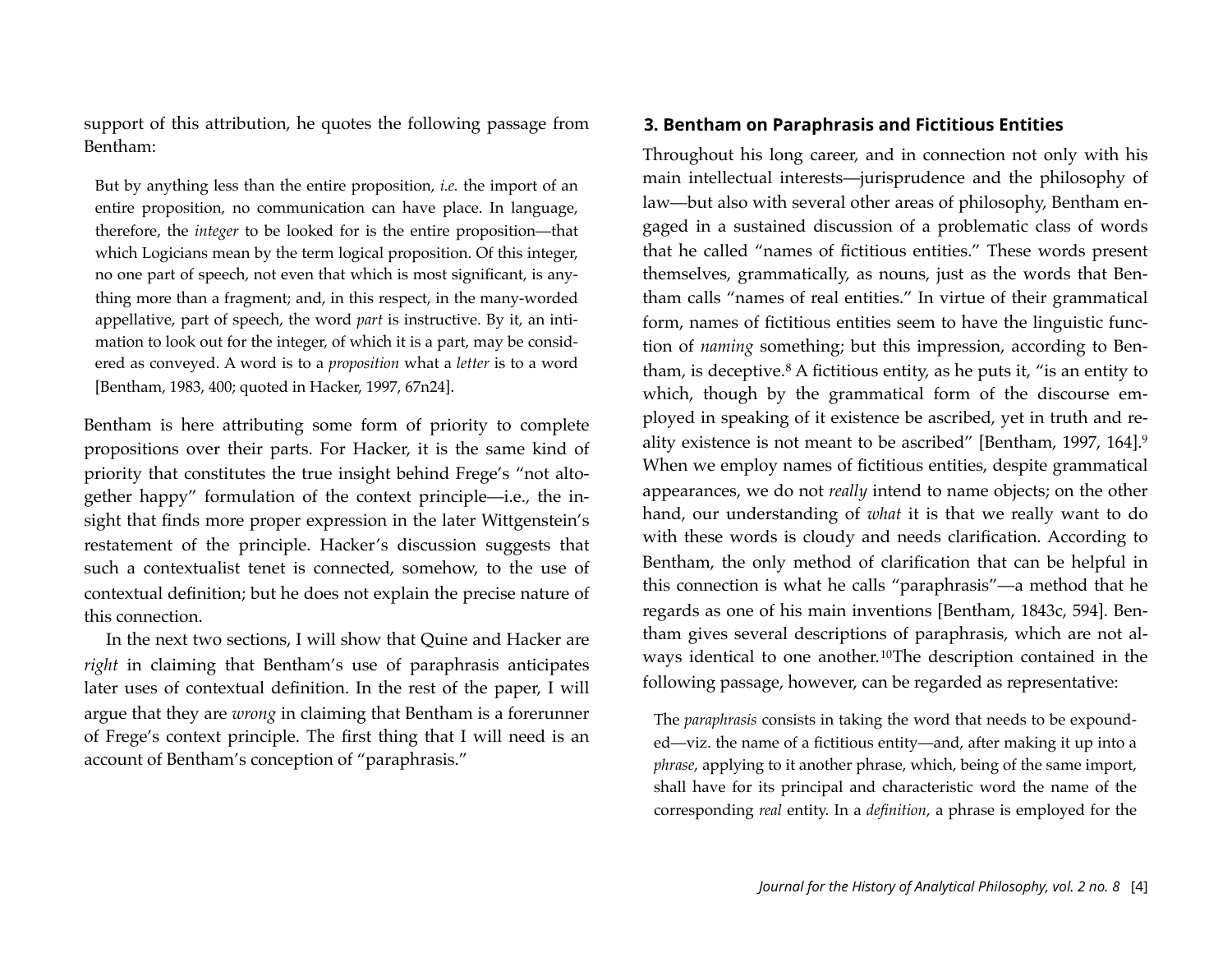exposition of a single word: in a *paraphrasis*, a phrase is employed for the exposition of an entire phrase, of which the word, proposed to be expounded, is made to constitute the principal or characteristic word [Bentham, 1983, 272n].

In order to clarify the use of a name of a fictitious entity, we need, first of all, to form an entire proposition of which it is the "principal and characteristic word"—an operation that Bentham calls *phraseoplerosis* ("filling-up-into-a-sentence");<sup>[11](#page-29-3)</sup> then we need to *translate* this sentence into another sentence, with exactly the same "import" or content, which has for its "principal or characteristic word" a name of a real entity (*paraphrase*, Bentham remarks, literally means "giving *phrase* for *phrase*" [Bentham, 1843c, 594]; in this whole discussion, Bentham uses "phrase" to refer to a complete sentence). Here is the example that Bentham himself chooses to illustrate his doctrine of paraphrasis—the paraphrasis of the term "obligation":

An obligation (viz. the obligation of conducting himself in a certain manner), is incumbent on a man, (*i.e.* is spoken of as incumbent on a man), in so far as, in the event of failing to conduct himself in that manner, pain, or loss of pleasure, is considered as about to be experienced by him [Bentham, 1843a, 247].[12](#page-29-4)

This means that when I say, for example, that I have an obligation to give your money back to you, what I *really* mean is that I expect to suffer pain if I don't do it. In the new and (according to Bentham) equivalent sentence, the problematic word "obligation" has been made to disappear; moreover, there is no mention of cognate words that Bentham regards as equally problematic such as "right," "duty" or "entitlement." Talk about obligations has been unmasked as talk about people and their sensations of pleasure and pain, which Bentham regards as real entities. The first kind of talk is, in Bentham's words, a mere "representative" or "succedaneum" [Bentham, 1843a, 246] of the corresponding talk involving reference to real entities: if we make true and significant statements about our obligations, rights, titles, etc., that is so only in so far as we are making statements about the pain that we expect to suffer in case we perform, or fail to perform, certain actions. As Bentham nicely puts it, the talk that involves names of fictitious entities such as "obligation" stands to its paraphrased equivalent as paper currency stands to its gold equivalent:

These fantastic denominations [i.e., names of legal fictitious entities] are a sort of paper currency: if we know how at any time to change them and get sterling in the room, it is well; if not, we are deceived, *and* instead of being masters of so much real knowledge as by the help of them we mean to supply ourselves with, we possess nothing but sophistry and nonsense [Bentham, 1970, 251].

There is nothing intrinsically problematic, for Bentham, in using sentences containing names of fictitious entities, as long as we know how to paraphrase them away. A genuine content expressed in a grammatically misleading way is still a genuine content. The use of names of fictitious entities is problematic only to the extent to which it can lead us to form sentences that do *not* admit of any adequate paraphrasis—sentences that, despite grammatical appearances, do not express any real content, but only "sophistry and nonsense."[13](#page-29-5)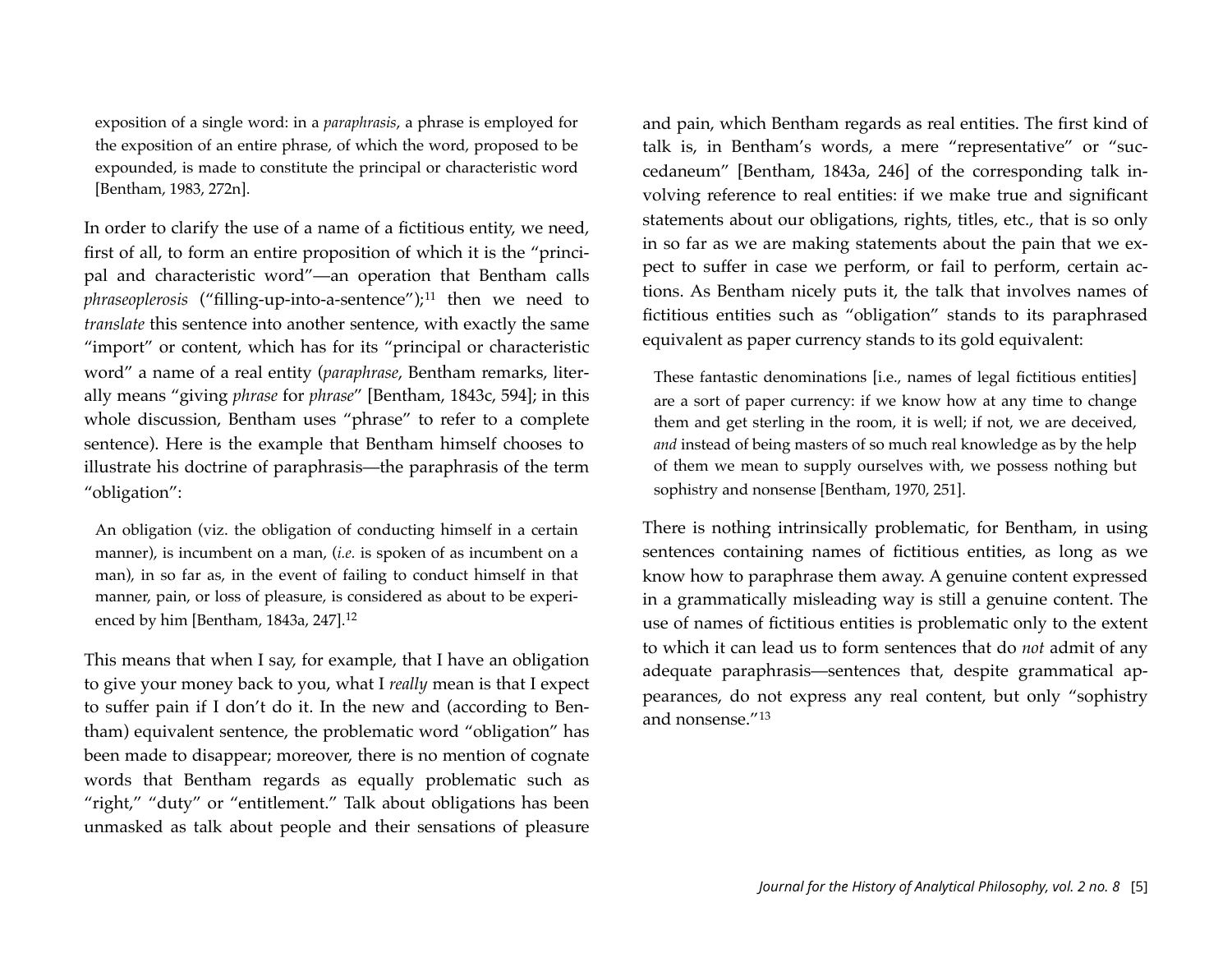## **4. Comparing Bentham, Russell and Quine on Contextual Definition**

We can now compare Bentham's conception of paraphrasis to later uses of contextual definition. I shall focus on two examples: Quine's virtual theory of classes, and Russell's theory of definite descriptions.

According to Quine, the "virtual theory of classes" provides a reduction of part of set theory to first order logic. The reduction is accomplished by providing (what Quine calls) a "contextual definition" of the distinctive expressions of set theory, namely the term "class" and the predicate "is a member of." Such a contextual definition consists in taking the whole sentence " $a \in \{x: Fx\}$ " (i.e., "*a* is a member of the class of Fs") and translating it into the equivalent sentence "Fa" (i.e., "a is F"), which contains only expressions belonging to the language of first order logic. The first sentence, according to the virtual theory, is just a potentially misleading notational variant of the second sentence; it just says, "in disguise" [Quine, 1986, 72], what the second sentence says. Even though our grammatical form of expression suggests that we are invoking a particular class of objects, namely "classes," and a particular predicate of class-membership, this is a "sham invocation" [Quine, 1986, 69], a mere "manner of speaking to be paraphrased away at will" [Quine, 1986, 73].[14](#page-30-0) Turning now to Bentham, we see that that these same descriptions apply quite well to his theory of names of fictitious entities. For Bentham, when we talk about obligations, for example, we just say, *in disguise*, what we could say by means of a more parsimonious language that lacks any legal vocabulary and mentions only people, their actions, and their sensations of pain. Even though, by employing the language of obligations, we seem to invoke a class of "legal objects," that is just a *sham invocation*, a *manner of speaking to be paraphrased away at will*.

Let's now consider Russell's theory of definite descriptions. This theory analyzes sentences containing definite descriptions into sentences in which these expressions have been made to disappear. To take Russell's famous example, "The present King of France is bald" should be analyzed as "There is one and only one *x* such that  $x$  is the King of France and  $x$  is bald." Expressions like "The present King of France" are, according to Russell, "denoting phrases," and the theory that he proposes "gives a reduction of all propositions in which denoting phrases occur to forms in which no such phrases occur" [Russell, 1956a, 45]. Denoting phrases present themselves, grammatically, as expressions that have the logical function of naming objects; but this is a misleading impression that the theory of descriptions can help to dispel by representing in a more perspicuous way what we are actually saying when we employ denoting phrases in discourse. As David Kaplan has put it, Russell's "contextual definitions" of denoting phrases may be treated "as rules for translating ordinary, logically imperfect language into a logically perfect symbolism" [Kaplan, 1972, 233-234]. In a similar fashion, we may regard Bentham's paraphrastic exposition of the term "obligation" as a *translation rule* that allows us to move from sentences of ordinary language to sentences (not so much of a "logically perfect symbolism," but rather) of a restricted version of ordinary language that has been purged of all names of legal fictitious entities—a restricted version of ordinary language that supposedly presents in a clearer and more perspicuous way what we want to say when we use sentences involving those problematic expressions.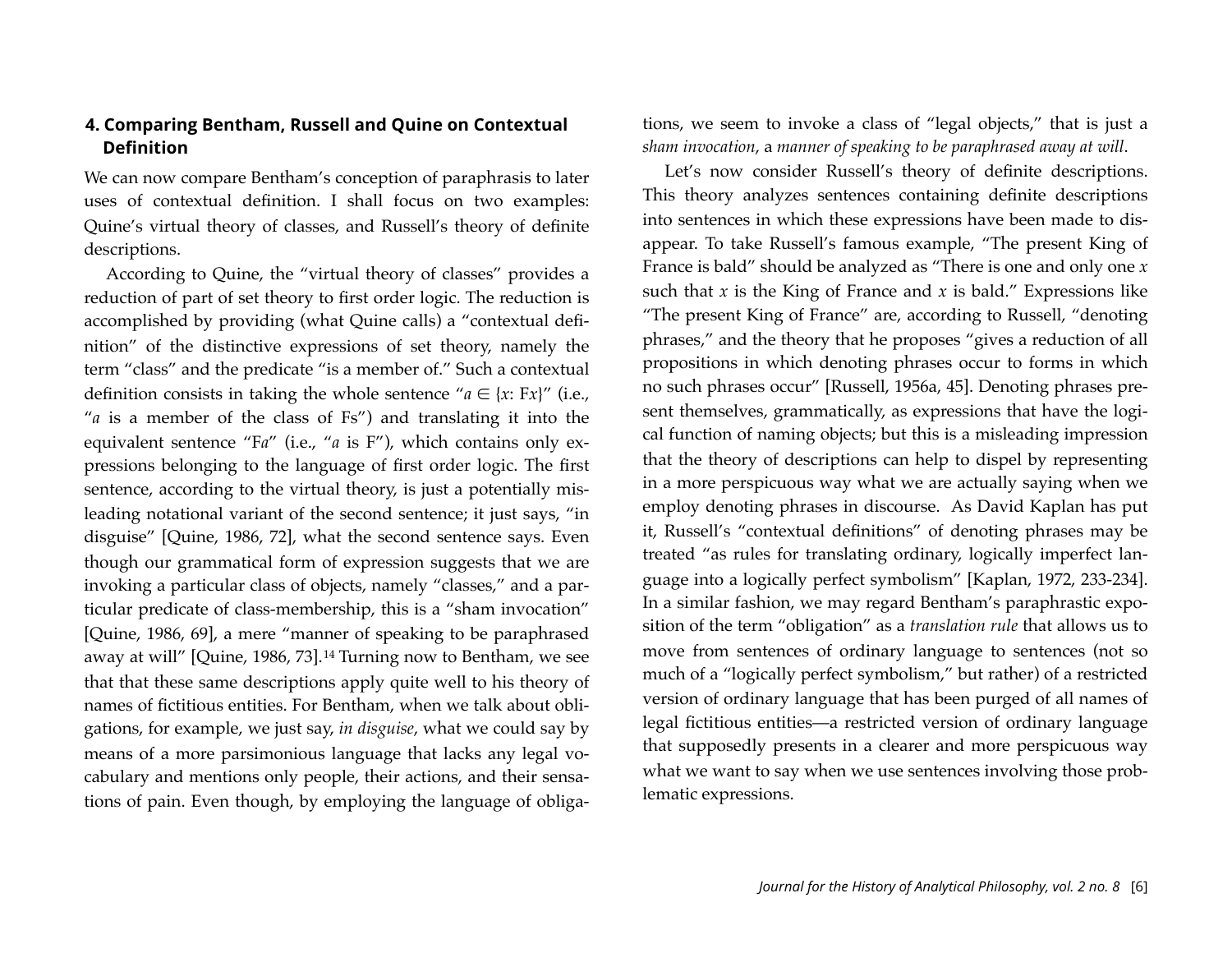On the basis of these strong similarities, we may conclude that there are good reasons to regard Bentham's use of paraphrasis as an anticipation of the use of contextual definition by later analytic philosophers such as Russell and Quine. But in order to address the further issue of whether Bentham is a forerunner of Frege's context principle, we need to look closer at Bentham's philosophy of language.

#### **5. Overview of the Dialectic of Bentham's Contextualism**

Bentham is committed to a number of semantic, ontological, and epistemological views that jointly determine what is allowed to count as a genuinely significant sub-propositional expression. In the next three sections, I will describe these commitments and show that they trigger a philosophical dialectic unfolding in three stages. At the first stage of the dialectic, Bentham appeals to the doctrine of names of fictitious entities and to the correlative technique of paraphrasis in order to accommodate apparent counterexamples into his view of genuine sub-propositional meaning[.15](#page-31-0) At this stage of the dialectic, to which I shall refer as the *central application of the theory of fictions*, paraphrasability is a constitutive feature of names of fictitious entities: every name of a fictitious entity can be effectively paraphrased away. However, the attempt to deal with the implications of his own commitments leads Bentham to introduce the notion of names of fictitious entities that cannot, even in principle, be paraphrased away. This is the second stage of the dialectic of Bentham's contextualism, to which I shall refer as the *extended application of the theory of fictions*. Even this position, however, turns out to be unstable. When we proceed to the *last stage of the dialectic of Bentham's contextualism* (as Bentham is never fully prepared to do), we eventually realize that according to Bentham's commitments *no* sub-propositional grammatical unit can really be regarded as a genuine semantic unit: *all* words, of any possible articulate language, are names of fictitious entities. The examination of this dialectical progression will bring out Bentham's firm commitment to Empiricist Framework (as I characterized it in Section 1), thereby setting the stage for the contrast with Frege's contextualism.

## **6. Bentham's Empiricist Commitments and the Central Application of the Theory of Fictions**

Bentham's crucial and most unexamined assumption is that the only way in which words can genuinely have a meaning is by *naming* some kind of entity:

The only part of speech which is perfectly simple in its import, and at the same time integrally significant, is the noun-substantive. […] A noun-substantive is a *name* […]. The entity of which it is a name, belongs either to the class of *real* entities, or to the class of fictitious entities [Bentham, 1983, 402].

Full-blooded sub-propositional meaning is explained in terms of the name-bearer relation: a word is significant in so far as it has been "attached," so to speak, to some entity. On this view, which words are genuinely significant will depend on which entities there really *are*: an entity must be *there* in order to have a word attached to it. Hence the relevance of Bentham's ontological doctrines, which are shaped in turn by his epistemological views. He divides "real entities" into "perceptual" and "inferential." The former are entities that we know through the immediate testimony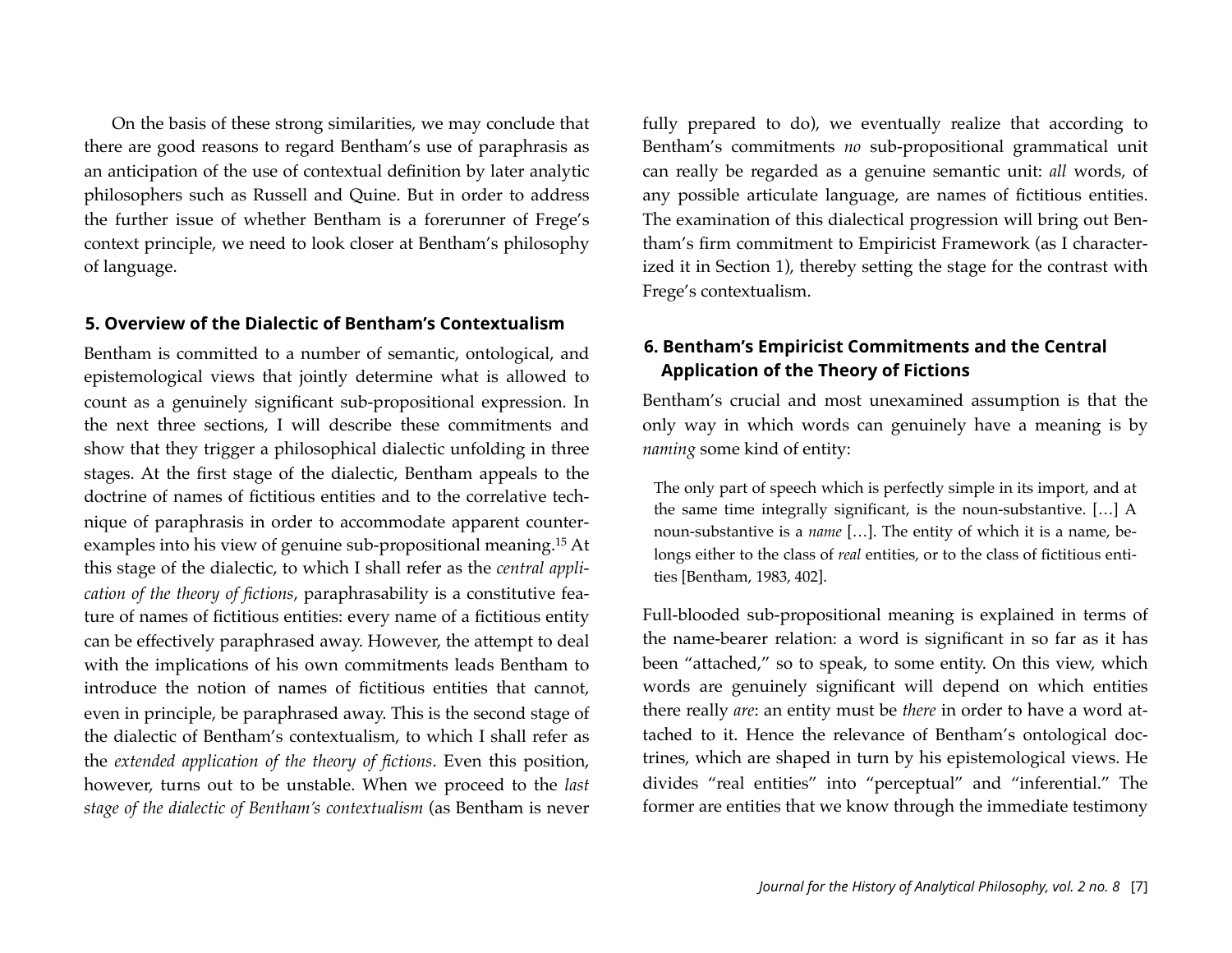of the senses (including inner sense); the latter are entities whose existence we infer on the basis of what we are immediately aware of.[16](#page-31-1) Bentham is not completely consistent about what is supposed to belong to each of these ontological categories. When he is engaged in applying the theory of fictions and the technique of paraphrasis to particular cases (e.g., when he offers his paraphrasis of the term "obligation"), he is not very interested in inferential real entities and seems to count among perceptual real entities not only first-personal mental items such as impressions, ideas, and sensations of pleasure and pain (which he consistently regards as perceptible real entities), but also objects of the external world such as people and tables. However, in his more theoretical writings, he explicitly contemplates the possibility of inferential real entities such as the "Almighty Being" or "the human soul, conceived in a state of separation from the body" [Bentham, 1983,  $271n$ ,  $17$  and he shares with other classical empiricists the impulse to retreat from the external world and to relegate ordinary objects to the class of *inferential* real entities: the only genuine perceptible real entities would be first-personal mental items[.18](#page-31-3) However, Bentham is reluctant to pursue consistently this latter line of thought. He tries to reduce the distance between our individual perceptions and the objects of the external world by observing the irresistible character of the inference here at issue, and by offering a sort of "pragmatic proof" of the existence of the external world—a proof that, in all its crudity, amounts to the following: Suppose that the objects that correspond to your sensible ideas do not exist, act accordingly, and "the perception of pain […] will at once bear witness against you, and be your punishment" [Bentham, 1997, 182].[19](#page-31-4)

In spite of these oscillations in Bentham's ontological and epistemological doctrines, the general picture of sub-propositional meaning that emerges from his commitments is quite clear: a word has meaning by naming something that exists and that we can somehow point to, either directly (with our actual finger or, as it were, with our mind's finger) or indirectly (with the aid of our inferential capacities). In accordance with a characteristic tendency of the empiricist tradition, ostensive definition is here taken to display the essence of sub-propositional meaning. Moreover, the relevant understanding of ostensive definition is one that makes it mysterious why sub-propositional meaning should be anything else than *atomistic*: if words acquire and retain their meanings by being "attached" to some entities (whose existence and identity must be determined in advance on independent grounds), then what difference can it make to their meaningfulness whether they occur alongside *other* words—each of which, insofar as it has a meaning, also already names an entity? In particular, what difference can it make to their meaningfulness whether words occur in complete propositions?[20](#page-31-5)

Given these commitments, it is inevitable that some words are going to appear in good shape, while many other words are going to appear problematic. All abstract terms, for example, seem to threaten the plausibility of Bentham's assumptions. Take the term "obligation." There surely is no Benthamite "real entity" that is named by this word: we cannot perceive or point to an *obligation* (neither with our actual finger, not with our mind's finger) and we cannot infer its existence as we may infer the existence of material objects from our perceptions, or the existence of a soul from the movements of a human body. It seems therefore that the word "obligation" should be condemned as meaningless. But this would be paradoxical, since we ordinarily employ the word in sentences that appear to express perfectly intelligible contents. At this point,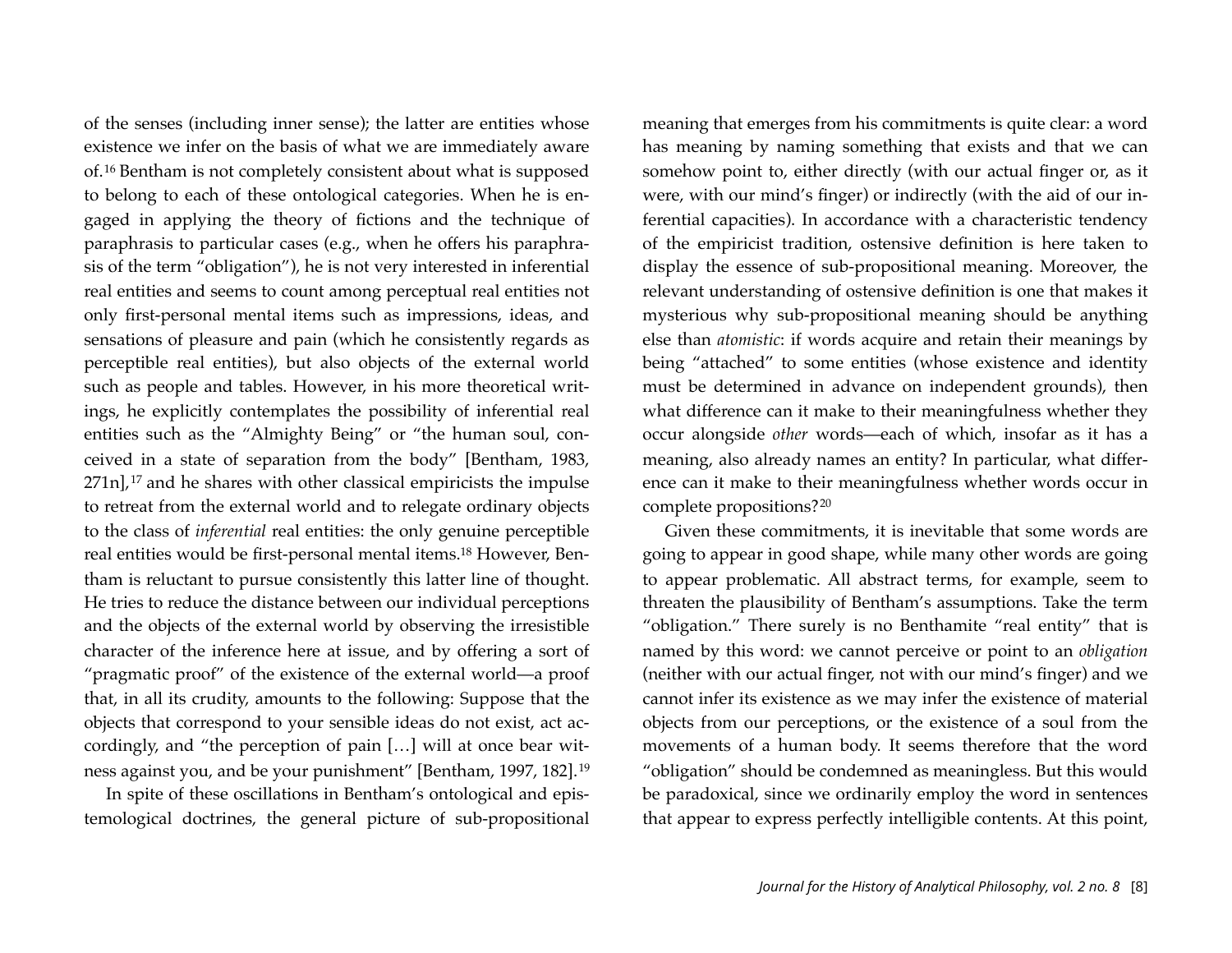paraphrasis can be used as an elegant accommodating device. By paraphrasing away the term "obligation," we show that there is no need of accounting for the meaning of the word by looking for an entity that is named by it. The word, in fact, does not have any meaning of its own: it is only a *sham* sub-propositional semantic unit. At the same time, paraphrasis allows us to vindicate the idea that the sentences in which the word "obligation" typically occurs are perfectly intelligible. So it turns out that the word "obligation" is not, after all, a real problem for Bentham's views about genuine sub-propositional meaning.

#### **7. The Extended Application of the Theory of Fictions**

The manner in which Bentham paraphrases away the term "obligation" shows that he can accommodate some apparently recalcitrant cases into his view of sub-propositional meaning. But on closer inspection, it becomes clear that the class of words that do not seem to comply with his view extends well beyond the class of abstract legal terms such as "obligation." We shouldn't be surprised, therefore, to find Bentham trying to deal with an explosive proliferation of "names of fictitious entities."

Bentham comes to regard as fictitious entities all Aristotle's "Ten Predicaments," with the exception of the Predicament of "Substance." Thus, for Bentham, any term signifying a "quantity," a "quality," a "relation," an "action," a "passion," a "place," a "time," a "situation," or a "*habitus*" is a name of a fictitious entity [Bentham, 1843a, 234-236].[21](#page-31-6) Terms purporting to designate "matter," "form," "space," "motion," "rest," classes or "aggregates" of individuals, "existence," as well as modal and epistemic notions such as "possibility," "necessity," and "certainty," are also for Ben-

tham names of fictitious entities [Bentham, 1997, 88-161]. More generally, Bentham is led to think that *any* time we use language to say something we are already involved in naming some fictitious entity.[22](#page-31-7)

This striking view follows from Bentham's theory of predication. For Bentham, whenever we use language to perform a complete speech act we utter a "proposition."[23](#page-31-8) But any proposition expressed in articulate language, for Bentham, involves the name of a "quality," which is for him a fictitious entity:

Among names of fictitious entities, the foremost, and those the designation of which is of the most immediate necessity to mindexpressing converse, are qualities.\*

[\* *Quality* being taken in the largest sense of which the word is susceptible, in that which, in its import, is co-extensive with the applicability of the word so much used in the Aristotelian Logic school, *predication*.]

Taking the word *proposition* in its simplest acceptation, by every proposition the existence of some quality in some subject is asserted. A proposition is any portion of discourse by which the existence of some quality in some subject is asserted. The name of the substance is the noun-substantive. The name of the quality is the noun-adjective. The word by which the relation between the quality and the substance is asserted, viz. the existence of the one in the other, is by logicians called the copula [Bentham, 1983, 403].

Every simple proposition (i.e. every articulate proposition that is not a combination of other propositions<sup>[24](#page-31-9)</sup>) asserts the existence of a quality in a substance. The real form of every simple proposition—what we would call its *logical* form—is "Φ is in S," where "Φ" stands for the name of a quality and "S" stands for the name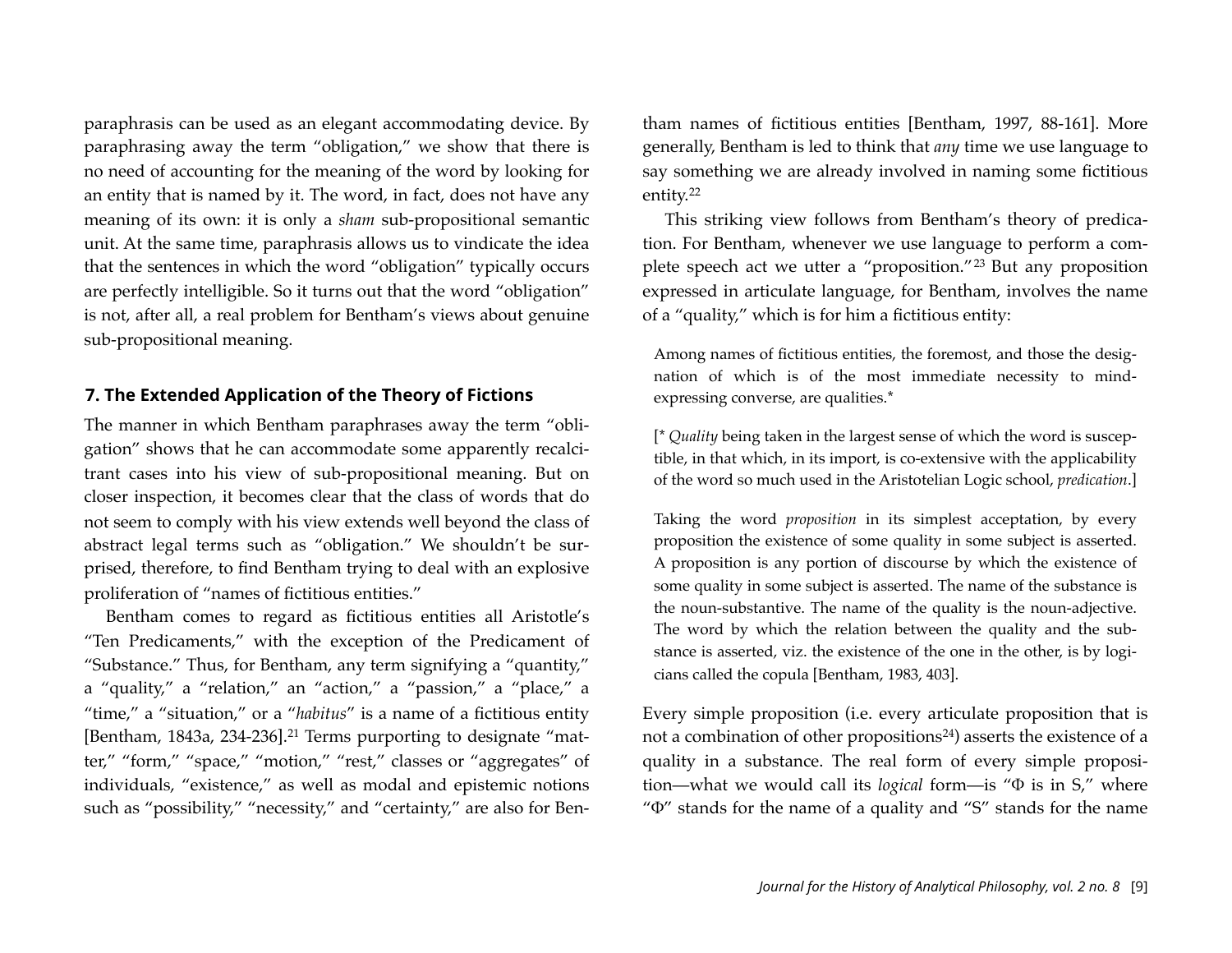of a substance.[25](#page-31-10) Simple propositions that do not *appear* to exhibit this form possess, for Bentham, a misleading surface grammar. For example, propositions that appear to contain only a nounsubstantive, the copula, and a noun-adjective involve an "abbreviation":

[S]ugar is sweet. The number of words employed here no more than *three*; but, in the form of expression, an abbreviation may be observed. Sweetness (the quality of sweetness) is in sugar. […] For the formation of a proposition […] no fewer than four objects require to be brought to view [Bentham, 1843b, 337].

Every simple proposition contains, in its un-abbreviated form, four elements: (1) the name of a quality, (2) the sign of existence, (3) the preposition "in," and (4) the name of a substance. As Bentham clarifies in the footnote that I cited in brackets in the previous long quotation, when he talks of "qualities" in the context of his general theory of predication, he uses the term "quality" in a very capacious sense, which covers not only the specific homonymous item that figures in the list of Aristotle's Ten Predicaments, but *any* possible kind of predication.<sup>26</sup> Every predication involves a name of a quality in this capacious sense:

The predicate is always the name,—may at least be considered in every case as the name of a quality [Bentham, 1843b, 333n].

[P]redication may, in every case, be reduced to this: an attribution of a quality to a subject [Bentham, 1843b, 335].

Forms of predication that do not involve names of qualities in the narrow sense may still be reduced to propositions in which a qual-ity in the broad sense is said to be in a substance.<sup>[27](#page-31-12)</sup> For example,

Bentham argues that relational propositions may be reduced to quality-in-substance propositions by applying the schema:  $S_1RS_2$  $=$  Bearing-R-to-S<sub>2</sub> is in S<sub>1</sub>.<sup>["28](#page-32-0)</sup> So names of qualities in the broad sense are involved in any possible predication. But since some predication is performed anytime we utter a proposition in an articulate language, and a proposition is expressed anytime we make an intelligible use of articulate language, it follows that names of qualities in the broad sense—which are for Bentham names of fictitious entities—figure in any intelligible use of language. Names of fictitious entities, as Bentham puts it, are "of the most immediate necessity to mind-expressing converse."

Bentham illustrates this view with an instructive example:

That apple is ripe. Apples are sweet. Apples are good. An apple is a real entity; in saying that apple exists,—the existence of which, I express my opinion, is a real entity. But *that apple is ripe*; of what is it that, in addition to that of the apple, I express my opinion of the existence? It is the existence of the quality of ripeness in the apple.

But the quality of ripeness, is it a real entity? Different from apples, and everything else that is susceptible of it, has this quality, or any quality, any separate existence?

[…] In saying this apple is ripe, what is it that I affirm? It is, that *in* this apple is the quality of ripeness. The two expressions are equivalent. But,—in this apple is the quality of ripeness, in the assertion thus made, what is the image that I bring to view? It is, that the apple is a receptacle; and that, in this receptacle, the quality of ripeness, the imaginary, the fictitious entity called a *quality* is lodged.

[...] Thus it is that, in the use made of language, fiction, at the very first step that can be taken in the field of language, fiction, in the simplest, or almost the simplest case, in which language can be employed, becomes a necessary resource [Bentham, 1843b, 330-331].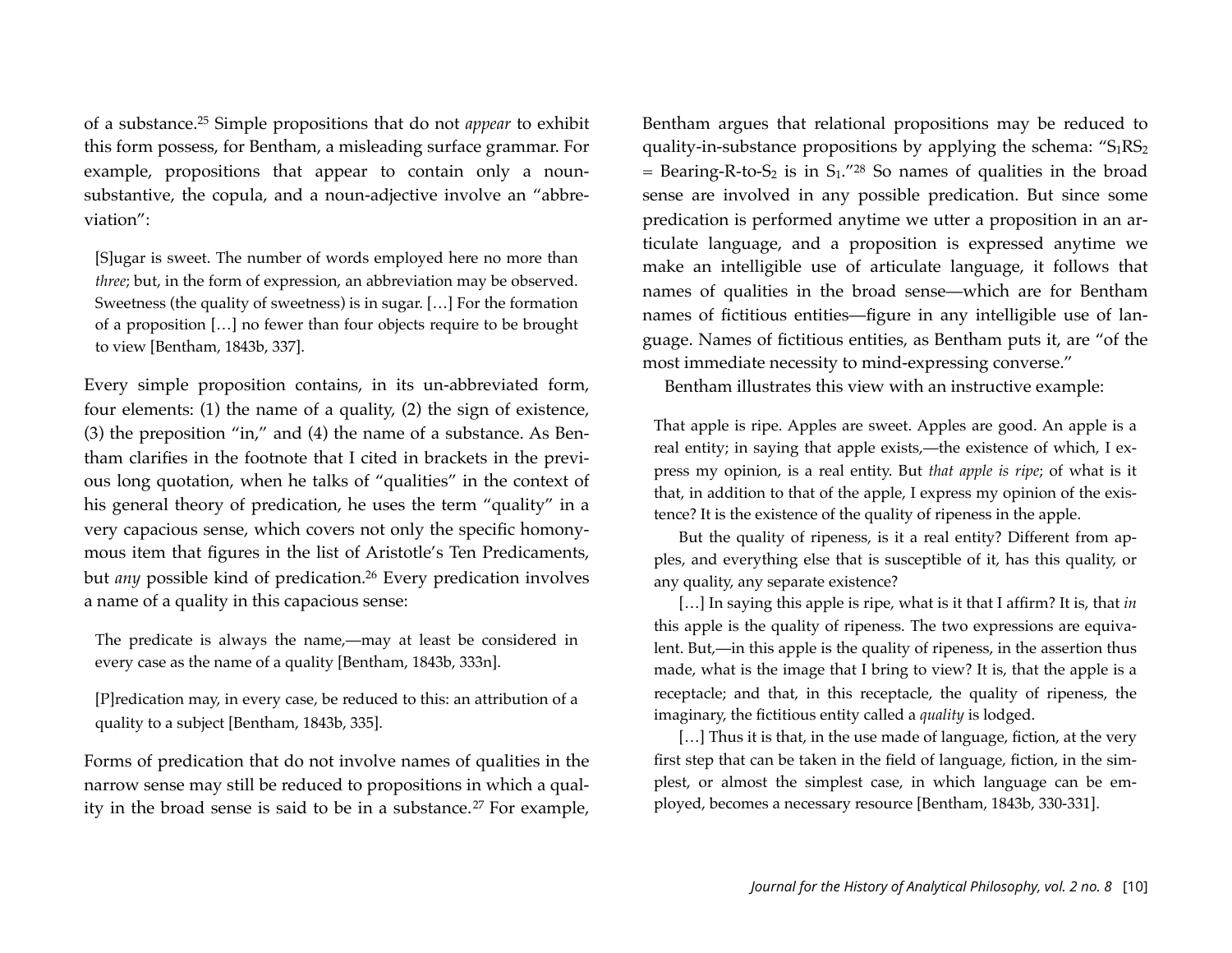Bentham just cannot conceive of words having a genuine meaning other than by naming some kind of "real entity." So, when he considers a very simple proposition such as "That apple is ripe," he cannot but be puzzled by the words in the sentence that do not even *appear* to name something. So he assumes—with a quick and supposedly innocent move—that the proposition "That apple is ripe" is equivalent to "Ripeness is in that apple." Bentham regards the second sentence as a way of explaining the import expressed by the first sentence, a more perspicuous rendering of its content.[29](#page-32-1) But once we have so rephrased our original proposition, we may ask what "ripeness" is a name of. What is the entity to which this word refers? Can we point to *ripeness*, as we can point to *that apple*? According to Bentham, there is no real entity of which "ripeness" can be a name; the word is a name of a fictitious entity, and the same holds for all words that appear to name qualities in the broad sense of the term—words that, according to Bentham, are necessarily involved in any possible articulate proposition. There is therefore a kind of fiction that is constitutive of articulate language: "[A]t the very first step that can be taken in the field of language, fiction […] becomes a necessary resource." Elsewhere, Bentham expresses the same point even more forcefully: "[F]iction […] is a contrivance but for which language—or at any rate language in any form superior to that of the language of the brute crea-tion—could not have existence" [Bentham, 1997, 84].<sup>[30](#page-32-2)</sup>

The contrast to which Bentham alludes in this last quotation between human language and the language of brutes is not just a rhetorical flourish, but a theme that he elaborates in some detail and that sheds further light on his doctrine of ineliminable names of fictitious entities. Bentham thinks that animals definitely have a language, but one different from ours in being completely *inarticu-* *late*. Like us, animals can express propositions; but, unlike us, they are incapable of expressing propositions that are articulated into sub-propositional elements: "Brutes have no terms—their language is all propositions; their faculties enable them not to break them down into words" [Bentham, 1843b, 322]. Moreover, according to Bentham, a language like that of brutes is at the origin of our own articulate language:

Of language in its origin, the parts could not have existed in a degree of simplicity, equal to that of the most simple of those at present in use. The first words must, in their import, have been equivalent to whole sentences, to sentences expressive, for example, of suffering, of enjoyment, of desire, of aversion.

Of this original language, the parts of speech called interjections are examples.

Of this nature is, and seems destined for ever to continue, the language of quadrupeds and other inferior animals.

To form the words of which language is at present composed has been the work of analysis. The original sentences were, as it were, broken down into words, those words into syllables, and these syllables, with the help of written and visible signs, into letters.

Of these elements, thus formed by analysis, those called words will now be put together in the way of sentences [Bentham, 1843b, 322-323].

Human beings first used to talk, like brutes, by means of unstructured propositions. Then, when their faculties evolved, our ancestors proceeded, "by abstraction and analysis" [Bentham, 1843b, 322], to break down propositions into parts, giving us the form of language that we presently master. According to Bentham, our use of "interjections" is a trace of that original language, as well as an element of commonality with other animals.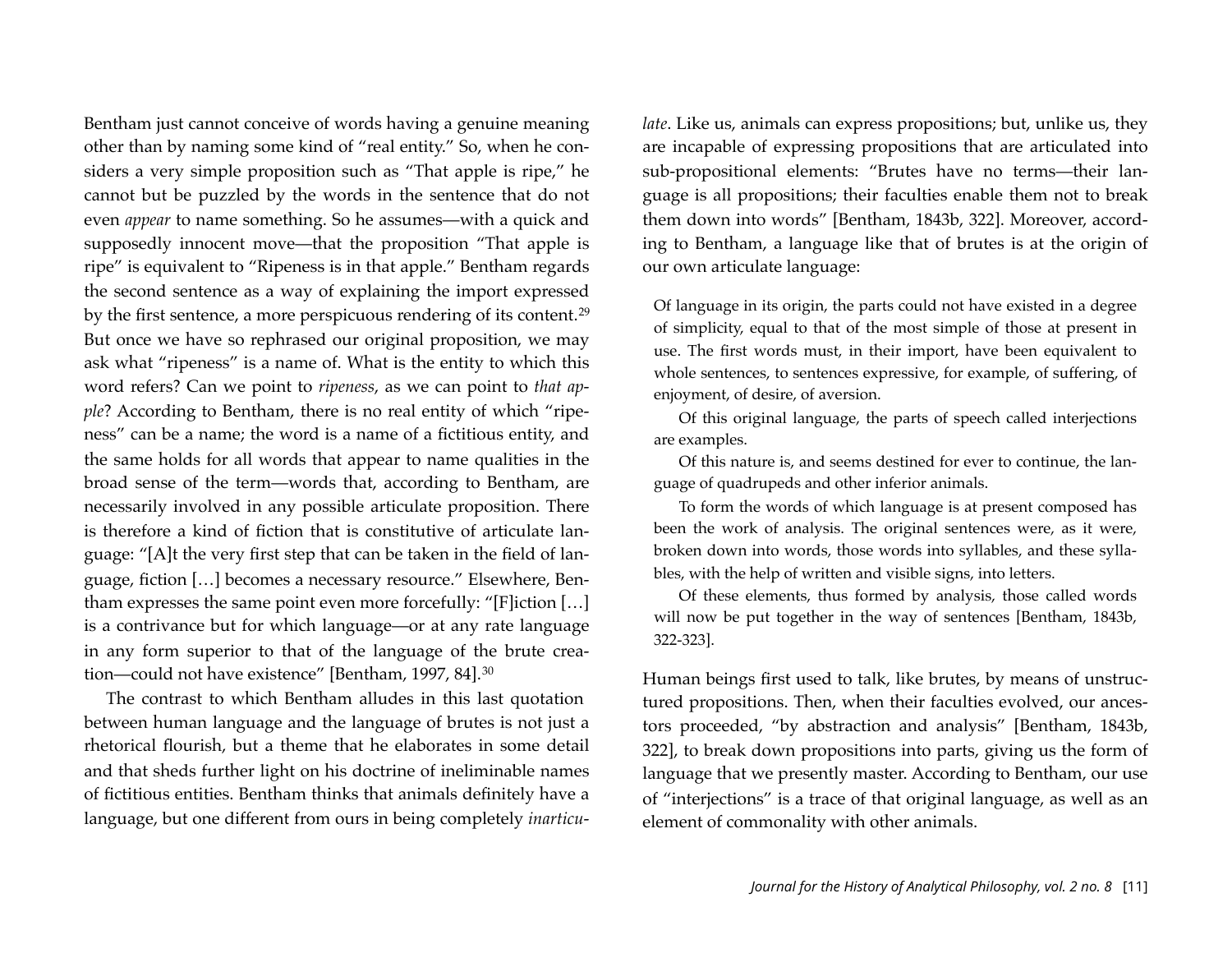Bentham has an ambivalent attitude toward the inarticulate language that he places at the origins of human society. On the one hand, the fact that it is the sort of language that "inferior animals" still speak today suggests that the articulation characteristic of human language constituted some form of progress or gain. On the other hand, the process of "abstraction and analysis" that gave us articulate language is also the process that made us fall into fiction. By breaking down propositions into sub-propositional components, according to Bentham, we inevitably introduce a class of words (names of qualities in the broad sense of the term) that, in spite of grammatical appearances, do not name any real entity and are therefore devoid of genuine meaning. So there is a sense in which the inarticulate language originally employed by mankind—and still employed by non-human animals—is an *ideal language*: the only form of language that, by avoiding any sort of fiction, is not grammatically misleading. In an almost biblical way, it seems that fiction was the price we had to pay for acquiring specifically human capacities.

We need now to see how far we have moved from the central application of the theory of fictions. In the central application of the theory, paraphrasability is a constitutive property of names of fictitious entities. Meaningful sentences featuring names of fictitious entities can be rewritten as sentences that do not contain those problematic terms. A grammatically misleading sentence is always contrasted with a grammatically perspicuous sentence; and the accommodating power of Bentham's doctrine depends precisely on the possibility of replacing a grammatically misleading sentence with a grammatically non-misleading one. The word "obligation" is not a counterexample to Bentham's views about sub-propositional meaning *because it can be eliminated with no re-* *mainder*. But in the case of names of qualities in the broad sense of the term, the situation is very different. These are labeled "names of fictitious entities," even though it is *ex hypothesis* impossible to paraphrase them away (except perhaps on pain of giving up articulate language altogether). If Bentham appeals to paraphrasis at all in this context, it is for *introducing* names of fictitious entities rather then for eliminating them. As we have seen, he argues that the sentence "That apple is ripe" should be rewritten as "Ripeness is in the apple": we need therefore to pass from a proposition containing the adjective "ripe," which does not even *appear* to name something, to a proposition containing the abstract noun "ripeness," which now does seem to name some sort of entity. Once we have reached this level of analysis, there is nothing else we can do. We cannot get rid of all names of qualities in the broad sense of the term via paraphrasis. They are an intrinsic feature of articulate language, and should be accepted as such. Bentham, in effect, is conceding that his view of sub-propositional meaning cannot account for the meanings of predicates. But he does not take this fact as a refutation of his initial commitments. Rather, he bites the bullet and claims that names of qualities in the broad sense of the term, even though indispensable for human linguistic communication, are not genuine sub-propositional components. Bentham's "accommodation" of predicate expressions into his view of subpropositional meaning boils down to a call for resignation: we should just accept that, as masters of an articulate language, we are condemned to express our thoughts in a grammatically misleading way.

We can sum up the picture of propositional and subpropositional meaning that emerges from the extended application of the theory of fictions in the following way. Propositions can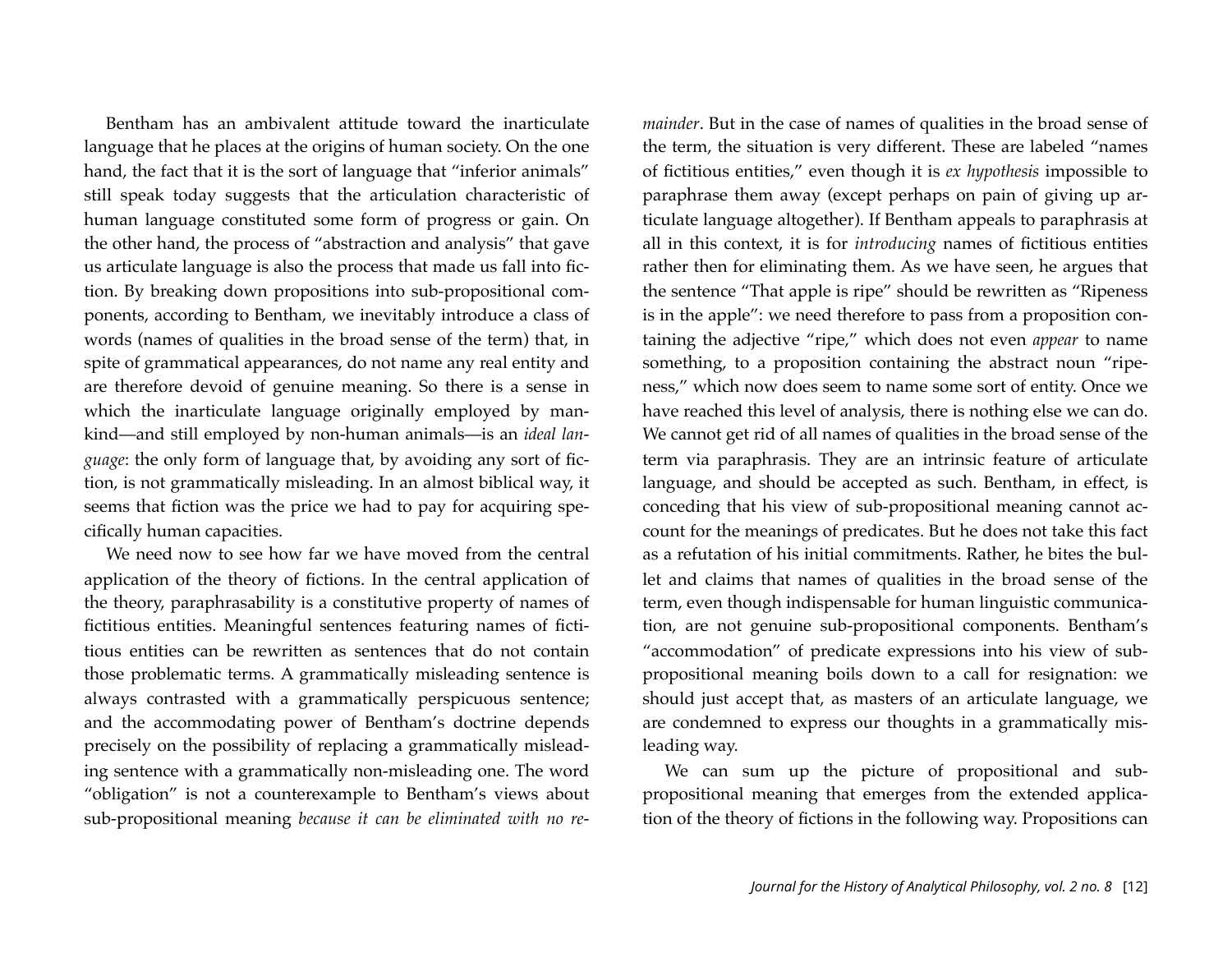be expressed by means of unstructured signals, as brutes express them; alternatively, they can be expressed by means of sentences that exhibit an internal grammatical articulation. This grammatical articulation, however, corresponds *only partially* to a genuine semantic articulation. Names of real entities are semantic units (Bentham wants to hold fast to this fundamental idea); but every articulate proposition necessarily involves names of qualities in the broad sense of the term, which are no more than sham semantic units.

Such a picture is highly problematic in several respects. First, the implicit suggestion that the inarticulate system of communication of our primitive ancestors would be more perspicuous than our own articulate language looks openly paradoxical[.31](#page-32-3) Second, the picture is incapable of vindicating the intuitive idea that the meaning of a complete articulate sentence is the *result* of the semantic contributions of its parts. According to Bentham's official position, names of real entities contribute to the meanings of the sentences in which they occur; but there is no other semantic unit that can combine with names of real entities to convey a propositional content. We can use meaningful words, and we can convey complete propositional contents; but we cannot convey complete propositional contents *by* using meaningful words: there remains an unbridgeable gap between the meanings of words and the meanings of sentences. Finally, and perhaps most importantly, the semantic picture that emerges from the extended application of the theory of fictions is still *unstable*. Even though Bentham is never fully prepared to acknowledge this point, his philosophical commitments entail that *even* "names of real entities" should be regarded as fictitious. This brings us to the last stage of the dialectic of Bentham's contextualism—which is arguably also its point of

implosion. As we think through Bentham's requirements for "genuine" sub-propositional meaning, we realize that the range of cases that actually satisfy them shrinks to a vanishing point.

## **8. The Final Stage of the Dialectic of Bentham's Contextualism**

Let's recall that for Bentham a simple articulate proposition has the form "Φ is in S," where "Φ" stands for the name of a quality (i.e. for the name of a fictitious entity), and "S" stands for the name of a real entity. So the canonical form of a sentence such as "That apple is ripe" is "Ripeness is in that apple," where "that apple" (according to Bentham's official account) names a real entity and is therefore a significant sub-propositional expression. But if we look at the way in which Bentham describes this sort of example, the situation turns out to be more insidious. In a passage that I quoted above, Bentham writes:

[…] In saying this apple is ripe, what is it that I affirm? It is, that *in* this apple is the quality of ripeness. The two expressions are equivalent. But,—in this apple is the quality of ripeness, in the assertion thus made, what is the image that I bring to view? It is, that the apple is a *receptacle*; and that, in this receptacle, the quality of ripeness, the imaginary, the fictitious entity called a *quality* is lodged [Bentham, 1843b, 331; second emphasis added].

In saying that the quality of ripeness is in that apple, we use the expression "that apple" to refer—*not* to a real entity that has "separate existence"—but to a mere *receptacle* of qualities; and in Bentham's framework, such a receptacle cannot be any less fictitious than qualities themselves. We can point to a particular apple; but can we point to a *receptacle of apple qualities*? In this connection,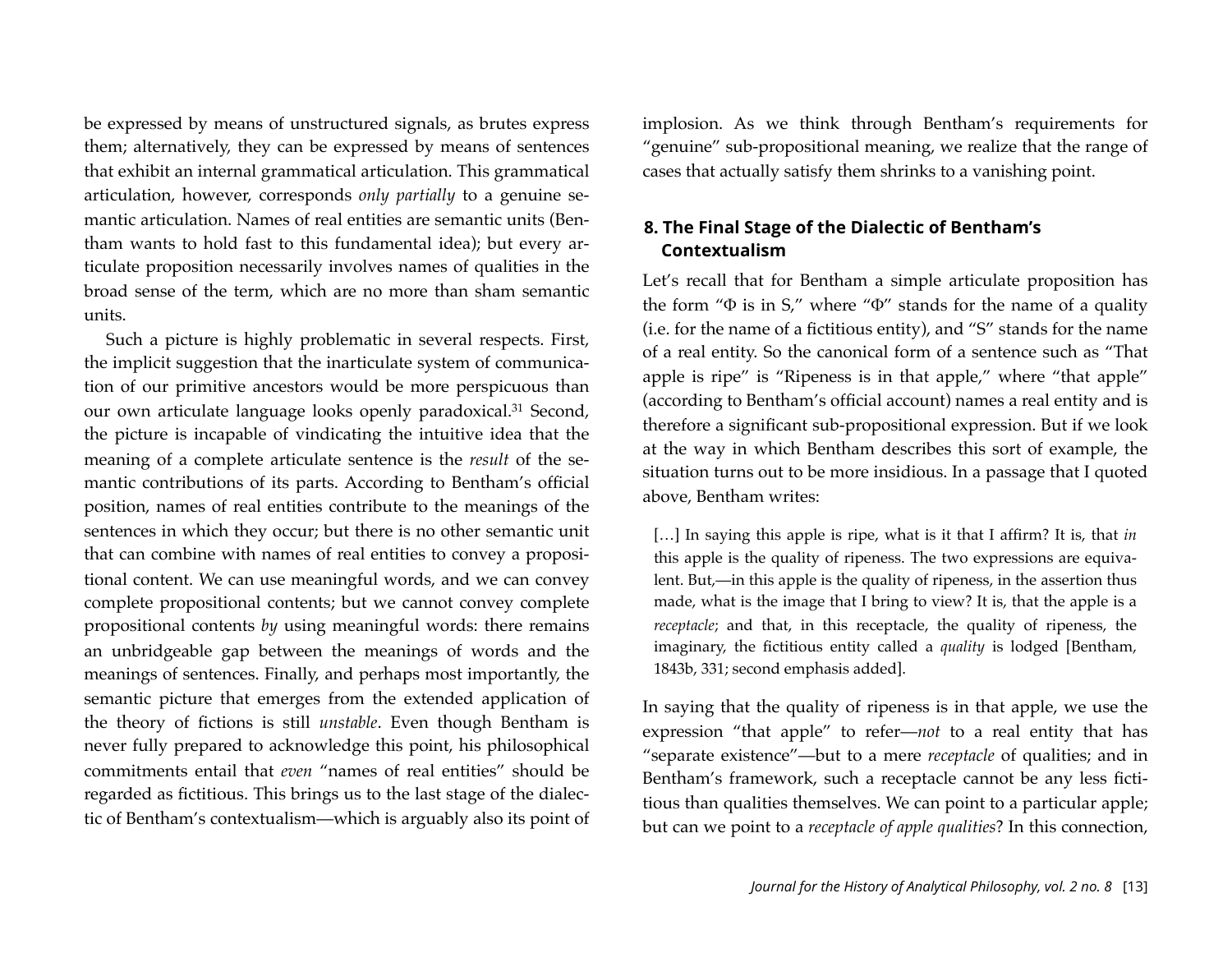it is helpful to have in view a remark that Bentham wrote shortly before the end of his life:

Each thing is,—the whole of it, what it is,—but we may consider the whole of it together, or any one or more parts of it at a time, as we please—thus we make,—thus we have abstracted,—abstract ideas [Bentham, 1843e, 72].

The expression "that apple" can name a real entity, and thus be genuinely significant, when it is used to name "the whole" of the apple. But as soon as we formulate and express an articulate *proposition* about the apple, we abstract from the real apple some fictitious qualities and a fictitious receptacle in which such qualities are said to exist.

Abstraction is required not only for obtaining the notion of a quality, but also for obtaining the complementary notion of a mere receptacle of qualities. Thus, if qualities are fictitious entities (as Bentham insists), mere receptacles of qualities are fictitious entities too. So a noun-substantive such as "that apple," *when it is used in the context of a proposition*, is the name of a fictitious entity[.32](#page-32-4)

A similar conclusion follows from Bentham's discussion of Aristotle's Ten Predicaments. As we saw above, Bentham contrasts substance with all the other Predicaments: substances are real entities, whereas all the other Predicaments are qualities in the broad sense of the term, and thus fictitious entities. However, when Bentham explains the relationship between a substance and its qualities, the alleged asymmetry between names of substances and names of qualities disappears. Consider the following explanations of the predicaments of "quantity," "quality" (in Bentham's restricted use of the term, which applies specifically to one of the Ten Predicaments), and "place":

1. Quantity. Quantity cannot exist without some substance of which it is the quantity. Of substance, no species, no individual, can exist without existing in some quantity.

2. Quality. Quality cannot exist without some substance of which it is the quality. Of substance, no species can exist without being of some quality. […]

3. Place. Of place the notion cannot be entertained without the notion of some substance considered as *placed*, or capable of existing or, as we say being *placed*, in it. […] Of no individual substance is any notion commonly entertained without some notion of a place—a relative place—as being occupied by it [Bentham, 1997, 184].

Quantities, qualities, and places are not real entities that enjoy a separate existence; they are mere abstractions, and the words that seem to name them are only names of fictitious entities. But substance itself can only exist in some quantity, with some qualities, and positioned in some place. So *bare substance*—as the substratum of predications of quantity, quality and place—is also an abstraction, and therefore a fictitious entity. When alleged names of real entities are used in sentences to express complete propositions, they purport to name "substances" in this fictitious sense: mere "receptacles" that are said to contain the fictitious entities expressed by the predicates. It turns out, therefore, that *no part of speech*—as long as it is considered in the context of a complete sentence—is the name of a real entity.[33](#page-33-0)

At this point, it seems that if we want to find a genuine name of a real entity (and thus a part of speech having genuine subpropositional meaning) we need to look at the way in which nounsubstantives are used *outside* propositional contexts. Consider the following scenario. An apple is in front of me; I stare at it and fo-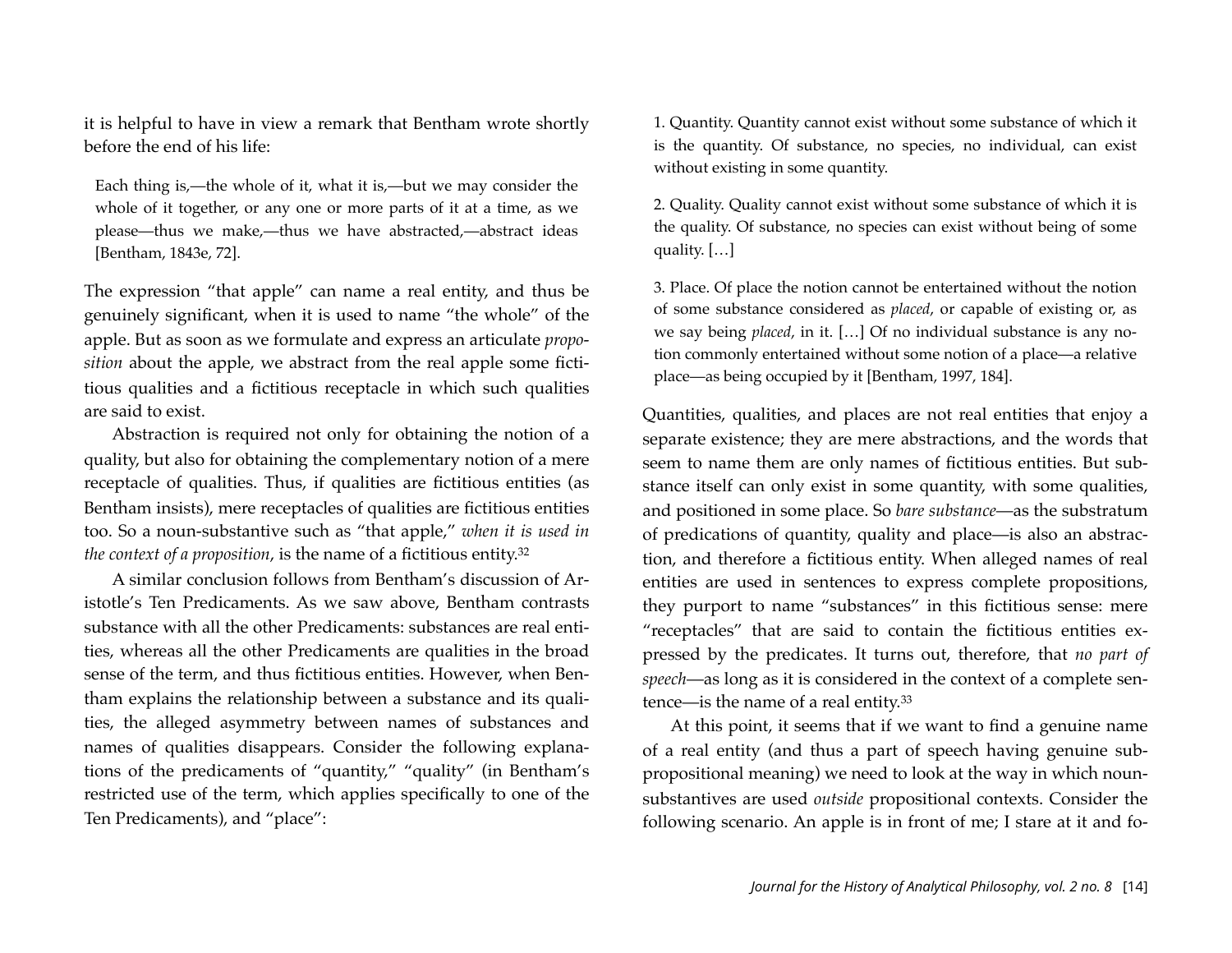cus my attention on it; but I don't perform any abstraction: I don't think of the apple *as such-and-such*, but consider it in its complete and concrete existence; then I utter the words "That apple," meaning to name the apple—*the whole of it*. In a case like this, one might think, the expression "that apple" names a real Benthamite substance. I suspect that it is the inchoate imagination of a scenario of this kind that sustains Bentham's initial assumptions about the meaning of words. But a philosophically uncaptive mind should find such a scenario rather puzzling. What is the person doing when she utters the words "that apple" while staring at an apple in front of her? We can imagine, perhaps, that the person is, as it were, calling, or invoking, or contemplating the existence of the apple. But in that case she would be performing a complete speech act. In Bentham's terminology, she would be expressing a complete proposition. Bentham himself insists that anytime we speak we assert an entire proposition, though we may do this by means of a single word [Bentham, 1843b, 321]. By Bentham's own lights, therefore, the scenario that we have described, to the extent that it is intelligible, does not show the essence of "real" subpropositional meaning (as one might be initially inclined to suppose); it merely shows that what we recognize as a sub-sentential grammatical unit can be used to assert a complete proposition—or more generally, as we would put it, to perform a complete speech act.

If the reconstruction that I have offered is correct, Bentham's view of "genuine" sub-propositional meaning finally collapses. *No word satisfies the requirements that Bentham lays down*. What we are left with is Radical Benthamite Contextualism: a view that leaves no room for sub-propositional meaning and construes meaningful propositions as semantically unstructured wholes. This view, as I

argued in this section, follows from Bentham's commitments and surfaces at various points in his writings, even though he is never fully prepared to accept it: his official position does not go beyond the extended application of the theory of fictions. Thus Bentham recurrently wishes to talk about the "independent import" of words, about words being more or less "significant" than others, and about ways of "exposing the import" of words. But after ascending from the central to the extended application of the theory of fictions, and then to the final stage of the dialectic of Bentham's contextualism, we see that he is not really entitled to speak that way. The process of "abstraction and analysis" through which the inarticulate propositions of our quasi-human ancestors were broken down into "fragments" is, for Bentham, an intrinsically falsifying process. Between the "language of brutes" and our own language there is no real semantic difference. The articulation exhibited by our sentences is merely grammatical; at most it can *deceive* us into thinking that it corresponds to a genuine semantic complexity. From a semantic point of view, "[a] word is to a *proposition* what a *letter* is to a word" [Bentham, 1983, 400]. The letter "r" distinguishes the word "red" from other words; but the word "red" does not mean what it does in virtue of the meaning of the letter "r"; in fact, the letter "r," in such a context, does not have any meaning of its own. Similarly, according to Radical Benthamite Contextualism, the function of words is to distinguish complete propositions from other complete propositions; but propositions do not mean what they do in virtue of the meanings of their constituent words. Sub-propositional expressions can only *appear* to have meanings of their own.[34](#page-33-1)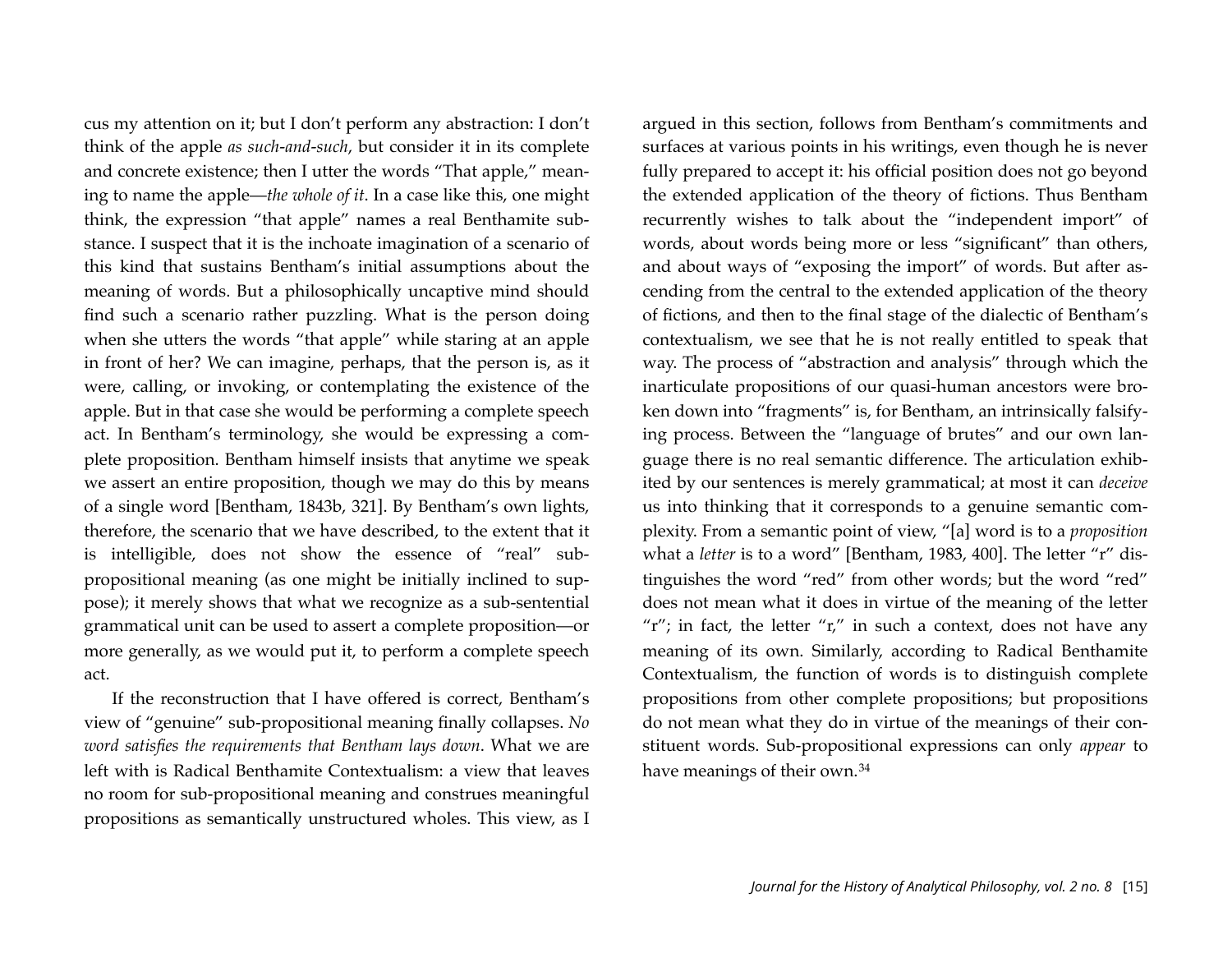# **9. Comparing Bentham and Russell: Atomism, Contextualism, and Propositional Unity**

In order to prepare the ground for a proper appreciation of the contrast between Bentham's contextualism and Frege's, it will be useful to compare Bentham's position with Russell's. There is the danger, in fact, of missing the depth of that contrast by construing Frege's contextualism as just another position developed within the Empiricist Framework. This is the sort of difference that holds between the views respectively advanced by Bentham and Russell. These authors are both firmly committed to the fundamental assumptions that define the Empiricist Framework (as I characterized it in Section 1), even though their respective views of propositional and sub-propositional meaning differ from each other in many respects, since each author combines those fundamental assumptions with a different set of collateral metaphysical and epistemological doctrines. Frege, on the other hand, as I shall argue in the next section, rejects the entire Empiricist Framework. While the disagreement between Bentham and Russell takes place *within*  the Empiricist Framework, the disagreement between Bentham and Russell on the one hand, and Frege on the other, concerns the legitimacy of the Empiricist Framework itself. The form of contextualism that Frege recommends, therefore, will be properly construed only if we see that it opposes Bentham's view just as much as it is opposes Russell's, and for the same reasons.

It is well known that Russell changed his mind many times and very rapidly. As I announced in Section 1, I am only going to consider the works he wrote between 1903 and 1918. More specifically, I will focus on the views that follow the introduction of the theory of descriptions in "On Denoting" (1905), taking into account the *Principles of Mathematics* (1903) only in so far as it expresses commitments that continue to inform Russell's thought after the adoption of the theory of descriptions.

Throughout this broad phase of his philosophical development, Russell shares with Bentham an atomistic conception of subpropositional meaning, modeled on a characteristically empiricist understanding of ostensive definition. A word—*any* word—has a meaning by naming an object to which it has somehow been attached. This assumption finds expression in Russell's "fundamental principle" for the analysis of propositions, which is known in the secondary literature as the "principle of acquaintance":

*Every proposition which we can understand must be composed wholly of constituents with which we are acquainted*. […] We must attach *some* meaning to the words we use, if we are to speak significantly and not utter mere noise; and the meaning we attach to our words must be something with which we are acquainted [Russell, 1997, 58; first published in 1912].[35](#page-33-2)

Words have meaning by naming entities with which we are directly acquainted. The view, here, is atomistic at all levels—ontological, epistemological, and semantic. The world is a collection of conceptually independent entities; we can be acquainted with some of these entities, where "acquaintance" is a primitive twoterm relation that can hold between a subject and an entity independently of any other epistemic stance of the subject; and we can attach a word to each of the independent entities with which we are independently acquainted, so that the word acquires and retains a meaning independently of its possible occurrence in propo-sitional contexts.<sup>[36](#page-33-3)</sup> Thus, for Russell as for Bentham, the namebearer relation, atomistically understood, constitutes the essence of sub-propositional meaning. Moreover, Russell shares with Ben-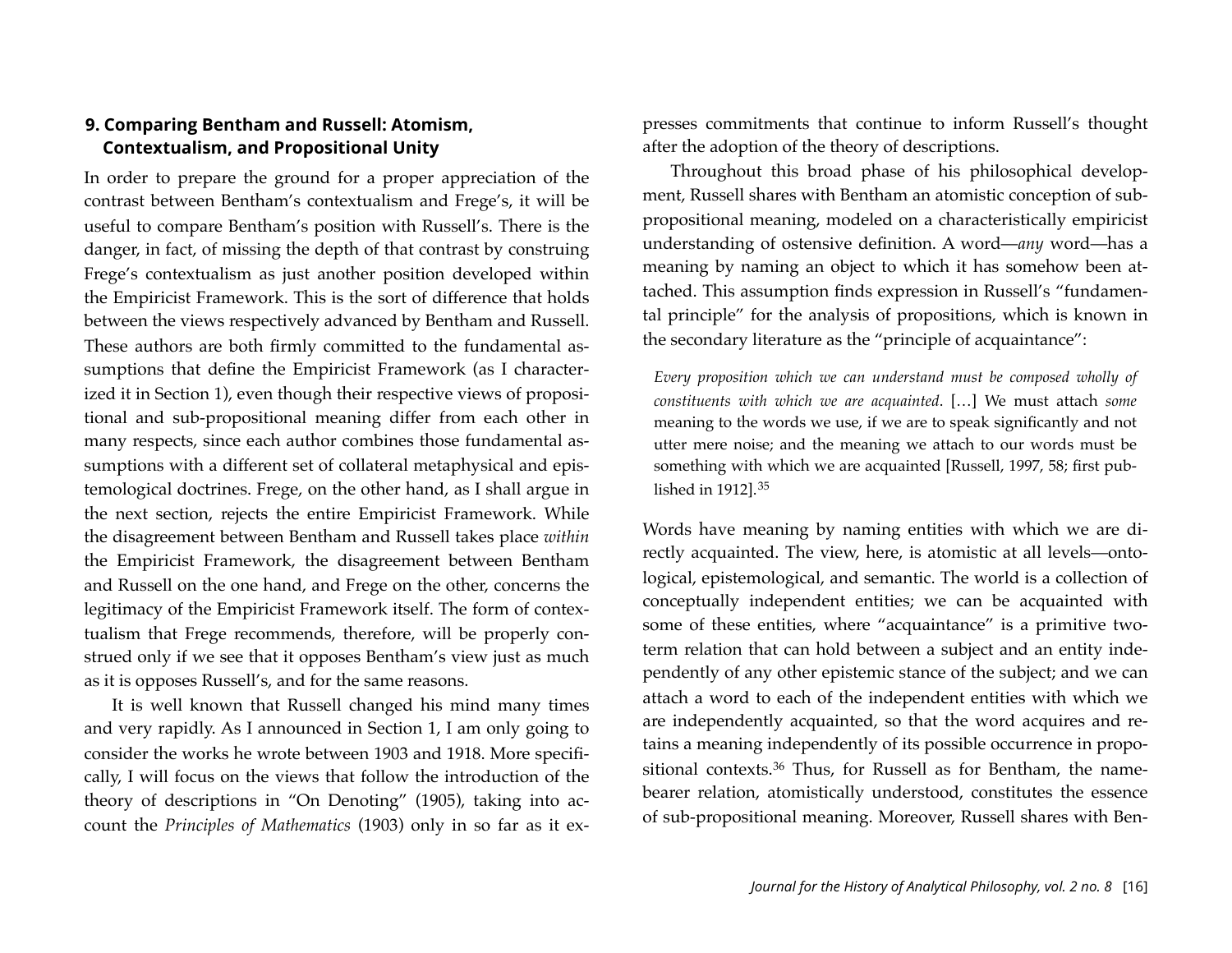tham the idea that we must choose between (a) the atomistic independence from propositional contexts of genuinely significant words, and (b) the unilateral form of dependence that characterizes contextually defined expressions. All the apparently significant expressions that do not comply with the atomistic ideal must be paraphrased away through contextual definition. Initially, in "On Denoting," Russell argues that we must paraphrase away all "denoting phrases," which include definite descriptions as well as the expressions that we use in ordinary language to express generality (such as "some," "all," "every," etc.). Then, in subsequent writings, Russell introduces the general notion of an "incomplete symbol" for all the expressions that require contextual definition, subsuming under this category not only denoting phrases, but also various kinds of "logical constructions" (such as, most notably, classes).[37](#page-33-4)

There is therefore a substantial agreement between Bentham and Russell about the nature of sub-propositional meaning. However, Russell's epistemological and metaphysical doctrines differ significantly from Bentham's, and trigger a different philosophical dialectic. The first difference to notice is that Russell imposes a stricter epistemological requirement on sub-propositional meaning. As we saw above, Bentham maintains that we can name not only entities of which we are immediately aware, but also entities that we know by inference. "The Almighty Being" can be, for Bentham, a genuine name, and thus a genuinely significant word, provided that we are *right* in inferring its existence from entities that we know to exist non-inferentially. For Russell, on the contrary, all significant words must name entities with which we are immediately acquainted. Words that appear to be significant, even though they do not satisfy this requirement, must be paraphrased

away. So, for example, any meaningful sentence that asserts something about "the Almighty Being" must be analyzed until we reach a form of expression containing only words that stand for entities with which we are acquainted.

This stricter epistemological requirement on the meaningfulness of words can appear to set up the conditions for an even more uncontrolled proliferation of contextually defined expressions than the one to be found in Bentham. But this is not actually the case. We certainly find in Russell an astonishing growth of contextually defined expressions; but not as uncontrolled as Bentham's. When Russell comes to think that we can never be directly acquainted with the objects of the external world, but only with the sense data that are possibly caused by them, he also comes to maintain, as required by his assumptions, that all the words that appear to name such objects (i.e. the words that we ordinarily take to be *paradigmatic* examples of proper names) are *not* really names, but incomplete symbols that must be analyzed in terms of names of sense-data[.38](#page-34-0) As Russell's philosophy develops, more and more expressions are regarded as incomplete symbols. But in spite of this, Russell, unlike Bentham, never reaches the point of being committed to the paradoxical idea that *all* words have the status of contextually defined expressions. In fact, he never needs to go beyond what corresponds to the first stage of the dialectic of Bentham's contextualism—i.e. the stage at which we introduce only contextually defined expressions that can be effectively paraphrased away.

Russell is entitled to stop at this point of the dialectic in virtue of a more liberal metaphysics, integrated with appropriate epistemological stipulations. This takes us to the second major difference between Bentham's and Russell's respective collateral views.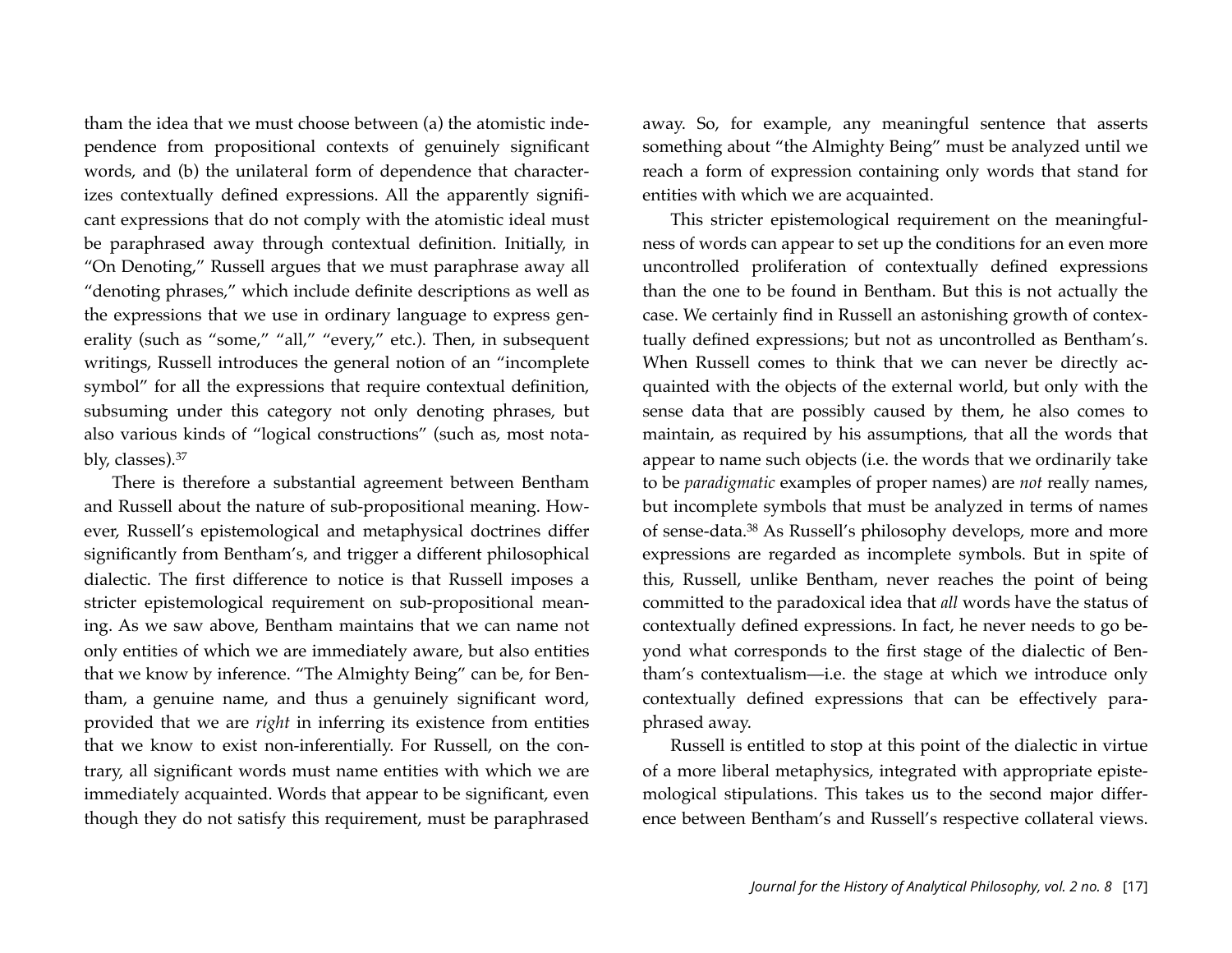For Russell, *universals* are genuine entities. They do not "exist" in the manner in which (mental or physical) particulars exist; but they nonetheless "have being" or "subsist" in a timeless world [Russell, 1997, 89-90 and 100]. Moreover, he posits that we can have direct acquaintance with universals [Russell, 1997, 51-52 and 101]. As Bentham believes that every articulate proposition must contain the name of a quality, so Russell thinks that "[e]very complete sentence must contain at least one word which stands for a universal" [Russell, 1997, 52]. For Bentham, however, qualities are not real entities, and thus all the words that purport to name qualities must be regarded as sham semantic units that have no real meaning. For Russell, on the other hand, universals are entities that meet all the metaphysical and epistemological requirements for being named by our words. Russell, therefore, has room for sentences that contain only genuinely significant words, requiring no further analysis. These will be sentences that consist exclusively of names of particulars and names of universals with which we are immediately acquainted.

It seems, therefore, that in virtue of metaphysical and epistemological contrivances, Russell is able to vindicate the idea of subpropositional meaning, avoiding the unpalatable tenets of Radical Benthamite Contextualism. But the same atomistic conception of the meanings of words that leads Bentham into trouble drives Russell into the *problem of the unity of the proposition*. Russell's account reduces sentences to mere lists of objects. But sentences are different from mere lists: the former, unlike the latter, manage to *say* something. By conceiving all significant words as names of objects, and by assuming that naming is prior to and independent of saying, Russell puts himself in the uncomfortable position of having to answer the following question: How can we ever get from naming to saying? Such a question has all the appearances of a hopeless philosophical impasse. To stipulate that a sentence is made up of words that atomistically name different *kinds* of entities—"particulars" and "universals"—does not help. The list "Socrates, walking" appears to be as incapable of expressing a genuine propositional content as the list "Socrates, Plato." And it is equally unhelpful to introduce further propositional elements in the hope that they could "glue together" names of particulars and names of universals. Given Russell's assumptions, these new expressions can only be names of further entities; their introduction, accordingly, will simply generate longer lists of objects[.39](#page-34-1)

Russell was well aware of the problem. In the *Principles*, he formulates the problem of propositional unity as a difficulty in accounting for the nature of "verbs.["40](#page-34-2) A proposition, he maintains, is a unity that differs from the mere enumeration of its constituent parts. The source of propositional unity is the verb. Verbs can occur in two ways: as verbs, and as verbal-nouns. A verb binds together the propositional constituents only when it actually occurs as a verb. The problem is that when we analyze the proposition, we inevitably turn the verb into a verbal noun, thus destroying the unity of the proposition:

A proposition […] is essentially a unity, and when analysis has destroyed the unity, no enumeration of constituents will restore the proposition. The verb, when used as verb, embodies the unity of the proposition, and is thus distinguishable from the verb considered as term, though I do not know how to give a clear account of the precise nature of the distinction [Russell, 1903, §54].

In Russell's atomistic system, there is no room for "verbs as verbs." He acknowledges that this is a fundamental difficulty, and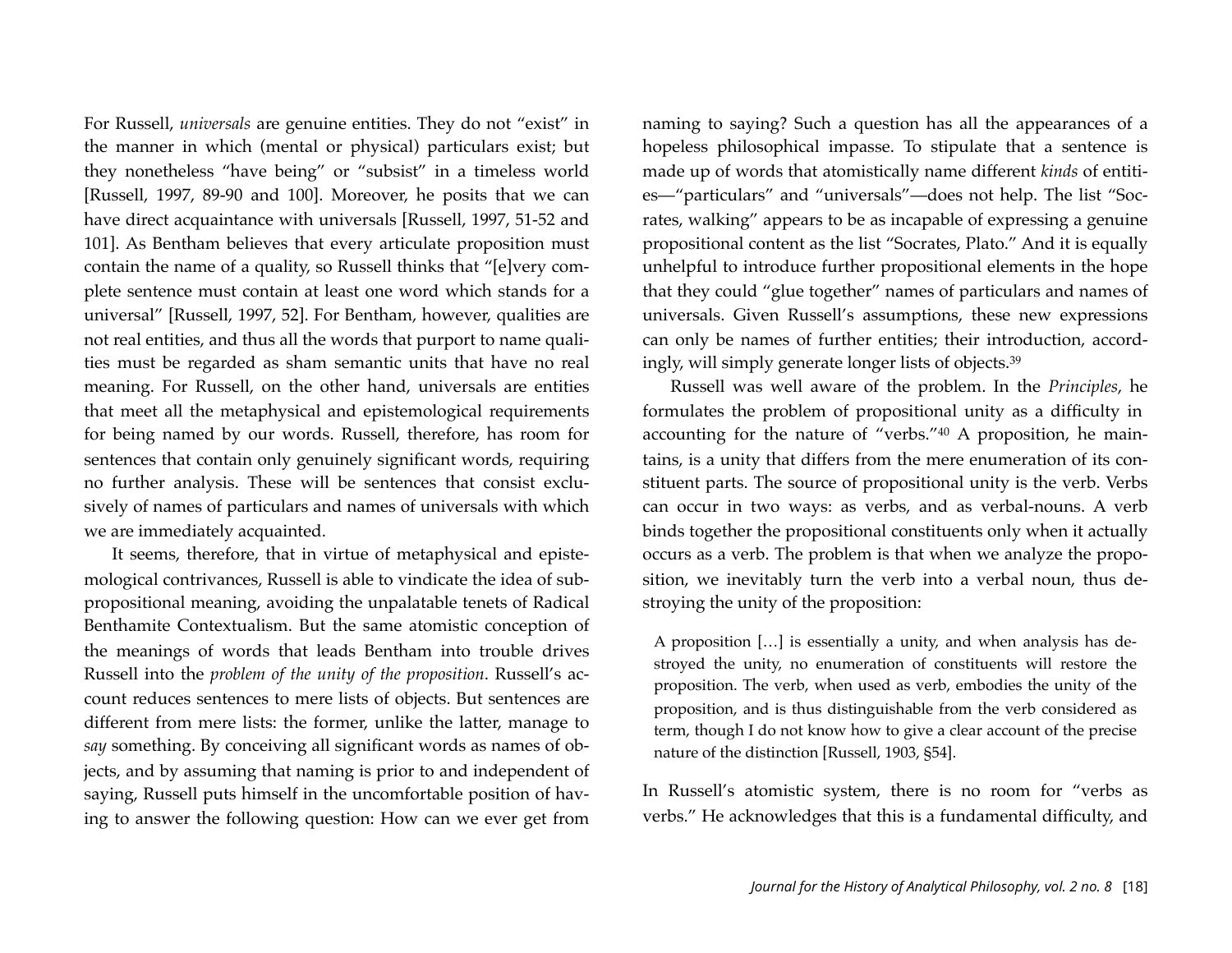that he has no clue about how to solve it, but decides nonetheless to leave it unsolved, with the rather surprising excuse that the problem belongs to "logic" in general, whereas the book that he was writing was specifically concerned with the "foundations of mathematics" [Russell, 1903, §§52, 55]. The problem continues to haunt Russell in later works, even though he never discusses it as explicitly as he did in the *Principles*. In a letter to F. H. Bradley, written eleven years after the publication of the *Principles*, when his philosophical positions had already undergone many significant changes, Russell was still ready to admit that he had no solution to the question of unities: "I fully recognize the vital importance of the questions you raise, particularly as regards 'unities'; I recognize that it is my duty to answer if I can, and, if I cannot, to long for an answer as long as I live" [Russell, 1999, 181-182]. It shouldn't be surprising to find out that Russell continues to be stuck with the same problem. The various doctrines that he adopts after the *Principles* are developed within a framework that remains thoroughly atomistic; and it seems that the problem of propositional unity is bound to remain intractable unless this very framework is put into question.<sup>41</sup>

Bentham does not face the problem of propositional unity. According to the radical form of contextualism to which he is ultimately committed, there is nothing left that needs to be unified into a complete proposition. Meaningful propositions, according to Radical Benthamite Contextualism, are semantic monoliths, and there can be no issue of how the parts can cohere into a unified whole, if the whole is assumed to lack parts in the first place. Conversely, Russell does not run the risk of losing sight of the idea of sub-propositional meaning; but the very commitments that enable him to avoid this difficulty draw him into the problem of propositional unity. Even though Bentham and Russell face different problems, these problems spring from their shared acceptance of the Empiricist Framework. In fact, they can be seen as two variants of the same general problematic—call it *the problematic of semantic atomism*. Frege's contextualism, as we are now going to see, rejects the Empiricist Framework as a whole and is therefore equally opposed to Bentham's and Russell's respective positions—with the relative advantage of avoiding the entire philosophical problematic in which these empiricist thinkers find themselves entangled.

#### **10. Frege's Contextualism**

There is a limited respect in which Frege agrees with Bentham and Russell: he recognizes that natural languages may contain contextually defined expressions. Getting clear about the precise nature and limits of this agreement, however, will be crucial for preventing the risk that it might obscure a much more substantial disagreement—namely, Frege's opposition to any general account of the relationship between propositional and sub-propositional meaning that is developed, like Bentham's and Russell's, within the Empiricist Framework.

Frege was clearly committed to the idea that some subsentential expressions of ordinary language are sham semantic units, merely purporting to have a meaning of their own. Most famously, he thought that the locutions used in many natural languages to express generality belong to this category. His analysis of generality in terms of variables and quantifiers—which is universally regarded as one of his major logical achievements—is in effect a way of paraphrasing away these misleading expressions.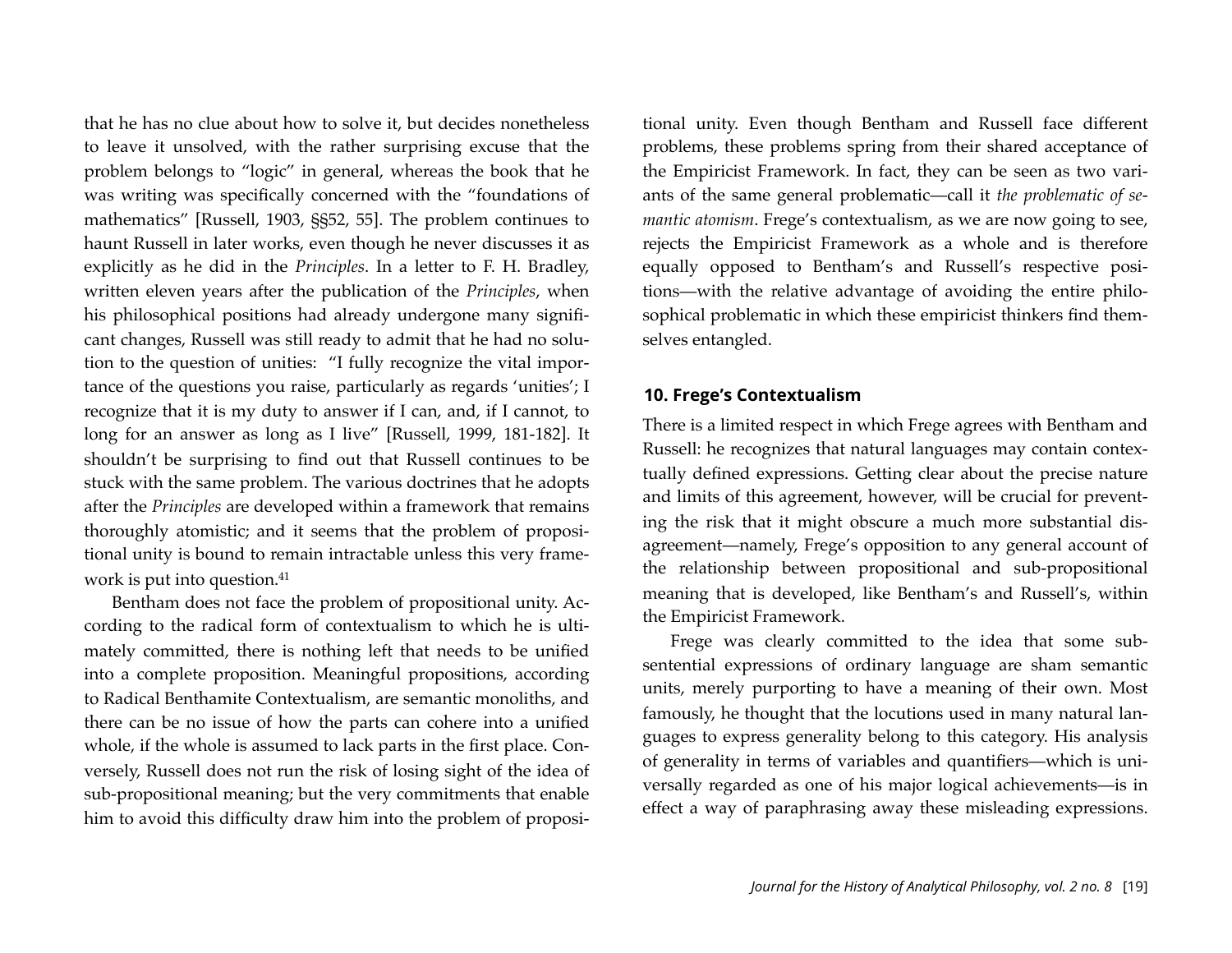In English, for example, we convey generality by means of words that appear to function in sentences like names. We say "John loves Mary," and *similarly* we also say "Everybody loves somebody." But the first sentence entails that Mary is loved by John, whereas it is a fallacy to infer from the second sentences that there is somebody who is universally loved. By rewriting these sentences into Frege's logical notation, we will not even be tempted to draw such fallacious inferences. Words such as "everybody" and "somebody" will be made to disappear and the resulting sentences will contain only *genuine* semantic units, wearing their inferential relations on their sleeves.

Frege's treatment of generality is not the only evidence that he recognized contextually defined expressions. In the appendix to the second volume of *Grundgesetze*, for example, he examines a view that proposes to treat class terms as "sham proper names" which "have no separate *Bedeutung*" and which are "part of signs that [have] a *Bedeutung* only as wholes" [Frege, 1997c, 282]. This is a view of class terms as contextually defined expressions, along the lines of the "virtual theory of classes" that I discussed in Section 4. In the *Grundgesetze*, Frege argues against this view; but shortly before the end of his life, when he becomes completely persuaded of the bankruptcy of logicism, he actually endorses it.[42](#page-34-4) Moreover, in the same late years, he also wonders whether an analogous view should be adopted for number words.[43](#page-34-5) (The two issues were of course closely connected for Frege, since he had sought to carry out his logicist project by defining numbers as classes.) There is therefore ample textual support for the claim that Frege recognized contextually defined expressions as an inherent potentiality of natural languages.

What we need to determine, now, is how this recognition is related to Frege's context principle. The principle, in fact, does not purport to apply only to words of a specific sort (generality words, or class words, or number words), but to words quite in general: "it is only in the context of a proposition that *words* have any meaning." At first, it might seem plausible to understand the context principle as a *generalization* of the (unilateral) contextual dependence that pertains to contextually defined expressions. Such a proposal can appear to be supported by the presence of some striking verbal similarities between the ways in which Frege formulates the context principle in the *Foundations* and the ways in which he describes, in some earlier writings, the semantic status of the words that are used in ordinary language to convey generality (which, we have seen, he treats as contextually defined expressions). In §9 of *Begriffsschrift*, for example, he writes:

The expression "every positive prime number," unlike "the number 20," does not by itself give rise to any independent idea, but only ac-quires a sense in the context of a proposition [Frege, 1997a, 67].<sup>[44](#page-34-6)</sup>

What Frege says in this passage about "every positive prime number" sounds very much like what he says in the *Foundations* about words in general; and according to some commentators, such as Michael Beaney, the similarity here is not merely verbal. Beaney comments on the passage in the following way:

This could be regarded as the first appeal in Frege's work to the context principle—here governing only subject terms involving quantifiers such as "every positive whole number" […]. By the time of the *Grundlagen*, however, the appeal to the context principle has become generalized [Frege, 1997a, 67n31].[45](#page-34-7)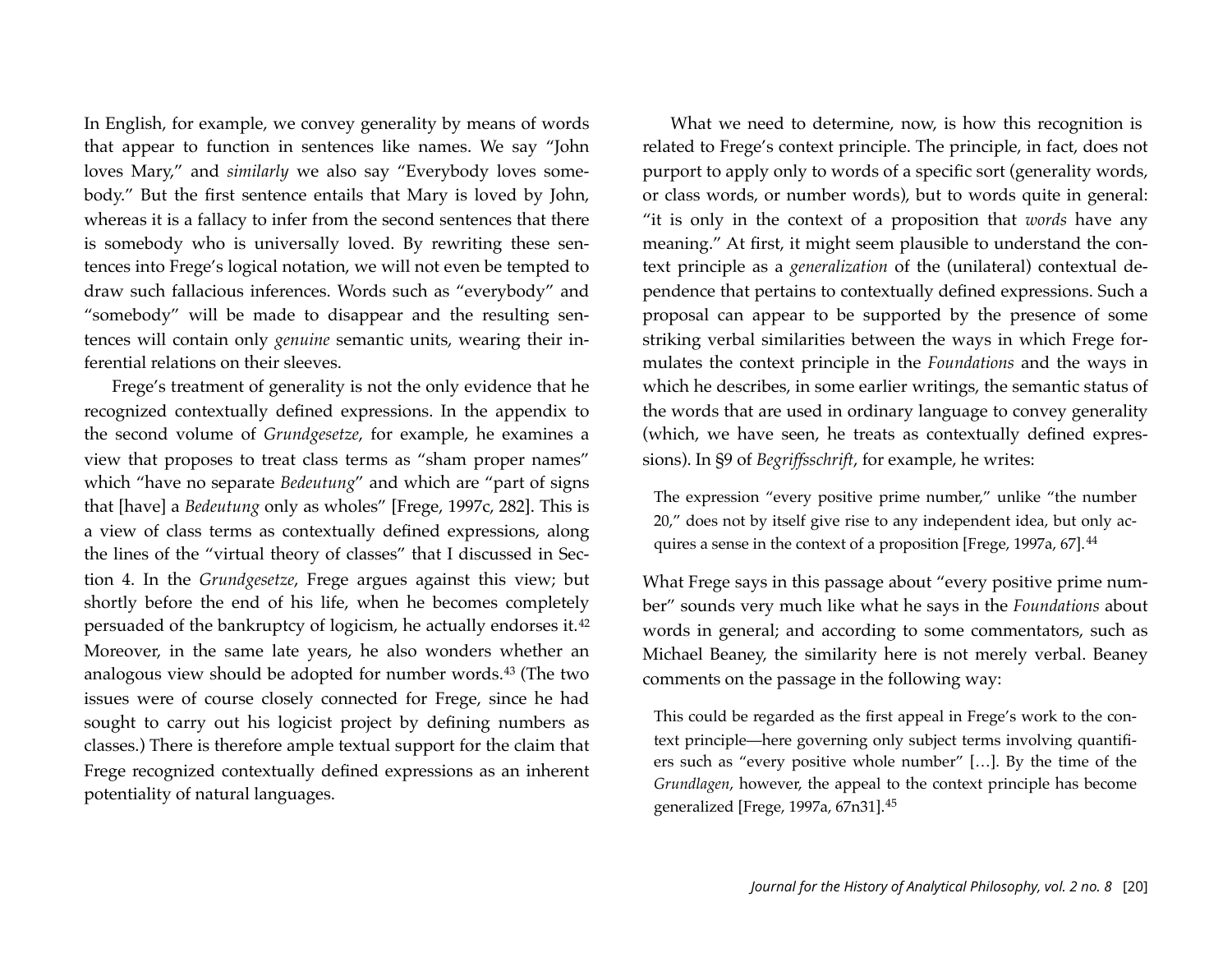Such a construal of the import of the context principle—as the idea that *all* words have the status that Frege assigns to "every positive prime number"—has also been fostered by some passages in Russell. When Russell characterizes the status of contextually defined expressions, he employs a language that resonates strongly with the formulations of the context principle that appear in Frege's *Foundations*. In "On Denoting," for example, Russell writes that "denoting phrases" (which include "indefinite descriptions" such as "every positive prime number") "are not assumed to have any meaning in isolation, but a meaning is assigned to *every* proposi-tion in which they occur" [Russell, 1956a, 42];<sup>[46](#page-34-8)</sup> and in "The Philosophy of Logical Atomism," he claims that "incomplete symbols" (which include denoting phrases) are "things that have absolutely no meaning whatsoever in isolation but merely acquire a meaning in context" [Russell, 1956b, 253]. Again, some commentators have thought that the similarity here is substantial rather then merely verbal: Frege's context principle, they maintain, extends to all words the form of contextual dependence that Russell attributes only to denoting phrases and incomplete symbols.[47](#page-34-9)

If this account were correct, then there would be little to object to the standard story of the relation between Bentham's contextualism and the history of analytic philosophy. It would turn out, indeed, that the difference between the forms of contextualism respectively advanced by Bentham, Russell, and Frege is only a difference in *scope*: from a *qualitative* point of view, these authors are concerned with the same form of (unilateral) dependence on propositional context; where they differ is merely with regard to the question of *which* sub-sentential expressions are characterized by this form of (unilateral) contextual dependence. But while I agree that the contextual dependence that Bentham attributes to names of fictitious entities is the same form of contextual dependence that Russell attributes to denoting phrases and incomplete symbols; and while I agree that this is, in turn, the same form of contextual dependence that Frege attributes to expressions such as "every positive prime number"; I submit that this form of contextual dependence cannot be what is at issue in Frege's context principle.

The construal of the context principle that we have just considered can appear to be exegetically plausible only to someone who is not fully clear about the semantic status of contextually defined expressions—and about what would be involved in extending such a status to *all* words. This is a place where the examination of Bentham's philosophy of language can help to sharpen our understanding of Frege's philosophy. The view that results from that extension, in fact, is equivalent to the position that I called Radical Benthamite Contextualism: namely, a view that rules out the very idea of sub-propositional meaning. But no sensible reader of Frege would be inclined to saddle him with a view of this sort.

There are in fact many eloquent passages in which Frege emphasizes that words are, in general, genuine semantic units, making their own contribution to the meanings of the sentences in which they occur. One of the contexts (but by no means the only one) in which Frege stresses this point is where he connects the compositionality of language (i.e. the fact that sentences, in general, mean what they do in virtue of the meanings of their parts and the way these parts are put together) to its productivity (i.e. the fact that, by knowing a finite vocabulary and a finite set of grammatical rules, we can understand an indefinite number of sentences, many of which we have never heard before). Here is a representative passage: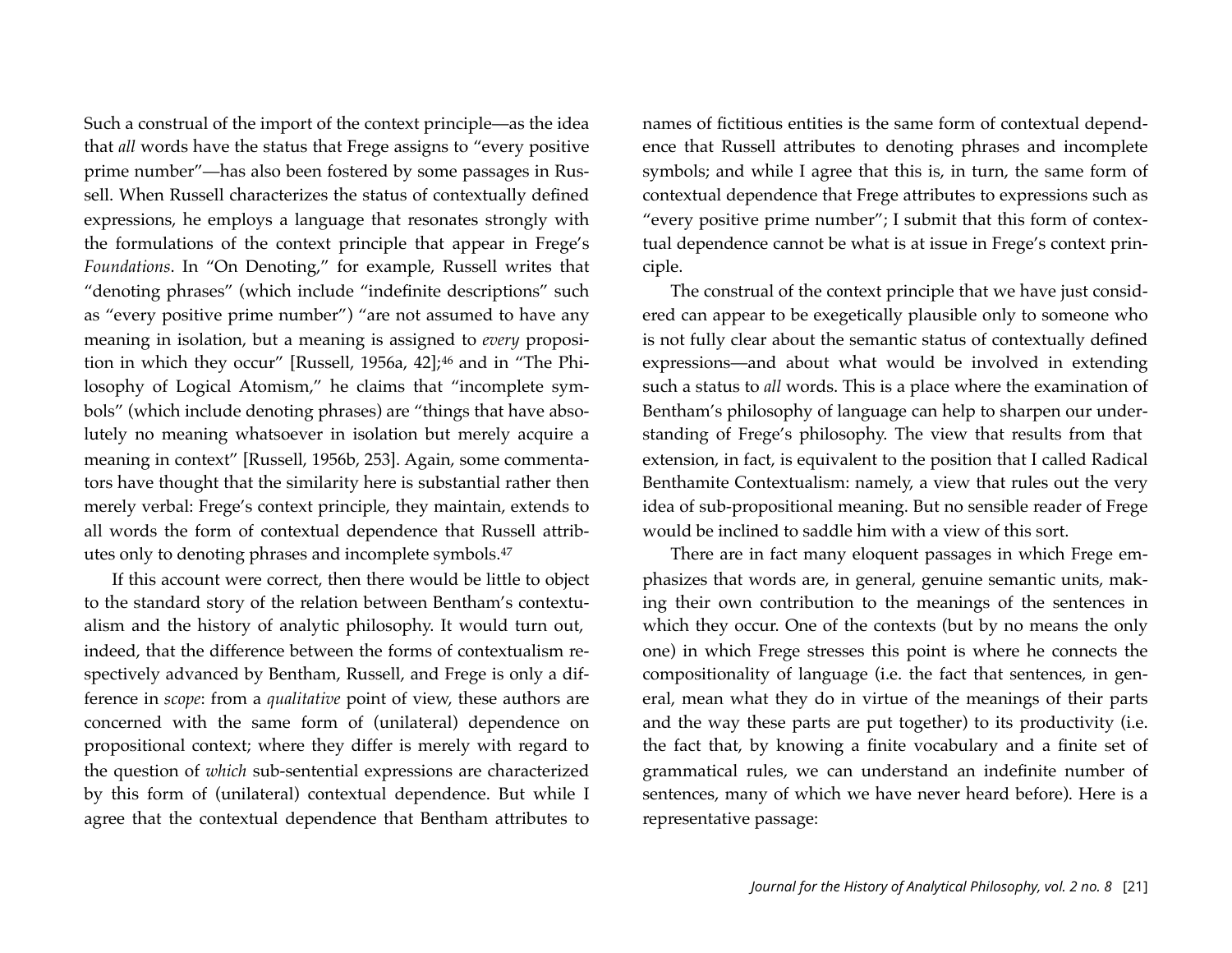The possibility of our understanding sentences which we have never heard before rest evidently on this, that we construct the sense of a proposition out of parts that correspond to the words. If we find the same word in two propositions […] then we also recognize something in common to the corresponding thoughts, something corresponding to this word. Without this, language in the proper sense would be impossible [Frege, 1997d, 320].[48](#page-34-10)

It is constitutive of language "in the proper sense" of the term that sentences are typically made up of grammatical units that are at the same time semantic units. For Frege, sentences are generally semantically complex signs:

As a sentence is generally a complex sign, so the thought expressed by it is complex too: in fact it is put together in such a way that parts of the thought correspond to parts of the sentence. So as a general rule when a group of signs occurs in a sentence it will have a sense which is part of the thought expressed [Frege, 1979b, 207-208].

Sentences are not semantic monoliths, as for Radical Benthamite Contextualism. On the contrary, they generally exhibit an internal semantic articulation that mirrors the logical articulation of the thoughts they express. As Frege puts it,

We can regard a sentence as a mapping of a thought: corresponding to the whole-part relation of a thought and its parts we have, by and large, the same relation for the sentence and its parts [Frege, 1979c, 255].

Explicit passages like these, as well as pervasive implicit evidence, make it virtually impossible to believe that the context principle, as Frege understands it, is intended to express a view that denies the reality of sub-propositional meaning.

Moreover, there is no evidence that Frege was committed to the sort of philosophical assumptions that drove Bentham into Radical Benthamite Contextualism. In particular, Frege had no sympathy for the empiricist fascination with ostensive definition, which sustains the atomistic ideal of sub-propositional meaning. On the contrary, he was self-consciously opposed to the idea that some kind of ostensive act plays a foundational role in securing meanings to words.[49](#page-34-11) This opposition is very clear, for example, in the parts of the *Foundations* where Frege criticizes John Stuart Mill's account of how arithmetical terms acquire and retain their meanings (namely, by being attached to properties of sensible objects, in the same way in which the word "red" putatively obtains its meaning by being attached to a property of entities with which we are sensibly acquainted)[.50](#page-34-12) Furthermore, when Frege argues that some words must be regarded as sham semantic units, this is never—as in Bentham or Russell—because he thinks that they fail to satisfy a set of substantive philosophical requirements. We saw that Bentham is drawn into the dialectic that ultimately results in Radical Benthamite Contextualism because he realizes that an ever increasing number of words do not satisfy the semantic, epistemological, and metaphysical conditions that he imposes on genuinely significant words. Thus he argues, for example, that all names of qualities are names of fictitious entities because he thinks that there *are* no suitable entities out there to bear these names. But Frege is not moved by this sort of consideration. His reason for claiming that an expression such as "every positive whole number" should be paraphrased away is that, if we take its surface grammar at face value, we will fall into fallacies. Similarly, Frege did not come to regard class terms as contextually defined expressions because he came to believe, contrary to his previous opin-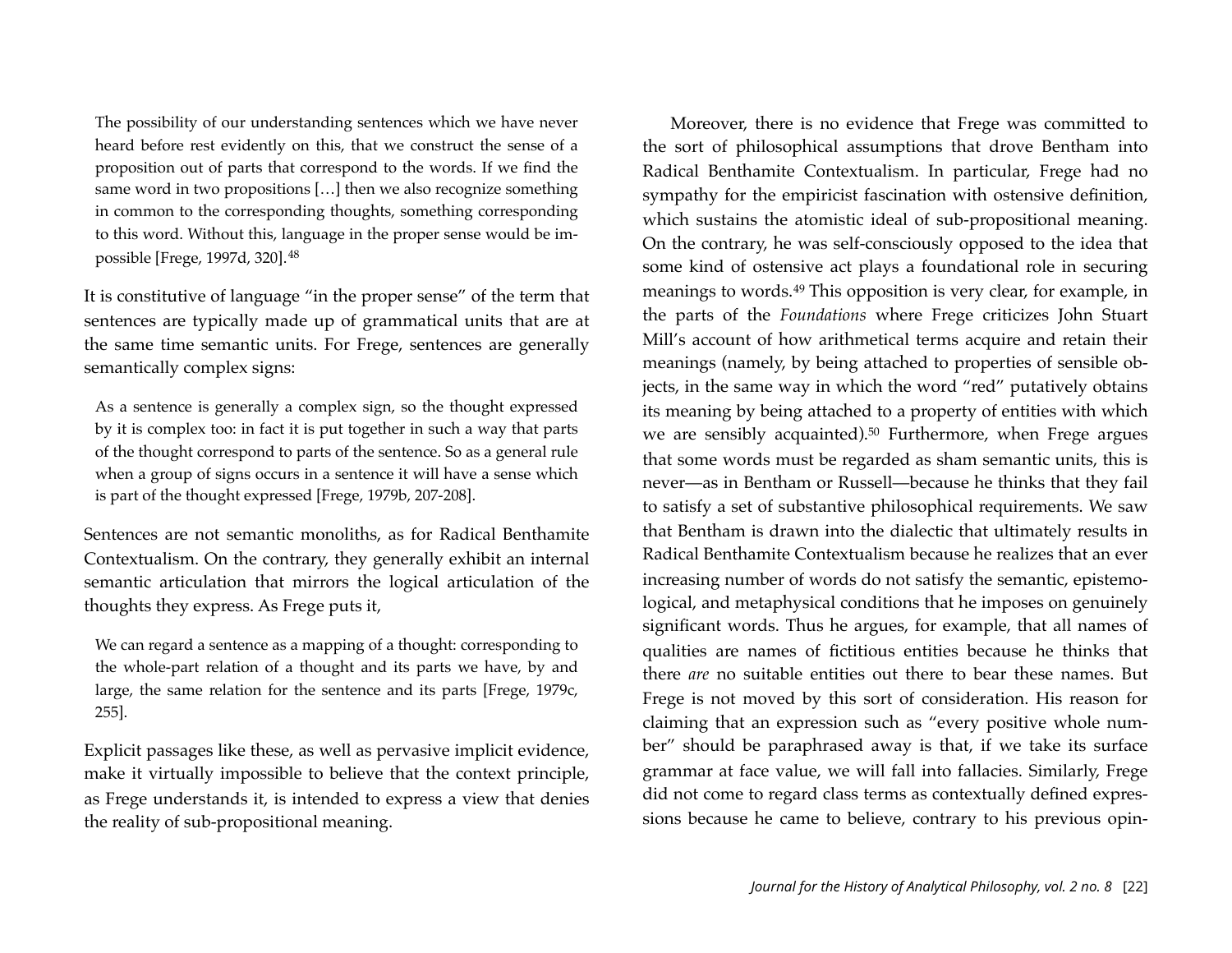ions, that the furniture of the universe does not include classes (or because he came to believe that we cannot establish with these entities the right sort of epistemic contact), but rather because he eventually became persuaded that the talk of classes, if taken at face value, leads inevitably into some version of Russell's paradox. It is clear, therefore, that Frege is immune to the assumptions that ultimately commit Bentham to Radical Benthamite Contextualism.

These considerations should suffice to establish that Frege's context principle does *not* express the view that all words have the semantic status of contextually defined expressions. Granted this negative point, the question is how Frege's context principle should be understood in positive terms. This is a very debated issue[.51](#page-34-13) The relevant debate, however, has tended to be informed by the assumption that Frege shares the conception of the space of possibilities that belongs to the Empiricist Framework (as I characterized it in Section 1). Most commentators, in fact, have maintained that Frege's context principle (which confers some form of priority on sentence-meaning over word-meaning) is in tension, at least prima facie, with Frege's recognition of the compositional nature of language (which confers some form of priority on wordmeaning over sentence-meaning). But Frege's commitments to contextuality and compositionality can so much as appear to be in tension with one another only if one assumes that Frege envisages exclusively *unilateral* forms of priority and dependence between propositional and sub-propositional meaning—i.e. the forms of priority and dependence that are allowed by the Empiricist Framework. Plainly, two items cannot be, at the same time and in the same respect, unilaterally prior to (or unilaterally dependent on) each other.

Commentators have tried to deal with the putative tension between Frege's commitments in different ways. Some have recommended a developmental approach: early Frege subscribed to the context principle, whereas later Frege gave it up and endorsed the principle of compositionality.[52](#page-34-14) Others have sought to "reconcile" Frege's commitments by introducing a distinction between different "orders" or "levels" of priority. Michael Dummett, for example, has influentially maintained that for Frege the meanings of sentences are prior in the "order of explanation," whereas the meanings of words are prior "in the order of recognition."[53](#page-35-0) However, each of these strategies has been challenged on several grounds, and it seems fair to say that none of them has been capable of attracting a widespread consensus. The state of the debate is today hardly very different from what it was more than twenty years ago, when some authors described the task of reconciling Frege's commitments to contextuality and compositionality as a "notorious crux of Frege interpretation" [Fodor and Lepore, 1992, 210n5].

There is, however, a different exegetical option: rejecting the assumption that Frege is willing to place a unilateral priority on *either* the meanings of complete propositions *or* the meanings of their constituent parts (whether in absolute terms, or only relative to a particular "order"). This approach has been explored only by a small minority of commentators, but provides, I submit, the best way of making sense of Frege's texts as they stand[.54](#page-35-1) According to this approach, Frege holds that proposition and sub-propositional meaning are *conceptually interdependent*, in the following sense: the meaningful propositional is in the central case articulated into significant words, each of which makes a semantic contribution to the meaning of the whole proposition; but words have a meaning, on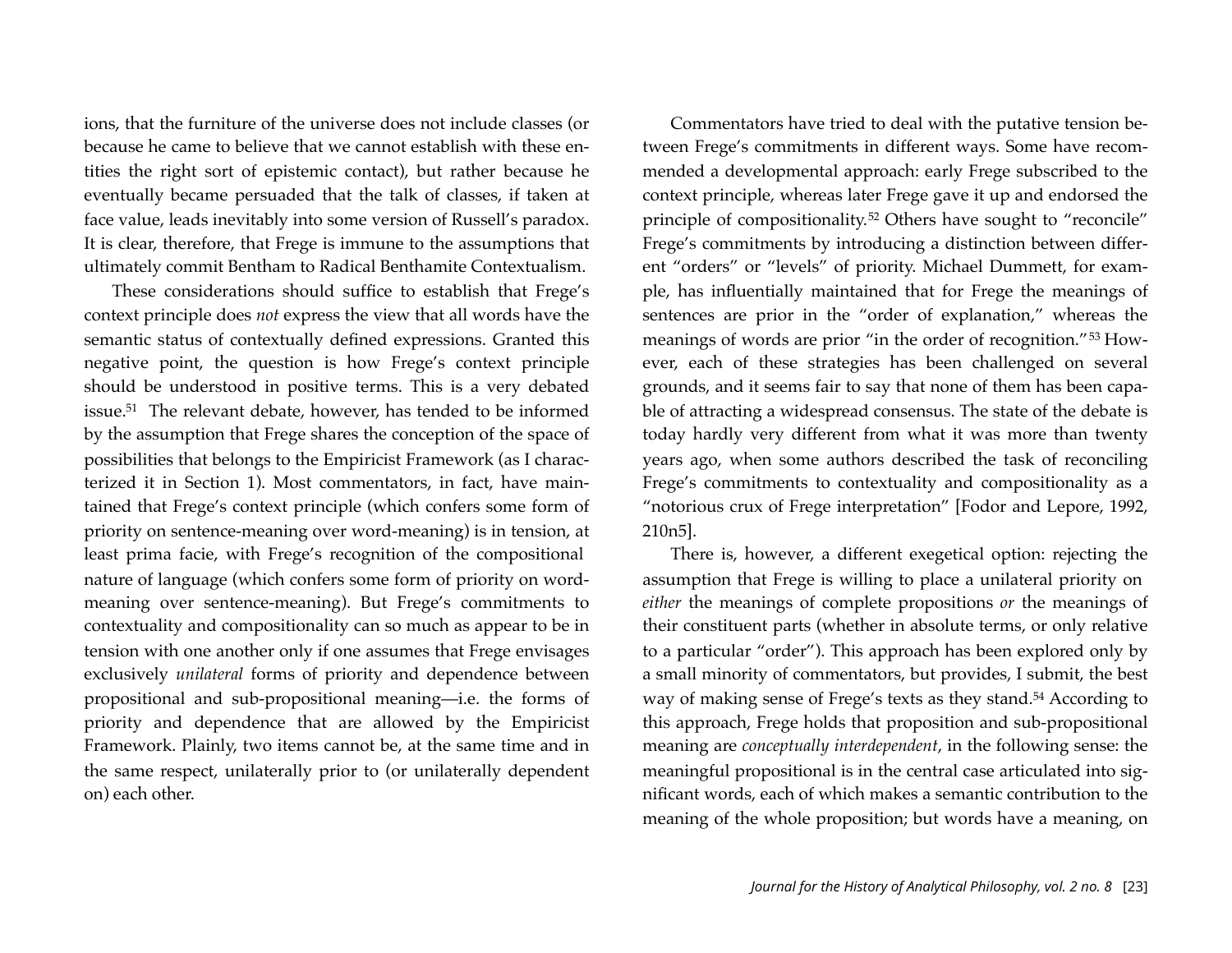each of their occurrences, only in so far as they make a semantic contribution to the meaning of some complete proposition. On this reading, the context principle and the principle of compositionality, as Frege understands them, are two sides of the same coin. In accordance with Frege's understanding of the context principle, having a meaning is not something that a word can achieve in isolation, prior to and independently of its occurrence in propositional contexts. On the contrary, in order to have a meaning, a word must occur as a semantically working part of a meaningful proposition. The meaning of a word, on each of its occurrences, is given by the semantic *function* that the word fulfills within the complete proposition of which it is part. By adopting this view, Frege rejects the atomistic conception of genuine sub-propositional meaning that characterizes the Empiricist Framework. At the same time, expressing a propositional content, for Frege, is not something that a proposition can achieve prior to and independently of the meanings of its parts. Propositions are not, in the central case, semantic monoliths. On the contrary, in accordance with Frege's understanding of the principle of compositionality, propositions generally mean what they do in virtue of the collaborative work of their parts. By adopting this view, Frege rejects the idea that words, in general, exhibit the form of contextual dependence envisioned by the Empiricist Framework—namely, the form of unilateral contextual dependence that pertains to contextually defined expressions. For Frege, the meanings of propositions and the meanings of their parts are characterized by a form of interdependence for which there is no room within the Empiricist Framework.[55](#page-35-2)

This reading of Frege's contextualism can be given a more detailed formulation by taking into account Frege's distinction between logic and psychology and his conception of propositional structure.[56](#page-35-3) For Frege, when we talk about the "meaning" of a word, we might want to talk about its *psychological* meaning, or about its *logical* meaning. The psychological meaning of a word consists in the feelings and mental images that we associate with it. This sort of meaning is atomistic: a word may elicit the same psychological associations quite independently of the character of its propositional context. Frege concedes that psychological meaning may be a legitimate topic of investigation; but he argues that any such investigation will be completely irrelevant if we are interested in logical matters—that is, in the truth of propositions and in the validity of inferences. If *that* is our concern, then we should look exclusively at the *logical* meanings of words, which are *not* atomistically independent from their propositional contexts. With regard, now, to Frege's conception of propositional structure, he thinks that there are two fundamental kinds of sub-propositional logical units: "proper names," signifying objects, and "conceptwords," signifying concepts. In the simplest case, we have a proposition when a concept-word combines with a proper name. Frege's context principle can then be unpacked as follows: A linguistic expression (e.g. a spoken or written word) is, on each of its occurrences, a sub-propositional logical unit (signifying a concept or an object) if and only if it works *as such* within an intelligible proposition. The same word may fulfill different logical functions in different propositions—and *be*, therefore, in each of those propositions, a different logical unit. In "Vienna is the capital of Austria," to take one of Frege's examples, the word "Vienna" contributes to the expression of the content of the whole proposition by signifying an object; it is, accordingly, a proper name; but in "Trieste is no Vienna," the same word makes a different logical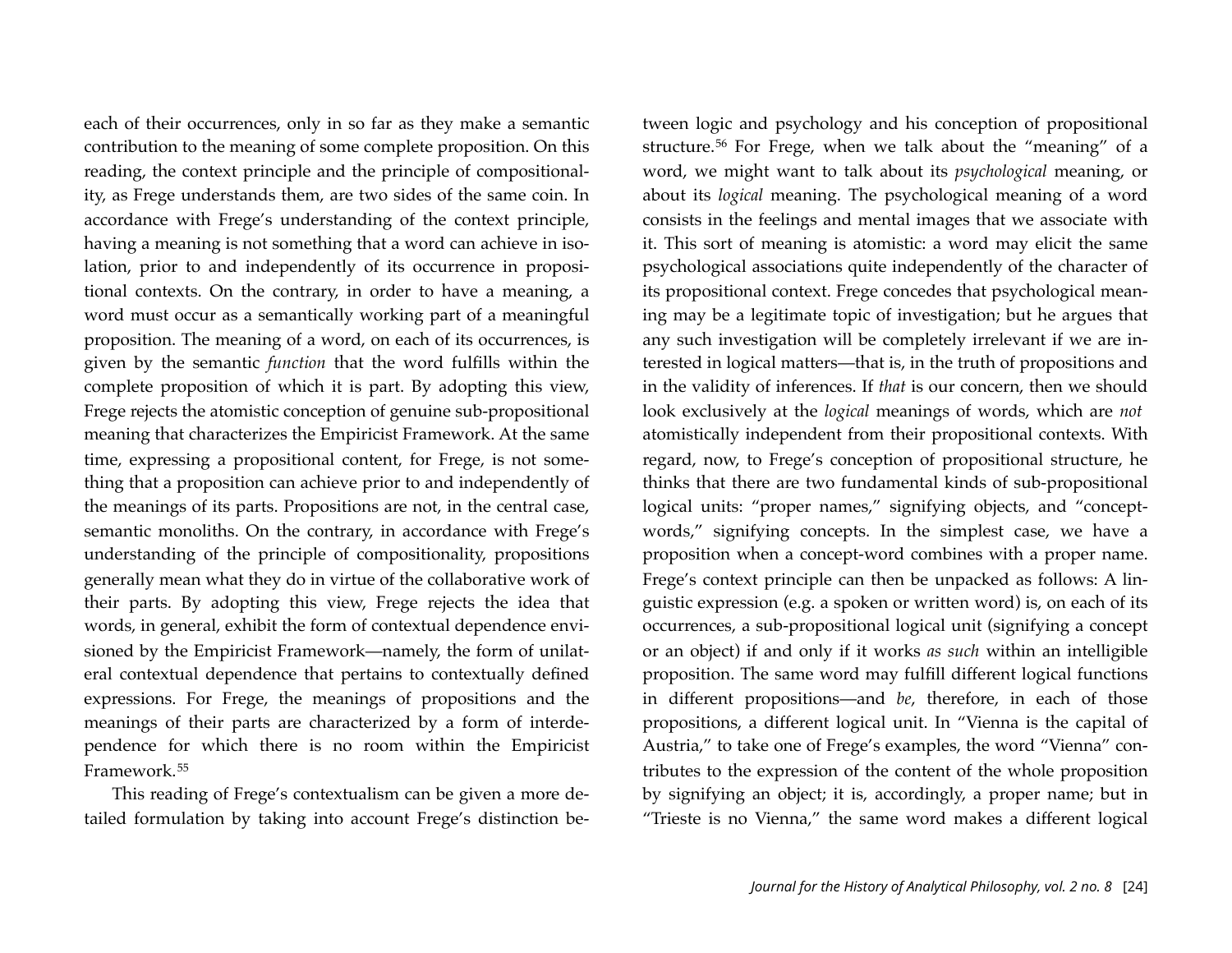contribution to the whole: it signifies a concept (something like "being a metropolis") and *is*, therefore, in that context, a conceptword [Frege, 1997b, 189]. The word "Vienna" may elicit, on both occasions, the same psychological associations (e.g. the image of a certain skyline); but this is perfectly compatible with the fact that the word has, in each context, a different *logical* meaning. If we are interested in the logical meanings of words, we must look at the logical role that they fulfill in the propositions in which they occur. Sub-propositional meaning, therefore, depends for Frege on propositional meaning. But this is not a unilateral form of dependence. It is equally the case, in fact, that the meanings of complete propositions depend, in the central case, on the meanings of the words of which they are composed. Propositional and subpropositional meanings necessarily come together. Borrowing a term from the British Idealist tradition, we can say that for Frege the meaningful proposition is an *organic unity*: it is essentially articulated into parts, but by parts that cannot be what they are except as parts of the appropriate wholes.[57](#page-35-4) This view involves a non-atomistic notion of part, a non-monolithic notion of unity, and a non-agglomerative notion of complexity—all notions that are ruled out by the Empiricist Framework.

The interpretation of Frege's contextualism that I am recommending contains a qualification that is in need of clarification. For Frege, I have maintained, the meaningful proposition is *in the central case* articulated into sub-propositional expressions that make logical contributions to the meaning of the whole. The qualification is required because Frege, as we have seen, does assign *some* role to the unilateral form of contextual dependence that is countenanced by the Empiricist Framework. For Frege, some expressions of natural language are indeed sham semantic unit, lacking a meaning of their own and making no semantic contribution to the wholes in which they occur. The propositions that contain them have a meaning, but do not mean what they do in virtue of the collaborative work of their grammatical parts. My suggestion, however, is that Frege assigns to these cases a *parasitical* status.[58](#page-35-5) A language may contain grammatical expressions that misleadingly purport to be logical or semantic units; but in order to be a language "in the proper sense" of the term, its manifest grammatical structure must be, "by and large," a genuine logical articulation. All we can have without any degree of sub-propositional semantic complexity is a language *in an improper sense*—i.e. a system of signals like the "language of brutes" that attracted so strongly Bentham's imagination. In the absence of an approximate correspondence between grammar and content, we begin to lose our grip on the very idea of thought-expressing discourse. Contextually defined expressions—far from being taken as the general model for all sub-sentential expressions, as happens in Radical Benthamite Contextualism—remain for Frege a necessarily parasitical phenomenon[.59](#page-36-0)

We can then summarize the differences between Frege's contextualism and the positions that can be developed within the Empiricist Framework (such as Bentham's and Russell's) in three points. First, Frege rejects as spurious the atomistic ideal of subpropositional meaning that is championed by the Empiricist Framework. *All* significant words, for Frege, are characterized by a form of dependence on their propositional contexts. Second, Frege refuses to choose between the two options provided by the Empiricist Framework; that is, he refuses to choose between (a) the atomistic independence from propositional context that supposedly belongs to genuine sub-propositional semantic units, and (b)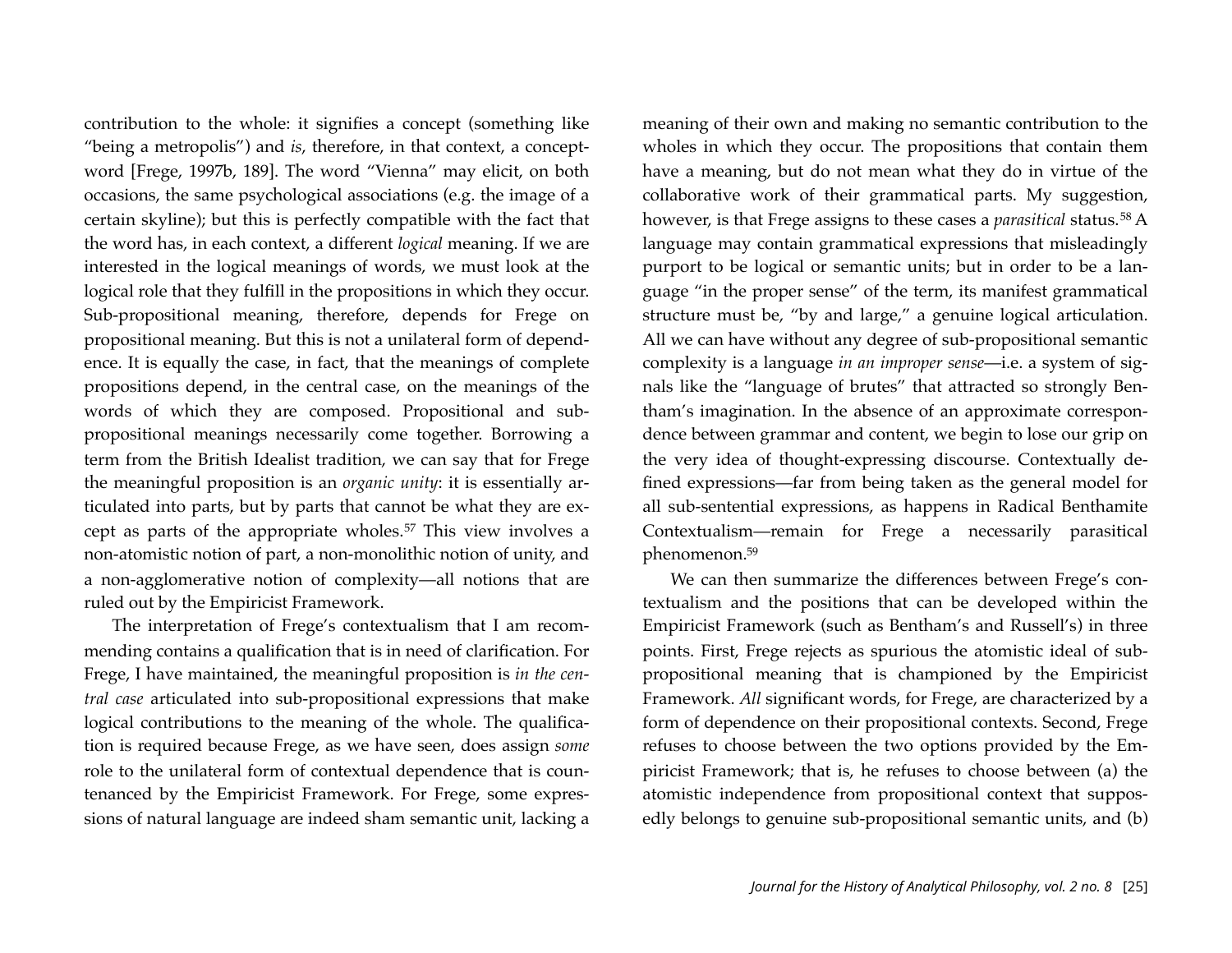the unilateral dependence on propositional context that pertains to contextually defined expressions. For Frege, the meaningful proposition is an organic unity in which the whole and the parts are conceptually interdependent. Third, Frege believes, like Bentham and Russell, that natural languages may contain expressions that are in need of contextual definition; these expressions, for Frege, are unilaterally dependent on their propositional contexts; but he treats them as parasitical cases.

Given these differences, Frege's contextualism should be contrasted with, rather then aligned to, the positions advanced by Bentham and Russell. It can be argued, moreover, that Frege's contextualism, by rejecting the Empiricist Framework, avoids the philosophical problematic that burdens, in different ways, both Bentham and Russell. On the one hand, we have already seen that Frege is completely free from the assumptions that ultimately commit Bentham to the paradoxical idea that there is no such thing as sub-propositional meaning. There is nothing in Frege's system that forces him to generalize to all words the semantic status of contextually defined expressions. On the other hand, it can be plausibly maintained that Frege's position yields a satisfactory dissolution of the problem that was a constant source of trouble for Russell—namely, the problem of propositional unity. If words have a meaning only in the context of a meaningful proposition, then there can be no such thing as a mere list or juxtaposition of meaningful words which fails to amount to a complete proposition[.60](#page-36-1) On the contrary, the meaningfulness—and thus the unity—of the whole proposition is always already presupposed by the meaningfulness of its constituent parts. By opposing the atomistic conception of sub-propositional meaning, Frege rejects the assumptions that are required for the very *formulation* of the problem of propositional unity.<sup>61</sup> Thus, Frege's contextualism can be seen to provide not only an *alternative* to the framework adopted by Bentham and Russell, but also a *more promising* approach for developing an adequate account of the relationship between the meanings of sentences and the meanings of words.

#### **11. Conclusion**

The standard story of Bentham's contextualism is, at the same time, a story about the history of analytic philosophy. Bentham is presented as a precursor of a uniform tradition that is committed to the semantic priority of sentences, where the precise nature of this priority is left quite unexamined. The grain of truth contained in the standard story is that Bentham did in fact anticipate the use of contextual definition, which played an important role for many central figures of the analytic tradition—including Russell, Quine, and even Frege. But Bentham did *not* anticipate Frege's context principle. Bentham's account of the general relationship between propositional and sub-propositional meaning is developed within a philosophical framework that constitutes the *target* of Frege's contextualism. With respect to this question, Bentham and Frege occupy opposite camps. I have argued that Russell sides with Bentham, and I believe it can be shown that Wittgenstein, in both his early and later years, sides with Frege.<sup>[62](#page-36-3)</sup> Therefore, Bentham's views about the relations of dependence and independence between the meanings of words and the meanings of sentences anticipate only *one* of the strands that run through the history of analytic philosophy.[63](#page-36-4)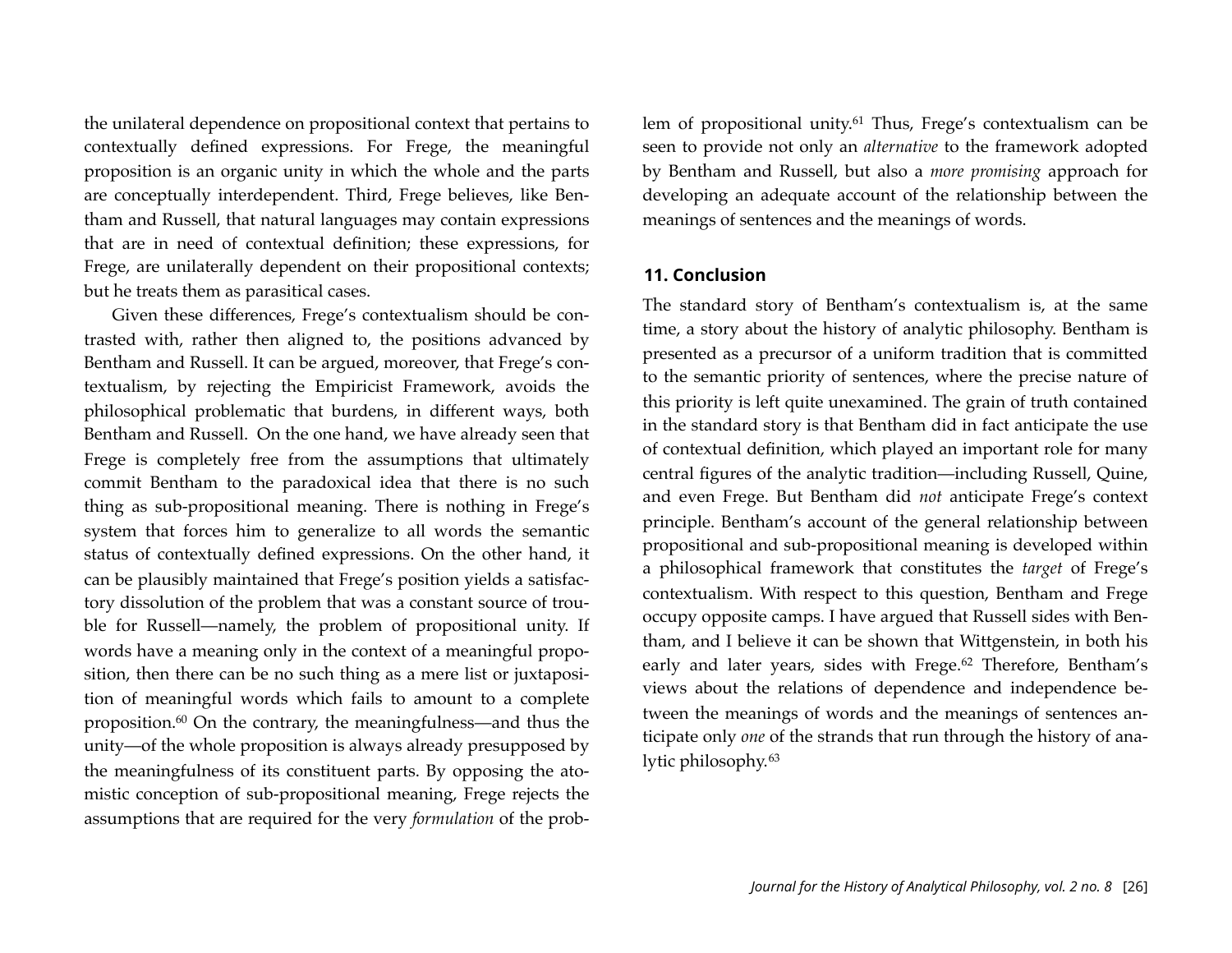# **Silver Bronzo** Department of Philosophy University of Chicago [bronzo@uchicago.edu](mailto:bronzo@uchicago.edu)

#### **Notes**

<span id="page-27-0"></span>1 See also [Frege, 1980, x and 71].

<span id="page-27-1"></span>2 Even though there are good reasons to refer to the framework that I am going to characterize as the "Empiricist Framework," my characterization is meant to be stipulative. It may in fact not be the case, or it may not be immediately clear, that each classical empiricist is consistently committed to such a framework. Moreover, the form of "empiricism" elaborated by some contemporary philosophers (such as John McDowell and, before him, Wilfrid Sellars) is inherently inimical to the Empiricist Framework as I characterize it. Finally, some philosophers may be committed to the Empiricist Framework even though they do not count as empiricists in *all* respects. Early Russell is a good example: his philosophical approach, in *The Principles of Mathematics*, is already informed by a commitment to the Empiricist Framework, even though he is comparatively less concerned with epistemological issues as in later works and certainly does not believe—as the classical empiricists do—that all knowledge comes from sensory experience.

<span id="page-27-2"></span><sup>3</sup> This is the conception of ostensive definition that is famously examined and criticized in the opening sections of Wittgenstein's *Investigations* [Wittgenstein, 1958, §§1-49].

<span id="page-27-3"></span>4 This is the sense in which I will talk in this paper of "contextual definition"; it is not the only sense that reflects current philosophical usage. For a related but different use of the term, see below, note 59.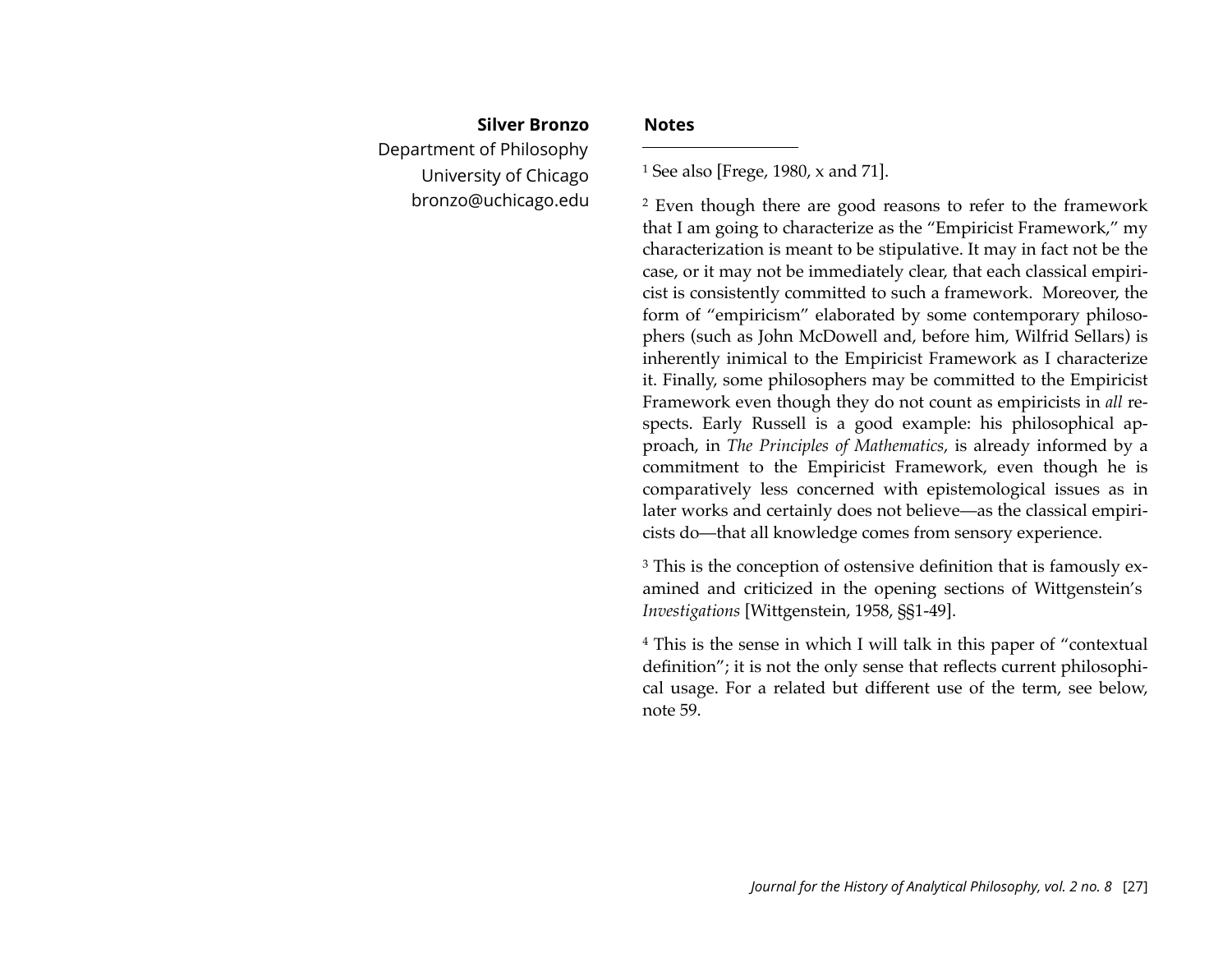<span id="page-28-0"></span>5 As an anonymous referee pointed out, Frege general opposition to the empiricist tradition is well-known. The claim that I make in this paper, however, is that Frege opposed the assumptions that define the Empiricist Framework—as I have just characterized it. This is a much more determinate point. Given the influence of the standard story of the relation between Bentham's contextualism and the analytic tradition that I criticize in this paper as a whole, and given the interpretations of Frege's contextualism that I discuss in the last section of the paper, I do not think it is fair to say that Frege's opposition to the Empiricist Framework is shared philosophical knowledge. As the same referee observed, there are indeed Frege scholars who have argued that Frege's context principle is intimately related to a thesis about the priority of judgment that Frege inherits from Kant, in opposition to the empiricist tradition (see e.g. [Bell, 1979] and [Sluga, 1980]). In this paper, I follow broadly this line of interpretation. Its full implications, however, seem to me still largely unappreciated. By construing Frege's contextualism as an alternative to *all* the positions that can be developed within the Empiricist Framework, I seek to give an account of Frege's context principle that makes it truly different from the options available to empiricist authors such as Bentham and Russell.

<span id="page-28-1"></span>6 Quine is arguably the author who, more than anybody else, has brought this historical claim to the attention of a wide philosophical public. To my knowledge, he is also the *first* who claimed that there is a connection between Bentham's contextualism and *Frege's*. Before him, between the two wars, C. K. Ogden and John Wisdom had argued that Bentham anticipated some contextualist aspects of Russell's philosophy, i.e. the use of contextual definition (see especially [Ogden, 1932] and [Wisdom, 1931]). Ogden was proud of contributing to the "rediscovery" of Bentham's logicolinguistic writings, and it is actually very likely that Quine knew about such writings through Ogden's *Bentham's Theory of Fictions*, to which he explicitly refers [Quine, 1981, 68]. (Ogden's volume consists of a long introduction and some excerpts from Bentham's collected works.) In the second half of the twentieth century, Quine's historical thesis (to the effect that Bentham anticipated Frege's contextualism) has been generally accepted by Bentham scholars (see e.g. [Harrison, 1983, 64-68] and [Hart, 1982, 10]). Outside Bentham scholarship, Quine's thesis has been restated by Peter Hacker [Hacker, 1997, 67n24; Baker and Hacker, 2005, 172-173] and, more recently, by Hans-Johann Glock [2008, 124] and Richard Gaskin [2008, 187-188]. The thesis that Bentham anticipated Russell's use of contextual definition and 20th century views about the "semantic priority of sentences" has also been defended by John Skorupski [1993, 27-28 and 162], even though he does not claim that Bentham anticipated Frege's context principle. It is worth emphasizing that this literature is not concerned with actual historical connections, but only with the question of whether Bentham anticipated the views of later philosophers. The same holds of the present paper.

<span id="page-28-2"></span>7 See also [Quine, 1953, 39].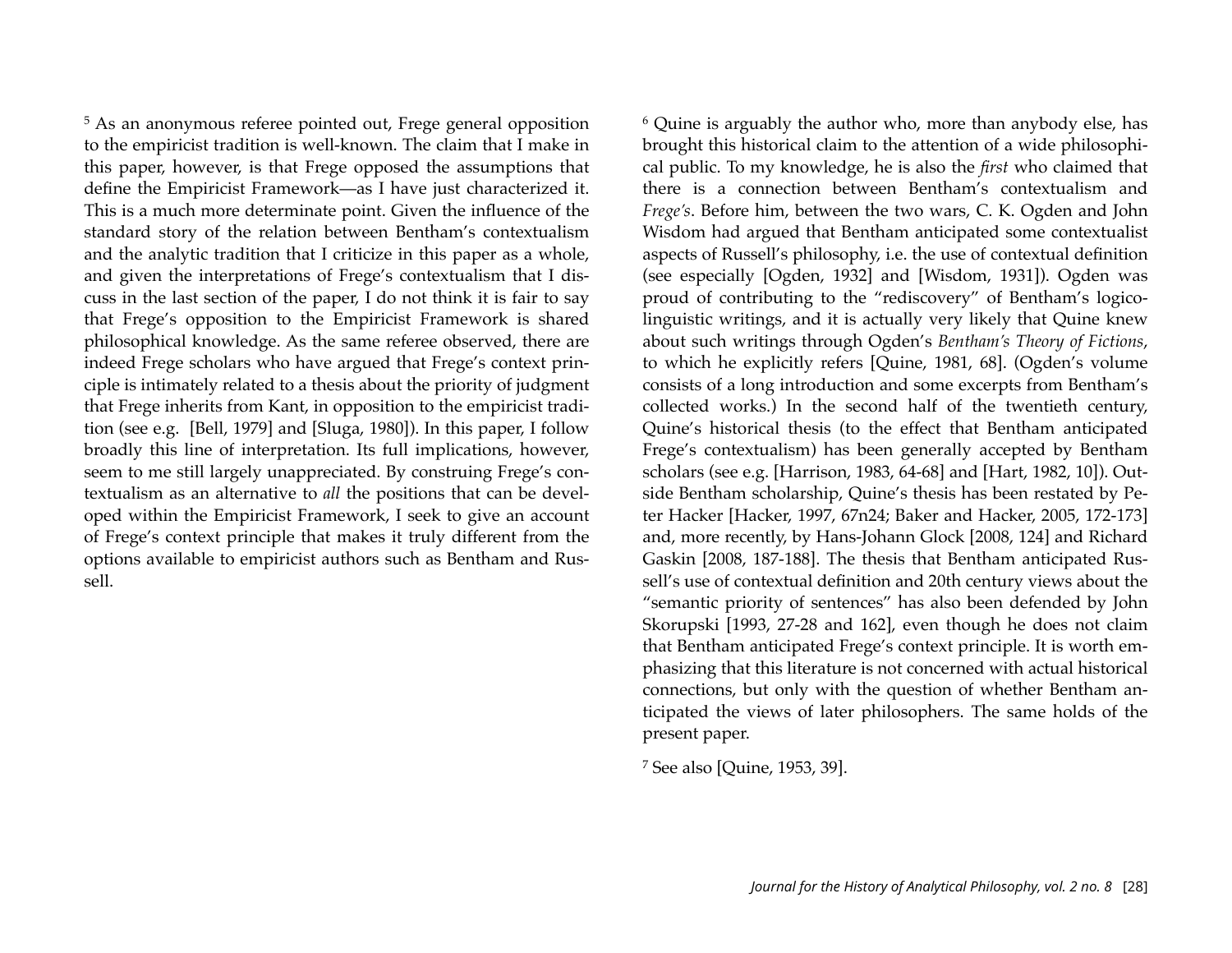<span id="page-29-0"></span>8 Here is one of the several passages where Bentham formulates the connection between names of fictitious entities and the surface grammar of language: "Wherever there is a word, there is a thing: so says the common notion […]. Wherever there is a word, there is a thing: hence the almost universal practice of confounding *fictitious* entities with *real* ones—corresponding names of fictitious entities with *real* ones. […] Identity of nomenclature is certificate of identity of nature: diversity of diversity:—how absurd, how inconsistent to make the certificate a false one!" [Bentham, 1843e, 73]

<span id="page-29-1"></span>9 See also [Bentham, 1997, 86]. Bentham contrasts both "names of real entities" and "names of fictitious entities" with "names of fabulous entities" [Bentham, 1997, 84-86; Bentham, 1983, 271n]. A name of a fabulous entity is *meant* to stand for a real entity satisfying a certain description, but *fails* to do so, because there is in fact no real entity satisfying that description. One of Bentham's favorite examples is the expression "the Devil," understood as the name of a being living at a certain address, "having a head, body and limbs like a man's, horns like a goat's, wings like a bat's, and a tail like a monkey's" [Bentham, 1997, 84]. A name of a fictitious entity, on the other hand, is not really *meant* to stand for any real entity. For Bentham, as we are going to see, sentences containing names of fictitious entities can be true. Sentences containing names of fabulous entities, on the other hand, can never be true. It is not clear, however, whether Bentham treats such sentences as simply false (*à la* Russell), or as significant but lacking a truth-value (*à la* Frege), or even as nonsensical. For the purposes of this paper, we don't have to settle this question.

<span id="page-29-2"></span>10 In addition to the passage quoted below, see [Bentham, 1843a, 246], [Bentham, 1843c, 594], and [Bentham, 1977, 495n].

- <span id="page-29-3"></span>11 See for example [Bentham, 1843a, 247].
- <span id="page-29-4"></span>12 For a similar passage, see [Bentham, 1997, 160].

<span id="page-29-5"></span>13 In addition to "phraseoplerosis," Bentham indicates another operation that is "subservient" to the operation of paraphrasis: "archetypation" [Bentham, 1843a, 246-248; see also Bentham, 1983, 271-274]. For Bentham, the name of a fictitious entity generally presents to the mind a "material image," i.e. the "image of some real action or state of things." This is the "archetype" or "emblematic image" associated with the name of the fictitious entity. The goal of archetypation is to describe these material images. For example, the archetype associated with the word "obligation" is "that of a man lying down, with a heavy body pressing upon him, [...] in such sort as either to prevent him from acting at all, or so ordering matters that if so it be that he does act, it cannot be in any other direction or manner that the direction or manner […] requisite" [Bentham, 1843a, 247]. However, the archetype associated with the name of a fictitious entity plays no role, for Bentham, in determining the truth-conditions and the inferential relations of the propositions in which the name occurs. When we say that somebody is subject to an obligation, we do *not* mean that she is under some sort of heavy body restricting her movements. As Bentham clearly puts it at one point, "[i]n the case of every name of a *fictitious* entity, the only sure test of intellection is *paraphrasis*" [Bentham, 1983, 274n]. If the name of a fictitious entity lacks an adequate paraphrasis, the propositions that contain it will express only "sophistry and nonsense," no matter how vivid is the emblematic image that the word triggers in our mind. Thus I disagree with one of the anonymous referees of this journal, who contends that archetypation, for Bentham, is a "procedure for giving meaning to a word" that can be used as an "alternative" to paraphrasis. Bentham does indeed envision various ways of fixing or "exposing" the meaning or "import" of a word [Bentham, 1843a, 242- 248]. But he presents paraphrasis as the "only instructive" mode of exposition that is applicable to fundamental names of fictitious entities (i.e. names of fictitious entities that cannot be defined *per*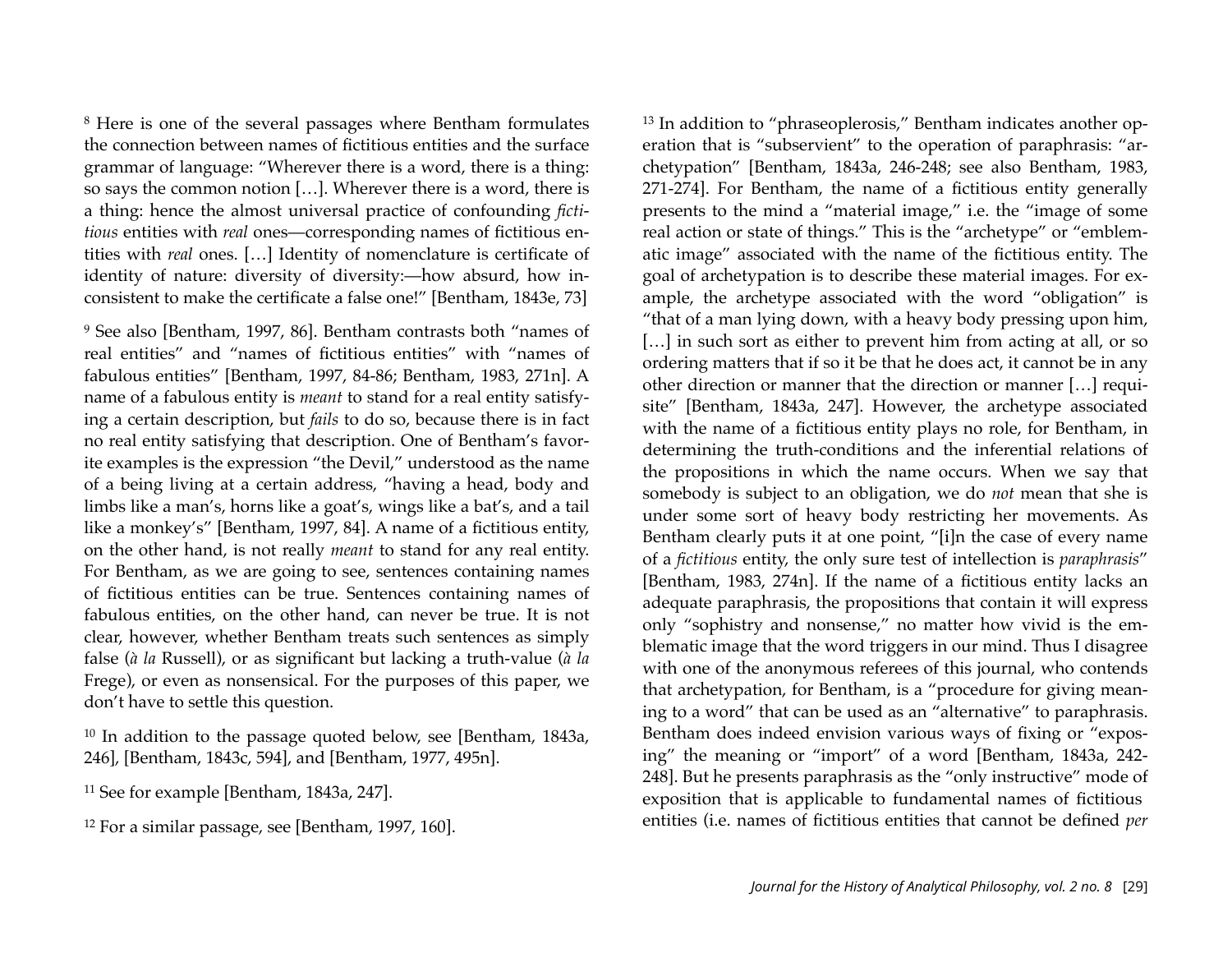genus et differentiam in terms of more general names of fictitious entities [Bentham, 1843a, 246]). Archetypation is not introduced by Bentham as an alternative to paraphrasis, but as an operation that is "subservient" to it: its main point is precisely to lead us to realize that the import of the name of a fictitious entity differs from the emblematic image that is associated with it, which is completely irrelevant if we want to understand the truth-conditions and the inferential relations of the propositions in which the term occurs. This said, there is a larger and more complex issue that is connected to Bentham's discussion of archetypation, which is also raised by the same referee: namely, the question of the extent to which Bentham inherits the Lockean conception of language, according to which words are signs of ideas. There are certainly many passages where Bentham states or presupposes that words are signs of mental items; see for instance [Bentham, 1997, 124], [Bentham, 1983, 261], [Bentham, 1843b, 320, 329, 333]. However, it is also the case that the doctrine of paraphrasis and the correlative contrast between names of real entities and names of fictitious entities (which are the main concern of this paper) presuppose a conception of language according to which words stand for extramental items (except in those cases in which they are actually used to talk about mental events). If the function of the word "obligation" were to name a mental item (such as the archetype associated with it), then there would be no need to paraphrase it away; in fact, there would be no reason to call it a "name of a fictitious entity," since for Bentham mental items such as mental images and ideas are real entities (see below, Section 6). Of course, this leaves us with the question of how the "idealist" strand and the "referentialist" strand in Bentham's philosophy of language are meant to fit together. This is not a question that I can properly address in this paper. But any adequate answer to that question cannot simply ignore the referentialist strand (as the previously mentioned referee appears to be inclined to do) and claim that the meaning of word, for Bentham, is given by the mental item with which it is associated. (Again, this would make the whole theory fictions unintelligible.) Rather, if there is a coherent view to be found in Bentham's writings, it appears to be one according to which words stand for extra-mental entities, but do so in an *indirect* manner, *via* mental items that stand in appropriate relations to those entities. This is the view that seems to be expressed, for example, in the following passage: "Language is the sign of thought, of the thought which is in the mind of him by whom the discourse is uttered. It may be the sign of other things and other objects in infinite variety, but of his object it is always a sign, and it is only through this that it becomes the sign of any other object" [Bentham, 1843b, 329]. (In fact, there is evidence that even Locke, at least at some points, endorsed a view of this form, rather than the purely "idealistic" conception of language for which he has been often criticized; see [Losonsky, 2007].) It is worth emphasizing, however, that even under the assumption that Bentham endorses a two-stage conception of language of this sort, the "archetypes" associated with names of fictitious entities would still play no essential role in the determination of the contents of the propositions in which those terms occur. For Bentham, the word "obligation" does not purport to name a heavy weight restricting the movements of people—neither directly, nor *indirectly* (via some sort of mental item).

<span id="page-30-0"></span>14 For further discussion of the virtual theory of classes, see [Quine, 1969b, 15-27].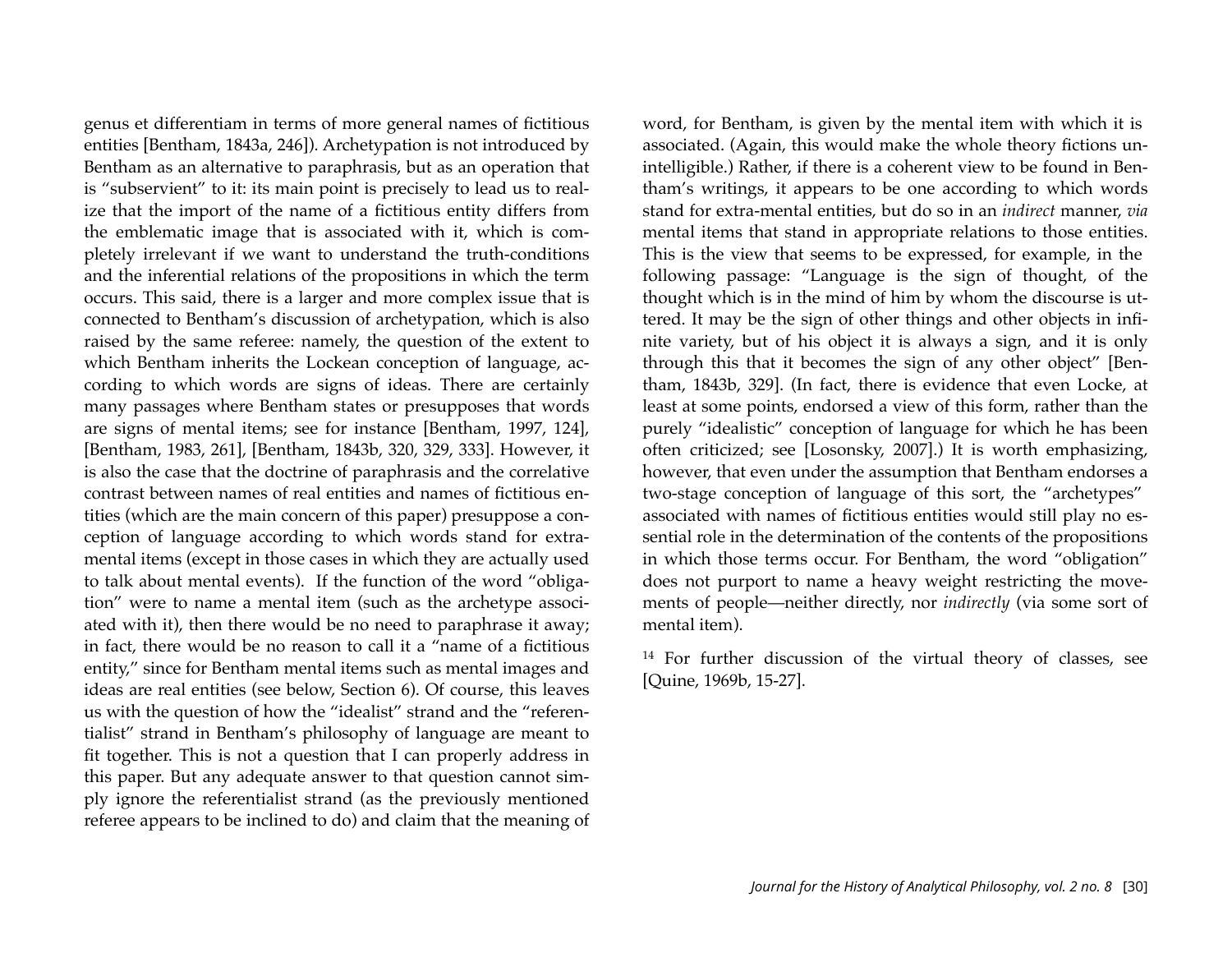<span id="page-31-0"></span>15 I do not wish to deny that some of Bentham's paraphrastic analyses, *in addition* to accommodating apparently recalcitrant cases into his conception of genuine sub-propositional meaning, may *also* fulfill a valuable and independent clarificatory function. One might argue that this applies, for example, to Bentham's paraphrastic analysis of "rights," as it is used in Bentham's discussion of the difference between "political rights" and "natural rights"; see [Bentham, 1843d, 217-224].

<span id="page-31-1"></span>16 See [Bentham, 1997, 164, 170-172] and [Bentham, 1983, 271n].

<span id="page-31-2"></span>17 See also [Bentham, 1983, 402] and [Bentham, 1997, 174].

<span id="page-31-3"></span>18 See [Bentham, 1997, 174 and 180].

<span id="page-31-4"></span>19 See also [Bentham, 1983, 402n].

<span id="page-31-5"></span>20 When Bentham discusses ostensive definition (under the rubric of "exposition by representation") he clearly assigns it a foundational role, which involves an atomistic conception of subpropositional meaning. For Bentham, all other methods of explaining or defining the meanings of words must ultimately rely on the prior and independent possibility of ostensive definition, through which a child is taught her first language [Bentham, 1843a, 243; cf. also Bentham, 1843b, 328]. Apparently, all the child has to do in order to be taught the meaning of a word is to identify (a) the word, (b) the entity to which it is meant to be attached, and (c) the act of pointing that is supposed to perform the correlation—where none of these acts of identification is taken to require an understanding of the complete propositional contents that the word, so defined, may be used to express. The capacity to grasp the meanings of words is therefore conceived to be completely independent of the capacity to use words in intelligible sentences.

<span id="page-31-6"></span>21 Bentham follows here the exposition of the doctrine of the Ten Predicaments contained in Robert Sanderson's *Logicae Artis Compendium* (a textbook of Aristotelian logic that was very influential during the Early Modern period), rather than the original exposition contained in Aristotle's *Categories*. A similar discussion of the Ten Predicaments appears also in [Bentham, 1997, 184-192]. However, the list of Predicaments that Bentham discusses on this other occasion (i.e. substance, quantity, quality, place, time, motion, rest, action, passion, relation) does not straightforwardly correspond either to Sanderson's or to Aristotle's original list.

<span id="page-31-7"></span><sup>22</sup> For Bentham, some names of fictitious entities may be paraphrased away in terms of different names of fictitious entities. For example, Bentham proposes an analysis of modal and epistemic notions such as necessity, possibility, and certainty in terms of the mental attitudes of the speaker [Bentham, 1997, 152-156]. However, as we are going to see in a moment, Bentham thinks that there are names of fictitious entities that cannot possibly be eliminated from articulate language.

<span id="page-31-8"></span><sup>23</sup> "To be subservient to any use or purpose, every assignable portion of language must, on each occasion, be enunciative or suggestive of at least some proposition" [Bentham, 1843b, 333].

<span id="page-31-9"></span>24 See [Bentham, 1843b, 333].

<span id="page-31-10"></span><sup>25</sup> In addition to the passage that I have just quoted, see [Bentham, 1843b, 333-338].

<span id="page-31-11"></span><sup>26</sup> The distinction between a broader and a narrower sense of the term "quality" is emphasized also in [Bentham, 1843b, 335-6].

<span id="page-31-12"></span>27 See [Bentham, 1843b, 335-336].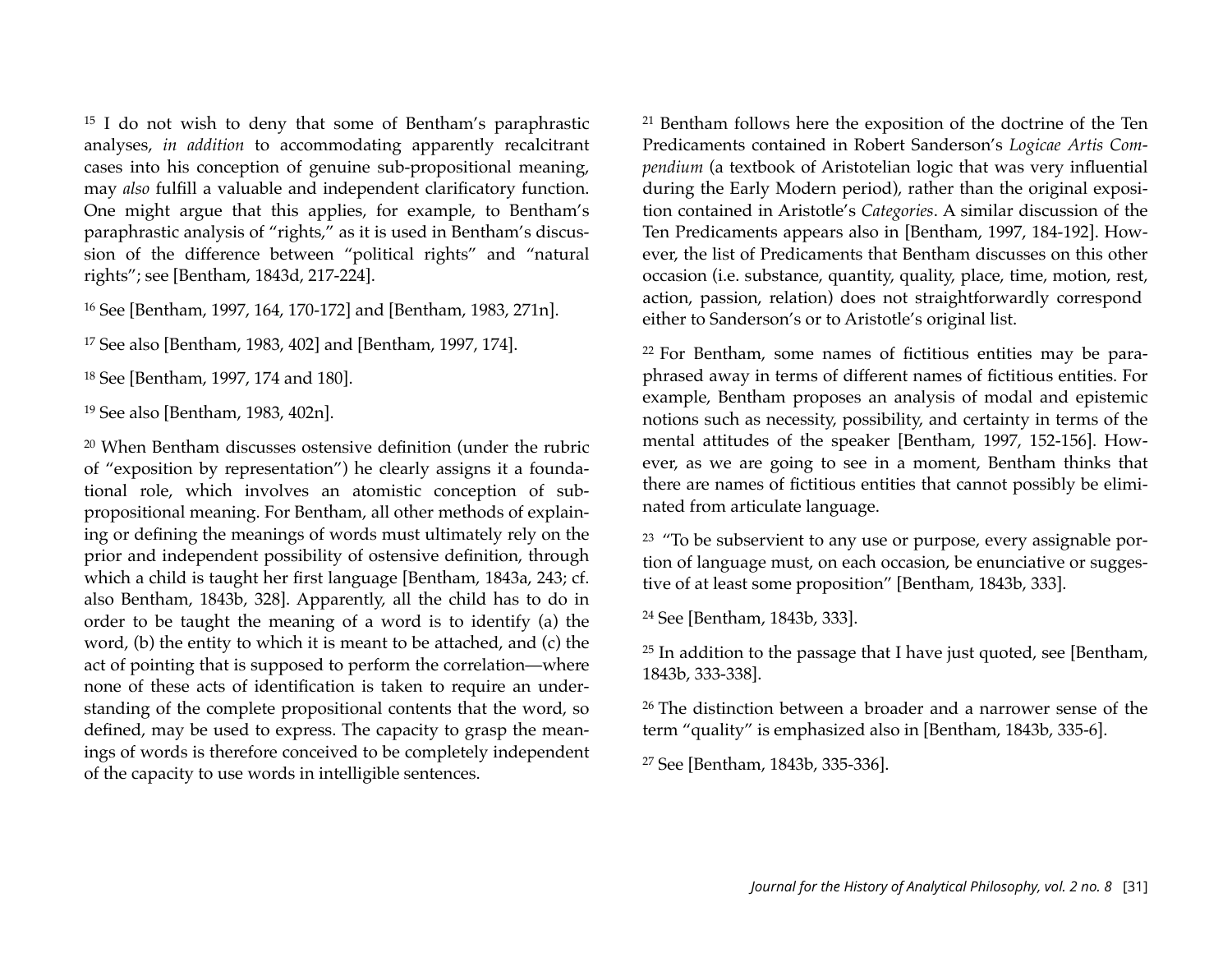<span id="page-32-0"></span><sup>28</sup> "[T]he bearing this or that relation to this or that other object may, without impropriety, be numbered among the qualities or properties of any object" [Bentham, 1843b, 335].

<span id="page-32-1"></span>29 Bentham states this explicitly a few lines after the passage that I have quoted: "[...] to the explanation of the import of the word *ripe*, the word *ripeness* may thus be rendered subservient […]" [Bentham, 1843b, 331]. On this issue, I disagree with the otherwise extremely helpful reconstruction offered by Ross Harrison. Harrison argues that, for Bentham, qualities are problematic only in so far as they are referred to by means of abstract substantives ("ripeness," "redness" etc.). According to Harrison, Bentham uses paraphrasis to move from sentences containing words of this sort (e.g. "Ripeness is in that apple") to sentences containing the correspondent adjectives (e.g. "That apple is red"), which Bentham would regard as unproblematic [Harrison, 1983, 86-87]. But the passages that I am discussing show that Bentham uses paraphrasis in exactly the opposite direction: he wants to take sentences containing adjectives and explain their import by rewriting them as sentences containing abstract substantives.

<span id="page-32-2"></span>30 See also [Bentham, 1983, 258, 271n, 403] and [Bentham, 1843b, 331]. In the passage about the apple, the contrast between "That apple exists" and "That apple is ripe" may be taken to suggest that the former proposition, according to Bentham, does not contain names of fictitious entities—as if "existence," for Bentham, were not a predicate. (See also [Bentham, 1983, 262], where Bentham states that "in saying […] *this plant exists*, there is no fiction.") But according to Bentham's official account, existence does count as a quality (in the broad sense of the term), and thus as the name of a fictitious entity [Bentham, 1997, 150-152]. Therefore, existential statements are no exception to the thesis that any articulate proposition contains names of fictitious entities. In light of these considerations, the caveat included in the last part of the apple passage ("fiction, in the simplest, *or almost the simplest case*, in which language can be employed, becomes a necessary resource," my emphasis) may be reasonably interpreted as a reference to the language of brutes, rather than to existential statements such as "That apple exists."

<span id="page-32-3"></span><sup>31</sup> No doubt this is part of the reason why Bentham remains so ambivalent about the status of the language of brutes.

<span id="page-32-4"></span><sup>32</sup> Bentham employs the term "receptacle" in several other discussions of fictitious entities. For example, he writes that time (which is for him a fictitious entity) is spoken of as a "receptacle" in which events are located [Bentham, 1997, 106]. Similarly, he writes that classes of individuals (which are for him fictitious entities) are spoken of as "fictitious receptacles" containing individual real entities [Bentham, 1997, 120]. This pattern in Bentham's use of the term "receptacle" is further evidence that substance, as a "receptacle" of qualities, does not count for Bentham as a real entity.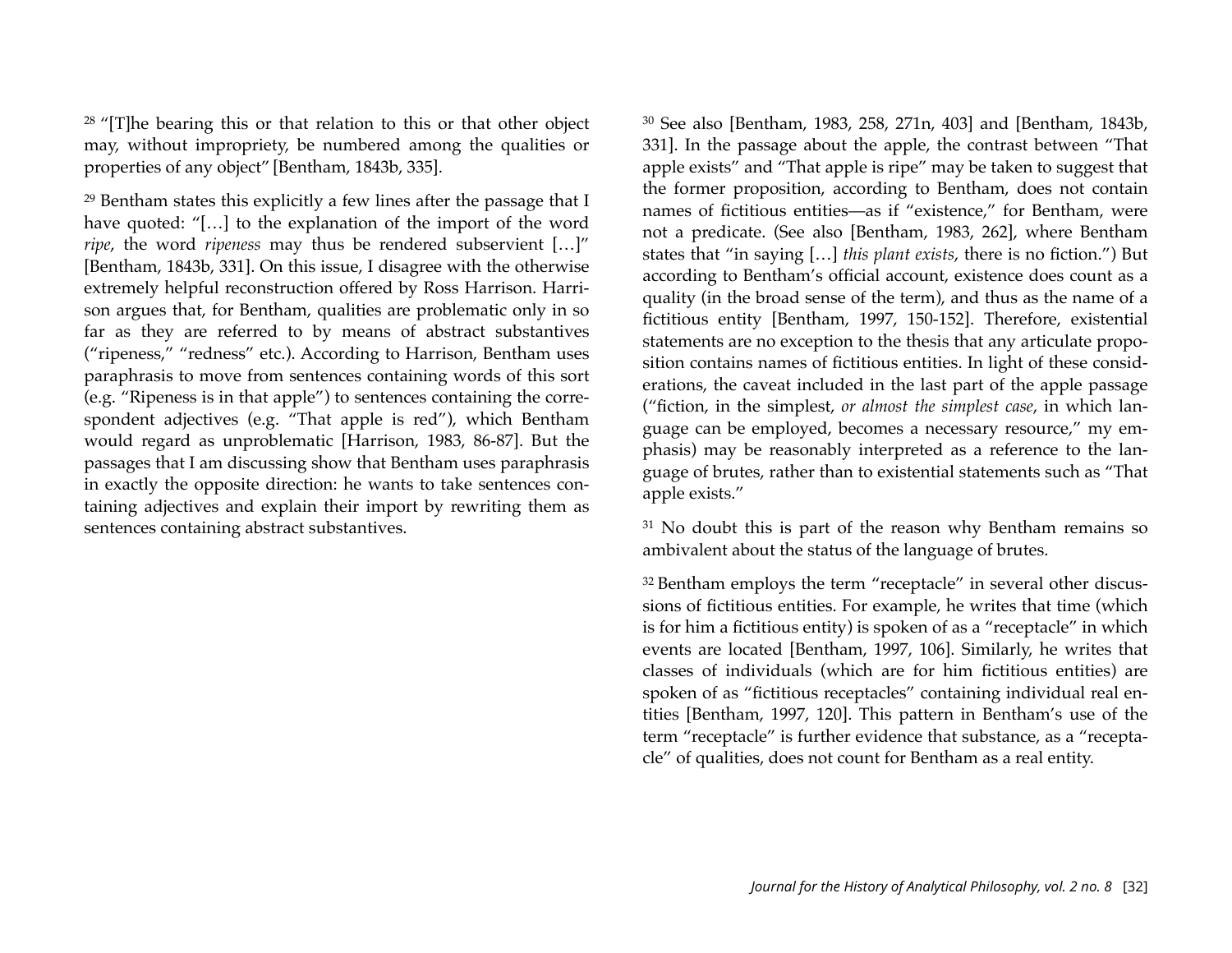<span id="page-33-0"></span>33 What about the words "is" and "in," which, according to Bentham, must appear in the canonical form of any possible articulate proposition in addition to names of substances and names of qualities? To the extent to which Bentham discusses this issue, he seems to treat such words as further names of fictitious entities. He claims that the copula is used to assert the existence of a quality in a substance [Bentham, 1983, 403], and he maintains that existence is a fictitious entity [Bentham, 1997, 150-152]. Moreover, he includes "in" among the "prepositions of place," which are "expressive of the notion of place," and place is just another fictitious entity [Bentham, 1997, 186]. However, Bentham is rather evasive about this topic, and it seems that there are good reasons for that. While we can rephrase "That apple is ripe" as "Ripeness is in that apple" (by nominalizing the adjective and introducing an expression that appears to name some kind of entity), it is difficult to see what it would be like to rephrase this latter sentence so as to "make perspicuous" the fact that the words "is" and "in" are names of fictitious entities. The concatenation "Ripeness existence inside-ness that-apple" does not even look like a significant proposition, let alone like an accurate rewording of our original sentence. Digging into these issues would have put even more pressure on Bentham's assumptions about the nature of subpropositional meaning. It is not surprising, therefore, that Bentham was reluctant to do it.

<span id="page-33-1"></span><sup>34</sup> An anonymous referee objected to my reconstruction of the final stage of the dialectic of Bentham's contextualism by arguing that names of substances occurring in propositional contexts are meaningful, by Bentham's standards, because they are associated with the mental image or archetype of a receptacle. Bentham does indeed emphasize this association. But this is his standard practice whenever he discusses names of fictitious entities. As I argued above (note 13), Bentham sharply distinguishes between the meaning of a word (which is relevant for understanding the truthconditions and the inferential relations of the proposition in which they word occurs) and the mental image or archetype associated with the word. For Bentham, a word may be associated with a very vivid archetype, and yet be nothing more than a *sham* semantic unit, lacking any meaning of its own.

<span id="page-33-2"></span>35 See also [Russell, 1956a, 56]: "[I]n every proposition that we can apprehend […] all the constituents are really entities with which we have immediate acquaintance." Arguably, an anticipation of the principle of acquaintance appears already in the Preface to the *Principles*, where Russell writes that the process of logical analysis necessarily terminates with entities with which the mind must have "that kind of acquaintance […] which it has with redness or the taste of a pineapple" [Russell, 1903, v].

<span id="page-33-3"></span>36 For a masterful discussion of Russell's atomism, see [Hylton, 1990].

<span id="page-33-4"></span>37 See [Russell, 1956b, 253].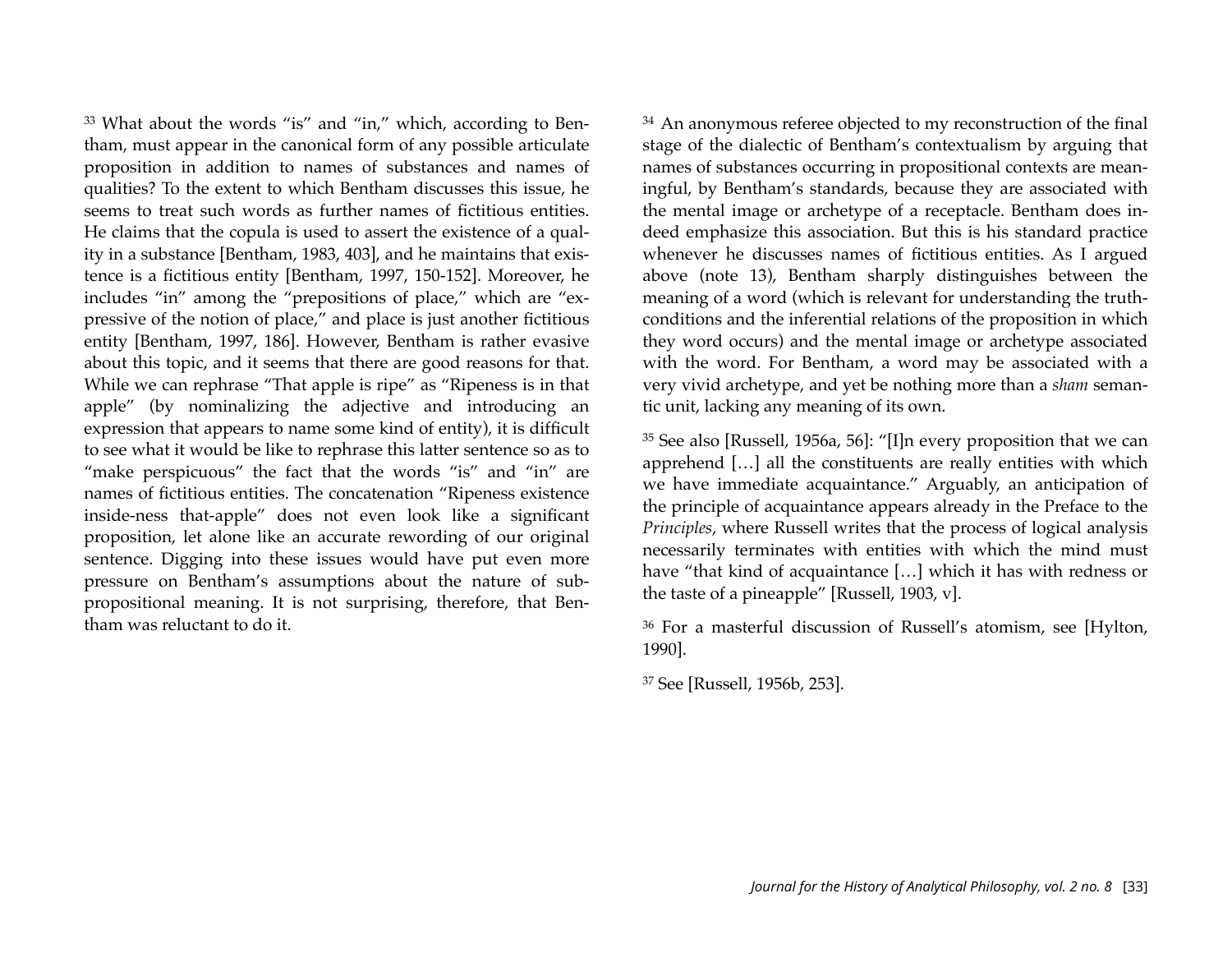<span id="page-34-0"></span>38 Russell's view of how this analysis should be carried out changes significantly over time. In "On Denoting" (originally published in 1905), Russell was still allowing for the possibility of genuine names of persons and external objects, provided that we are acquainted (in a relatively ordinary sense of the word) with their bearers. In *The Problems of Philosophy* (originally published in 1912), Russell maintains that all names of external objects should be analyzed away by applying the theory of definite descriptions: when we speak about "Scott" we are really speaking about *the cause of such-and-such sense data*. In "The Relation of Sense Data to Physics" (originally published in 1914), Russell argues that we can avoid committing ourselves to the uncertain existence of external causes of our sense data: we can just construe the talk about people and chairs as talk about *classes of sense data*.

<span id="page-34-1"></span>39 The problem of propositional unity was one of the central concerns of early analytic philosophers. Its classical formulation is normally associated with F. H. Bradley; see for instance [Bradley, 1893, chap. 2]. The problem was then virtually forgotten by later generations of analytic philosophers. But in recent times, there has been a substantial "rediscovery" of the problem, even outside the circle of historians of analytic philosophy. See for instance [Palmer, 1988], [Gibson, 2004], [Davidson, 2005, especially 76-119], [Searle, 2008], [Gaskin, 2008].

<span id="page-34-2"></span>40 The account that follows is based especially on [Russell, 1903, §§52-5, 81, 136-138].

<span id="page-34-3"></span>41 There is widespread agreement among commentators about the lasting significance of the problem of the unity of the proposition in the development of Russell's philosophy. See for instance [Linsky, 1992], [Hylton, 2005], [Candlish, 1996], [Conant, 2002b, 98- 108], [Hanks, 2007], [Stevens, 2008].

<span id="page-34-4"></span>42 See [Frege, 1979d, 269].

<span id="page-34-5"></span>43 See [Frege, 1979c, 256-257].

<span id="page-34-6"></span>44 See also [Frege, 1979a, 63]. For a proper understanding of the passage that I quoted, one must keep in mind that in the *Begriffsschrift* Frege does not yet use the word "idea" (Vorstellung) in a specifically psychological sense, as he does in and after the *Foundations*: his claim is that the expression "every positive prime number" does not have an independent (logical) *meaning*.

<span id="page-34-7"></span><sup>45</sup> The claim that the passage from §9 of *Begriffsschrift* that I quoted anticipates the formulations of the Context Principle that occur in the *Foundations* can also be found in [Hacker, 1979, 215-219].

<span id="page-34-8"></span>46 See also [Russell, 1956a, 43, 51, 55].

<span id="page-34-9"></span>47 This is the view that appears to be taken for granted, and described as widely accepted, in [Klement, 2004, 12n12].

<span id="page-34-10"></span>48 For similar passages, see [Frege, 1979b, 225] and [Frege, 1984, 390].

<span id="page-34-11"></span>49 An anonymous referee objected that Frege's treatment of indexicals shows that he was in fact interested in ostensive acts. But this is not at all what I am denying. What I am denying is that Frege was attracted to the idea that ostensive definition can play a foundational role by fixing the meanings of words prior to and independently of their propositional contexts. One may reject this idea while acknowledging the role of ostensive acts in linguistic communication.

<span id="page-34-12"></span>50 See especially [Frege, 1980, 29-30].

<span id="page-34-13"></span>51 Some helpful overviews of the debate can be found in [Pelletier, 2001] and [Janssen, 2001].

<span id="page-34-14"></span>52 See [Black, 1964, 117], [Resnik, 1967, 356-357], [Resnik, 1976], [Milne, 1986, 491-495].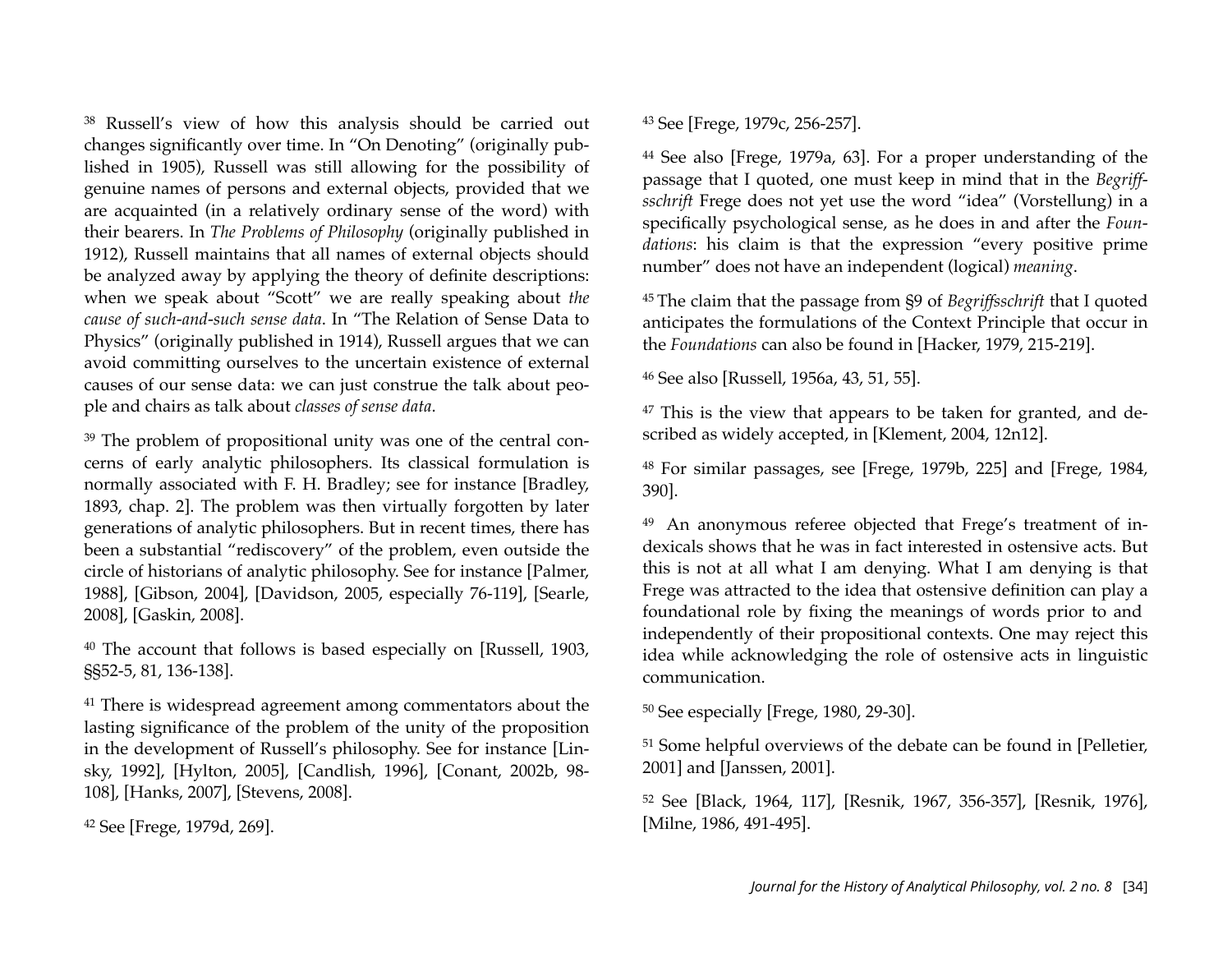<span id="page-35-0"></span>53 See [Dummett, 1981, 4]. For a recent elaboration of Dummett's proposal, see [Gaskin, 2008, 256-257]. For some interpretations similar to Dummett's, see [Linnebo, unpublished] and [Glock, 2004].

<span id="page-35-1"></span>54 I find indications of this alternative approach in some passages by Gilbert Ryle and, more recently, in the works of Cora Diamond and James Conant. See especially [Ryle, 2009, 61, 191-192], [Diamond, 1991, 109-111; [Conant, 2002a, 432n34]. I elaborate and defend this approach in greater detail than I can do on this occasion in [Bronzo, 2014, chap. 2].

<span id="page-35-2"></span>55 Dummett's influential interpretation, which I am here opposing, is also concerned to attribute to Frege the view that there is *some*  form of interdependence between the meanings of propositions and the meanings of words. However, Dummett's interpretation, by distinguishing different "orders of priority," seeks to combine two forms of *unilateral* dependence between propositional and sub-propositional meaning. This is shown, among other things, by the fact that Dummett's interpretation is meant to leave room for the idea that words can be meaningful even when they do not contribute to the expression of any propositional content (see for example the discussion of "Chairman Mao is rare" in [Dummett, 1981, 50-51]). The interpretation that I am recommending, on the other hand, maintains that Frege rejected any direction of unilateral priority between the meanings of propositions and the meanings of their parts.

<span id="page-35-3"></span>56 The following account is based especially on [Frege, 1980, i-xi] and [Frege, 1997b]. I will here abstract from the differences between Frege's early and mature semantic views.

<span id="page-35-4"></span><sup>57</sup> In [Bronzo, 2014, chap. 2], I explore in more detail the logic of the British Idealist notion of an "organic unity" and I argue that it is historically sound to invoke it in an explanation of Frege's conception of propositional and sub-propositional meaning.

<span id="page-35-5"></span>58 An anonymous referee objected that it is "awkward" to say that Frege assigned to quantifiers a parasitical status, "given that a language is essentially defined [for Frege] by its quantificational structure." I have not claimed, however, that Frege regarded quantifiers as contextually defined expressions. *A fortiori*, I have not claimed that Frege regarded quantifiers as parasitical cases. What I have in fact claimed is that Frege regarded *the expressions that we use in many natural languages to express quantificational generality* (i.e. words such as "everybody," "nobody," etc.) as contextually defined expressions, and thus as parasitical cases. Of course, when the sentences containing these misleading expressions are rewritten in Frege's logical notation, all the relevant contextually defined expressions have been made to disappear, according to Frege. The whole point of Frege's variable and quantifier notation is precisely to *eliminate* those misleading grammatical expressions and to introduce in their place *genuine* semantic units, wearing their logical role on their sleeve. Thus, for Frege, the expression "∀*x*(…*x*)" is not a sham semantic unit in need of contextual definition, but a genuine semantic unit (namely, a second-level concept-word), making a determinate logical contribution to the meanings of the sentences in which it occurs.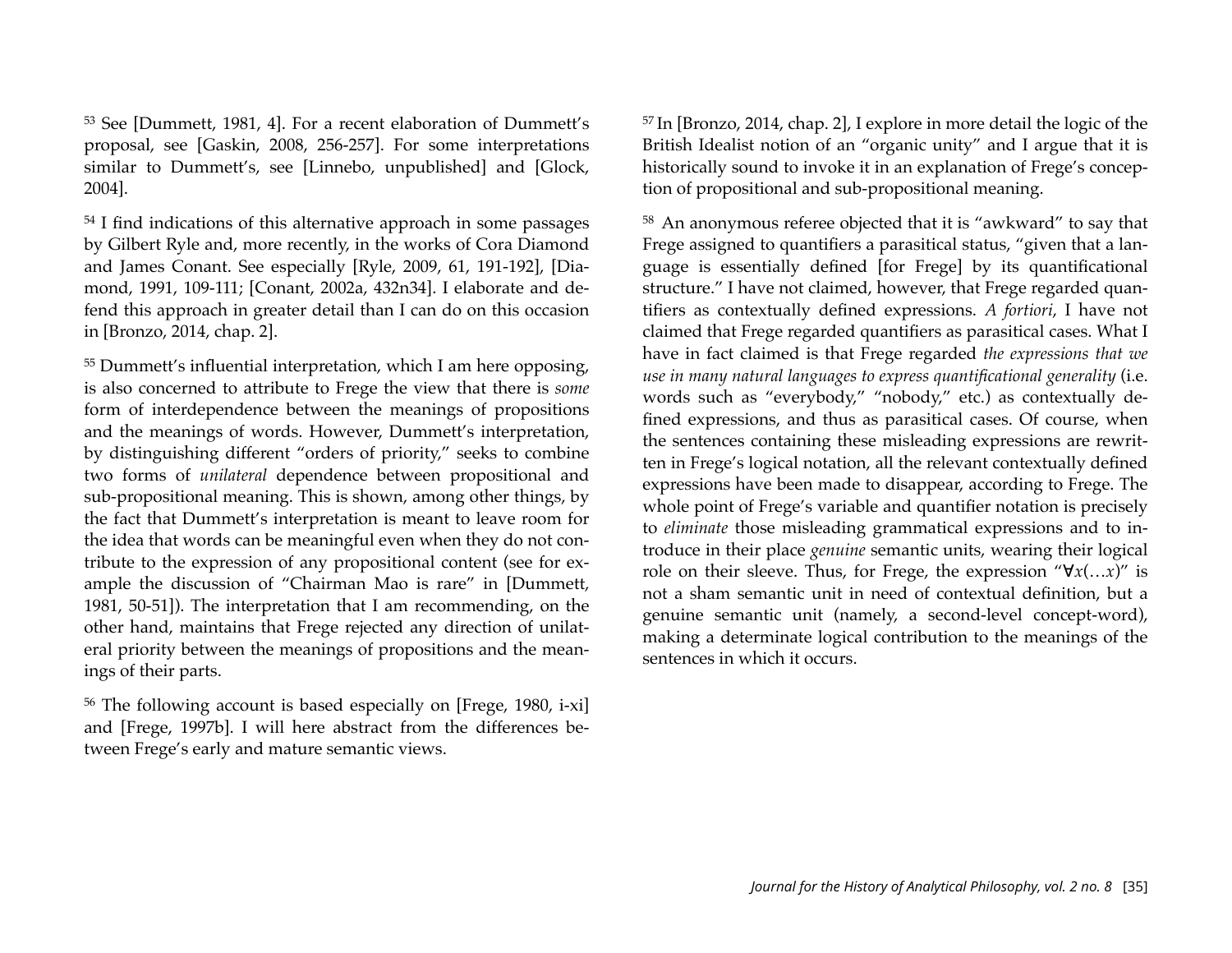<span id="page-36-0"></span>59 When Frege scholars discuss Frege's view of "contextual definition," they are generally concerned with a different phenomenon from the one that I have examined in this paper. In *Foundations*, §§62-66, Frege considers (and eventually discards) the possibility of defining terms denoting abstract objects such as directions and numbers by fixing the meanings of a certain class of propositions in which they may occur. This is usually referred to, legitimately enough, as the attempt to provide a "contextual definition" of the relevant terms. But one must notice that this is not the attempt to *paraphrase away* the expressions that purport to denote the relevant abstract objects. Quite to the contrary, it is the attempt to turn these expressions into *genuine semantic units*, by securing them a determinate meaning. We may therefore talk of "contextual definition" in two quite different senses; throughout this paper, I have been exclusively concerned with the former sense (i.e., "contextual definition" as a device for paraphrasing away sham semantic units). These two senses of "contextual definition" are lucidly distinguished in [Wright, 1983, 68-69].

<span id="page-36-1"></span> $60$  This is not to say that Frege is committed to deny the possibility of lists—say, of my list for the grocery store. It is possible to develop an account of these uses of language that is fully compatible with Frege's contextualism.

<span id="page-36-2"></span>61 For this reading of the Fregean response to the problem of propositional unity, see [Hylton, 2005, 177] and [Sullivan, 2010, 111].

<span id="page-36-3"></span> $62$  I provide support for the part of this claim that concerns early Wittgenstein in [Bronzo, 2011].

<span id="page-36-4"></span>63 I am grateful to James Conant, Michael Kremer, Zac Loveless, Gianfranco Pellegrino, and two anonymous referees of this journal for many helpful comments on previous versions of this paper.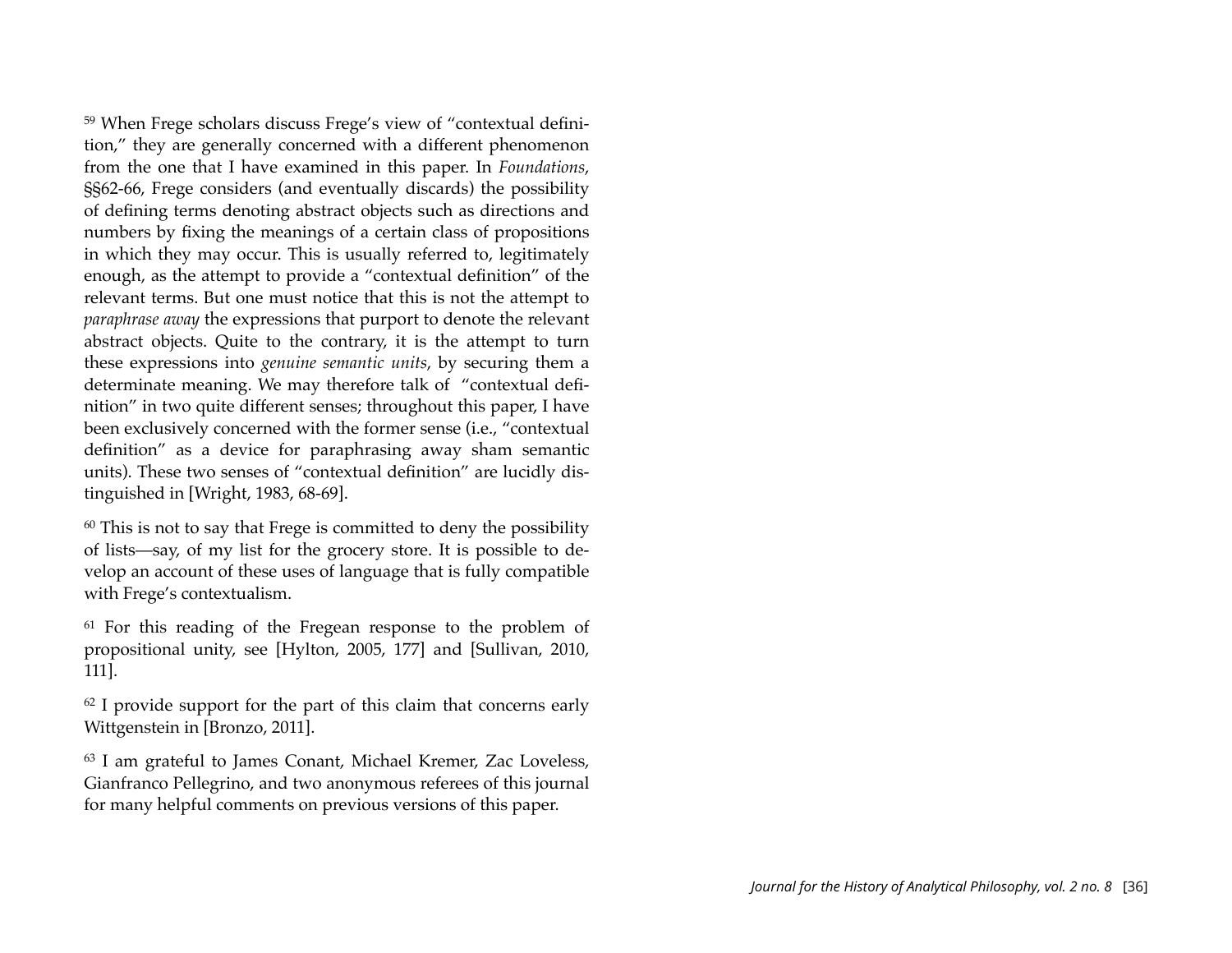#### **References**

- David Bell. *Frege's Theory of Judgment*. Oxford University Press, Oxford, 1979.
- Jeremy Bentham. *Essay on Logic*. In *The Works of Jeremy Bentham*, volume 8, pages 213-293. W. Tait, Edinburgh, 1843a.
- Jeremy Bentham. *Essay on Language*. In *The Works of Jeremy Bentham*, volume 8, pages 294-338. W. Tait, Edinburgh, 1843b.
- Jeremy Bentham. *Radical Reform Bill*. In *The Works of Jeremy Bentham*, volume 3, pages 558-597. W. Tait, Edinburgh, 1843c.
- Jeremy Bentham. *Pannomial Fragments.* In *The Works of Jeremy Bentham*, volume 3, pages 210-229. W. Tait, Edinburgh, 1843d.
- Jeremy Bentham. *Memorandum Book.* In *The Works of Jeremy Bentham*, volume 11, pages 71-74. W. Tait, Edinburgh, 1843e.
- Jeremy Bentham. *The Collected Works of Jeremy Bentham*, volume 2, *Of Laws in General*. Edited by H. L. A. Hart. University of London Athlone Press, London, 1970.
- Jeremy Bentham. *A Fragment on Government.* In *The Collected Works of Jeremy Bentham*, volume 4, *A Comment on the Commentaries and A Fragment on Government*, pages 393-551. Edited by J. H. Burns and H. L. A. Hart. University of London Athlone Press, London, 1977.
- Jeremy Bentham. *The Collected Works of Jeremy Bentham*, volume 7, *Chrestomathia*. Edited by M. J. Smith and W. H. Burston. Oxford University Press, Oxford, 1983.
- Jeremy Bentham. *De l'ontologie et autres textes sur les fictions*. Edited by J.-P. Cléro, C. Laval, and Ph. Schofield. Édition du Seuils, Paris, 1997.
- Max Black. *A Companion to Wittgenstein's* Tractatus. Cornell University Press, Ithaca (NY), 1964.
- Francis H. Bradley. *Appearance and Reality*. Swan Sonnenschein & Co., London, 1893.
- Silver Bronzo. Context, Compositionality, and Nonsense in Wittgenstein's *Tractatus*. In R. Read and M. Lavery, editors, *Beyond the Tractatus Wars: The New Wittgenstein Debate*, pages 84-111. Routledge, Abingdon - New York, 2011.
- Silver Bronzo. *Words, Sentences, and Speech Acts. An Interpretation and Defense of the Context Principle*. Doctoral Dissertation to be submitted to the Department of Philosophy of the University of Chicago in 2014.
- Stewart Candlish. The Unity of the Proposition and Russell's Theory of Judgment. In R. Monk and A. Palmer, editors, *Bertrand Russell and the Origins of Analytic Philosophy*, pages 103-135. Thoemmes Press, Bristol, 1996.
- James Conant. The Method of the *Tractatus*. In E. H. Reck, editor, *From Frege to Wittgenstein: Perspectives on Early Analytic*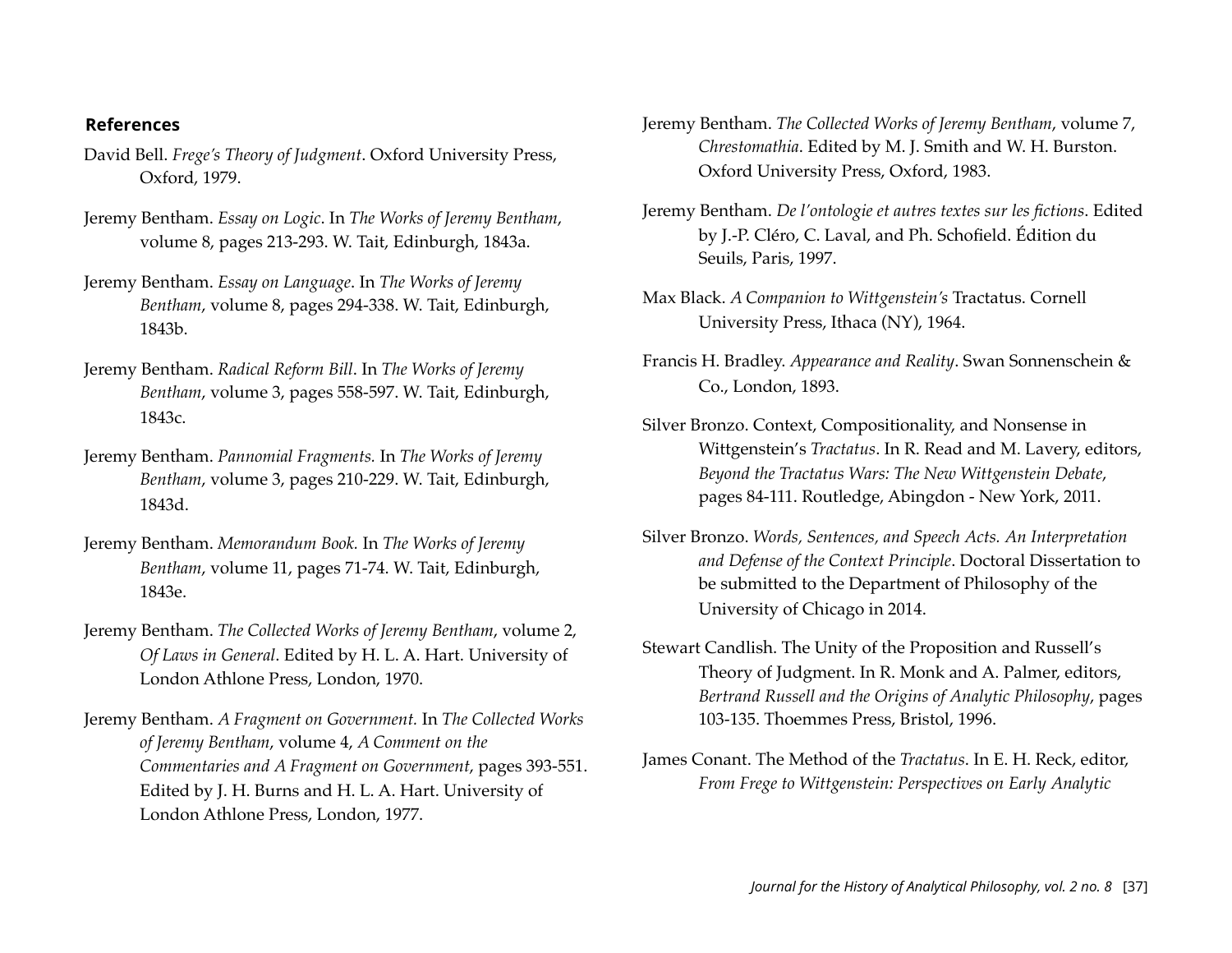*Philosophy*, pages 374-462. Oxford University Press, Oxford, 2002a.

- James Conant. On Going the Bloody Hard Way in Philosophy. In J. Whittaker, editor, *The Possibilities of Sense*, pages 85-129. Palgrave, New York, 2002b.
- Donald Davidson. *Truth and Predication*. Harvard University Press, Cambridge (MA), 2005.
- Cora Diamond. What Nonsense Might Be. In *The Realistic Spirit: Wittgenstein, Philosophy, and the Mind*, pages 95-114. MIT Press, Cambridge (MA), 1991.
- Michael Dummett. *Frege: Philosophy of Language*, 2nd edition. Harvard University Press, Cambridge (MA), 1981.
- Jerry Fodor and Ernst Lepore. *Holism: A Shopper's Guide*. Blackwell, Oxford, 1992.
- Gottlob Frege. Dialogue with Pünjer on Existence. In *Posthumous Writings*, pages 53-67. Blackwell, Oxford, 1979a.
- Gottlob Frege. Logic in Mathematics. In *Posthumous Writings*, pages 203-250. Blackwell, Oxford, 1979b.
- Gottlob Frege. Notes to Ludwig Darmstaedter. In *Posthumous Writings*, pages 253-257. Blackwell, Oxford, 1979c.
- Gottlob Frege. Sources of Knowledge of Mathematics and Natural Sciences. In *Posthumous Writings*, pages 267-274. Blackwell, Oxford, 1979d.
- Gottlob Frege. *The Foundations of Arithmetic*, 2nd edition. Northwestern University Press, Evanston, 1980.
- Gottlob Frege. Compound Thoughts. In *Collected Papers on Mathematics, Logic, and Philosophy*, pages 390-406. Blackwell, Oxford, 1984.
- Gottlob Frege. *Begriffsschrift*. In M. Beaney, editor, *The Frege Reader*, pages 47-78 (partial translation). Blackwell, Oxford, 1997a.
- Gottlob Frege. On Concept and Object. In M. Beaney, editor, *The Frege Reader*, pages 181-193. Blackwell, Oxford, 1997b.
- Gottlob Frege. *Grundgesetze der Arithmetik*, volume 2. In M. Beaney, editor, *The Frege Reader*, pages 258-289 (partial translation). Blackwell, Oxford, 1997c.
- Gottlob Frege. Frege to Jourdain, January 1914. In M. Beaney, editor, *The Frege Reader*, pages 319-321. Blackwell, Oxford, 1997d.
- Richard Gaskin. *The Unity of the Proposition*. Oxford University Press, Oxford, 2008.
- Martha I. Gibson. *From Naming to Saying: The Unity of the Proposition*. Blackwell, Oxford, 2004.
- Hans-Johann Glock. All Kinds of Nonsense. In E. Ammereller and E. Fisher, editors, *Wittgenstein at Work: Method in the*  Philosophical Investigations, pages 221-245. Routledge, London, 2004.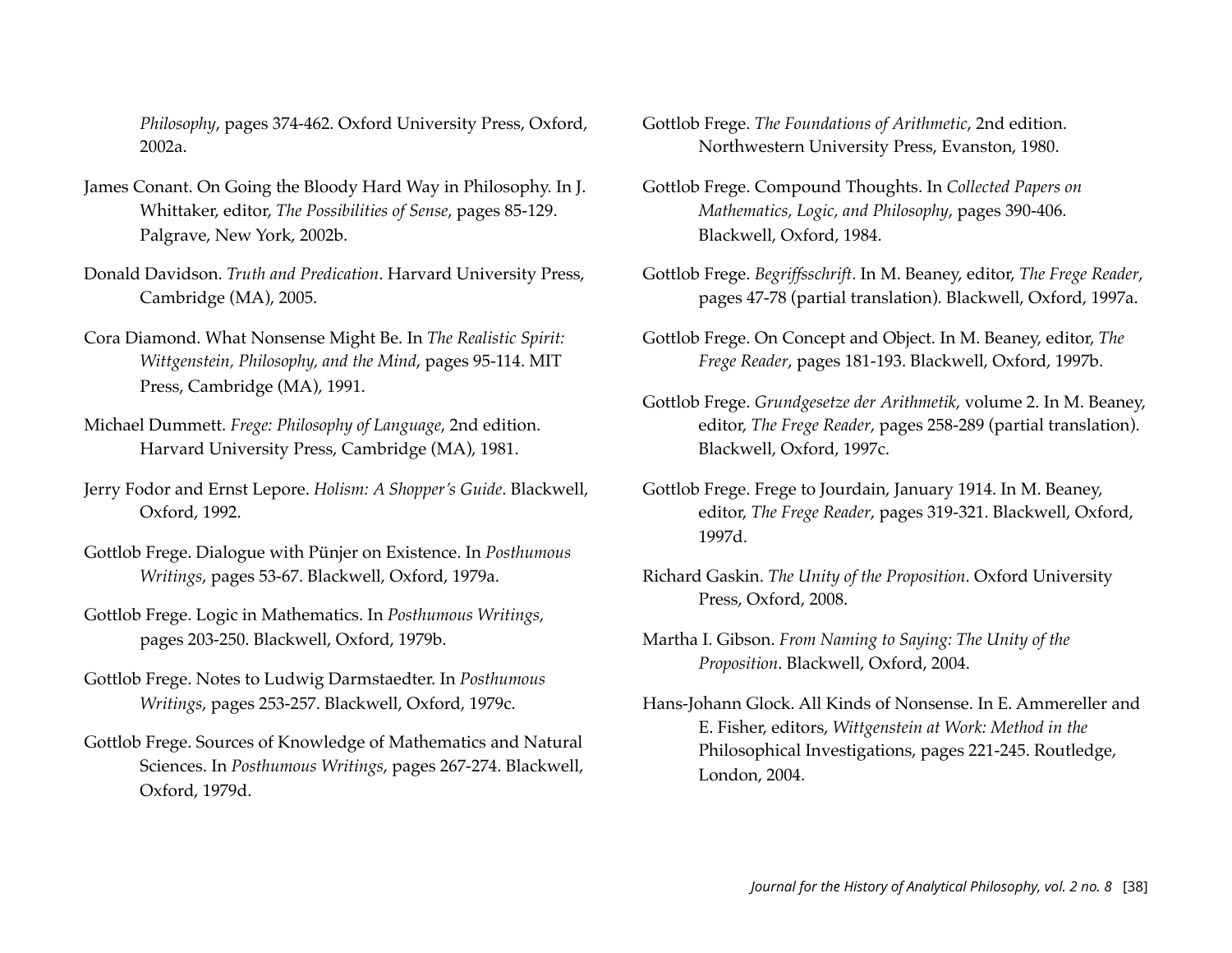- Hans-Johann Glock. *What is Analytic Philosophy?* Cambridge University Press, Cambridge, 2008.
- Peter M. S. Hacker. Semantic Holism: Frege and Wittgenstein. In C. G. Luckhardt, editor, *Wittgenstein: Sources and Perspectives*, pages 213-242. The Harverster Press, Hassocks, 1979.
- Peter M. S. Hacker. The Rise of Twentieth Century Analytic Philosophy. In Hans-Johann Glock, editor, *The Rise of Analytic Philosophy*, pages 51-76. Blackwell, Oxford, 1997.
- Peter M. S. Hacker and Gordon Baker. *An Analytical Commentary on Wittgenstein's Philosophical Investigations*, volume 1, book 1, *Wittgenstein: Understanding and Meaning*, 2nd edition. Blackwell, Oxford, 2005.
- Peter Hanks. How Wittgenstein Defeated Russell's Multiple Relation Theory of Judgment. *Synthese*, 154: 121-146, 2007. DOI: 10.1007/s11229-005-0195-y
- Ross Harrison. *Bentham.* Routledge, London, 1983.
- Herbert L. A. Hart. *Essays on Bentham.* Oxford University Press, Oxford, 1982.
- Peter Hylton. *Russell, Idealism and the Emergence of Analytic Philosophy.* Oxford University Press, Oxford, 1990.
- Peter Hylton. The Nature of the Proposition and the Revolt Against Idealism. In *Propositions, Functions and Analysis*, pages 9-29. Oxford University Press, Oxford, 2005.
- Theo M. V. Janssen. Frege, Contextuality and Compositionality. *Journal of Logic, Language, and Information*, 10: 115-136, 2001. DOI: 10.1023/A:1026542332224
- David Kaplan. What is Russell's Theory of Descriptions? In D. F. Pears, editor, *Bertrand Russell: A Collection of Critical Essays*, pages 227-244. Anchor Books, New York, 1972.
- Kevin C. Klement. Putting Form Before Function: Logical Grammar in Frege, Russell, and Wittgenstein. *Philosopher's Imprint*, 4(2): 1-47, 2004. http://hdl.handle.net/2027/spo. 3521354.0004.002
- Leonard Linsky. The Unity of the Proposition. *Journal of the History of Philosophy*, 30(2): 243-273, 1992. DOI: 10.1353/hph. 1992.0024
- Øystein Linnebo. Compositionality and Frege's Context Principle. Unpublished.
- Michael Losonsky. Language, Meaning, and Mind in Locke's *Essay*. In L. Newman, editor, *The Cambridge Companion to Locke's "Essay Concerning Human Understanding*,*"* pages 286-312. Cambridge University Press, Cambridge, 2007.
- Peter Milne. Frege's Context Principle. *Mind*, 95(380): 491-495, 1986. DOI: 10.1093/mind/XCV.380.491
- Charles K. Ogden. *Bentham's Theory of Fictions.* Harcourt, Brace & Co., New York, 1932.
- Anthony Palmer. *Concept and Object: The Unity of the Proposition in Logic and Psychology*. Routledge, London, 1988.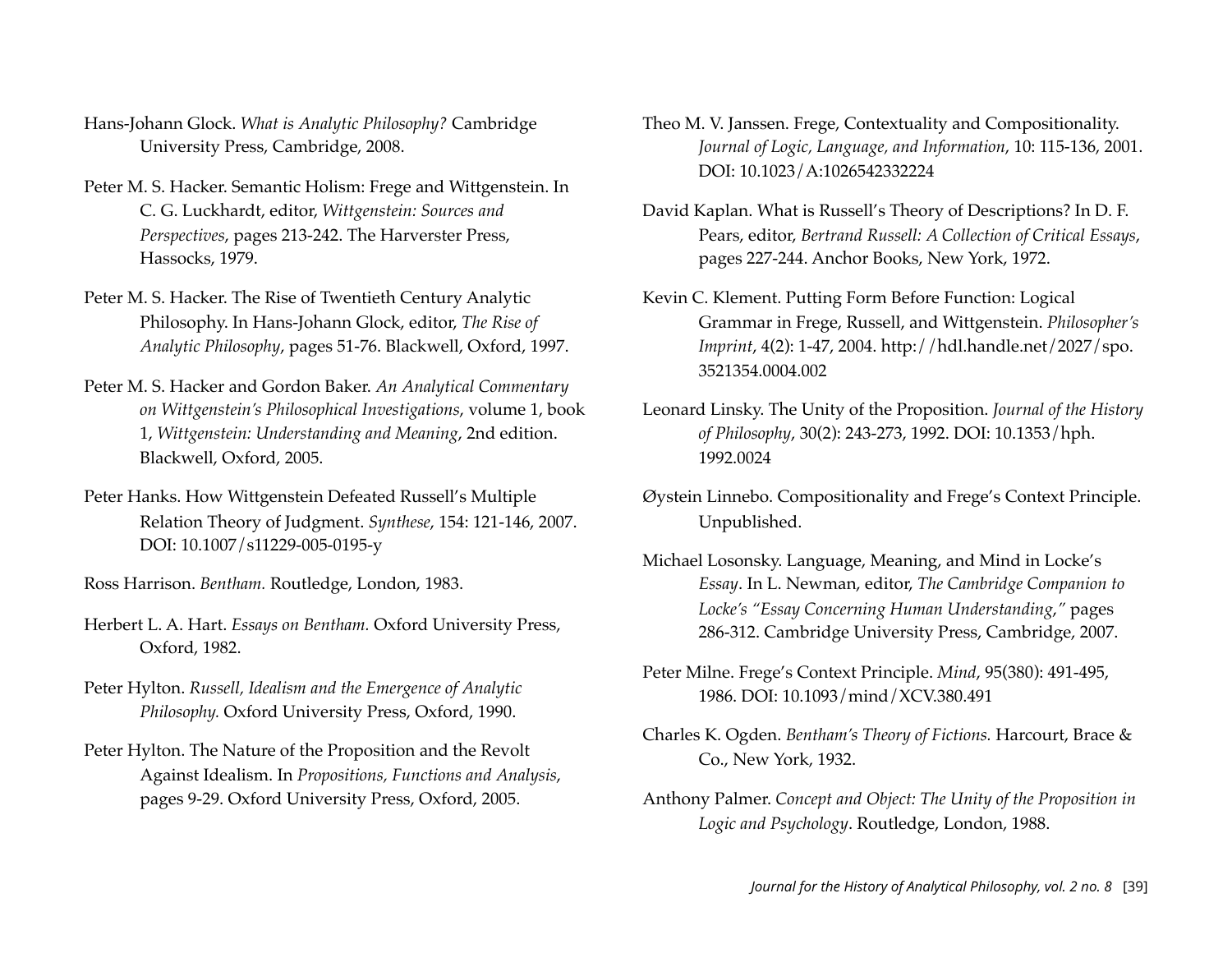- Francis J. Pelletier. Did Frege Believe the Context Principle? *Journal of Logic, Language, and Information*, 10: 87-114, 2001. DOI: 10.1023/A:1026594023292
- Willard V. O. Quine. Two Dogmas of Empiricism. In *From a Logical Point of View*, pages 20-46. Harvard University Press, Cambridge (MA), 1953.
- Willard V. O. Quine. Epistemology Naturalized. In *Ontological Relativity and Other Essays*, pages 69-90. Columbia University Press, New York, 1969a.
- Willard V. O. Quine. *Set Theory and its Logic*, 2nd edition*.* Harvard University Press, Cambridge (MA), 1969b.
- Willard V. O. Quine. Five Milestones of Empiricism. In *Theories and Things*, pages 67-72. Harvard University Press, Cambridge (MA), 1981.
- Willard V. O. Quine. *Philosophy of Logic*, 2nd edition*.* Harvard University Press, Cambridge (MA), 1986.
- Michael D. Resnik. The Context Principle in Frege's Philosophy. *Philosophy and Phenomenological Research*, 27(3): 356-365, 1967. http://www.jstor.org/stable/2106062
- Michael D. Resnik. Frege's Context Principle Revisited. In M. Schirn, editor, *Studien zu Frege III: Logik und Semantik*, pages 35-49. Frommann-Holtzboog, Stuttgart, 1976.
- Bertrand Russell. *The Principles of Mathematics.* Cambridge University Press, Cambridge, 1903.
- Bertrand Russell. The Relation of Sense Data to Physics. In *Mysticism and Logic*, pages 145-179. Longsmans, Greens, & Co., London, 1918.
- Bertrand Russell. On Denoting. In *Logic and Knowledge*, pages 41-56. Allen and Unwin, London, 1956a.
- Bertrand Russell. The Philosophy of Logical Atomism. In *Logic and Knowledge*, pages 175-281. Allen and Unwin, London, 1956b.
- Bertrand Russell. *The Problems of Philosophy*. Oxford University Press, Oxford, 1997.
- Bertrand Russell. Russell to Bradley, 30 January 1914. In *The Collected Works F. H. Bradley*, volume 5, pages 181-182. Thoemmes, Bristol, 1999.
- Gilbert Ryle. *Collected Papers, Volume 1: Critical Essays*. Routledge, New York, 2009.
- John Searle. The Unity of the Proposition. In *Philosophy in a New Century*, pages 181-196. Cambridge University Press, Cambridge, 2008.
- John Skorupski. *English-Language Philosophy, 1750 to 1945*. Oxford University Press, Oxford, 1993.
- Hans D. Sluga. *Gottlob Frege*. Routledge and Kegan Paul, London, 1980.